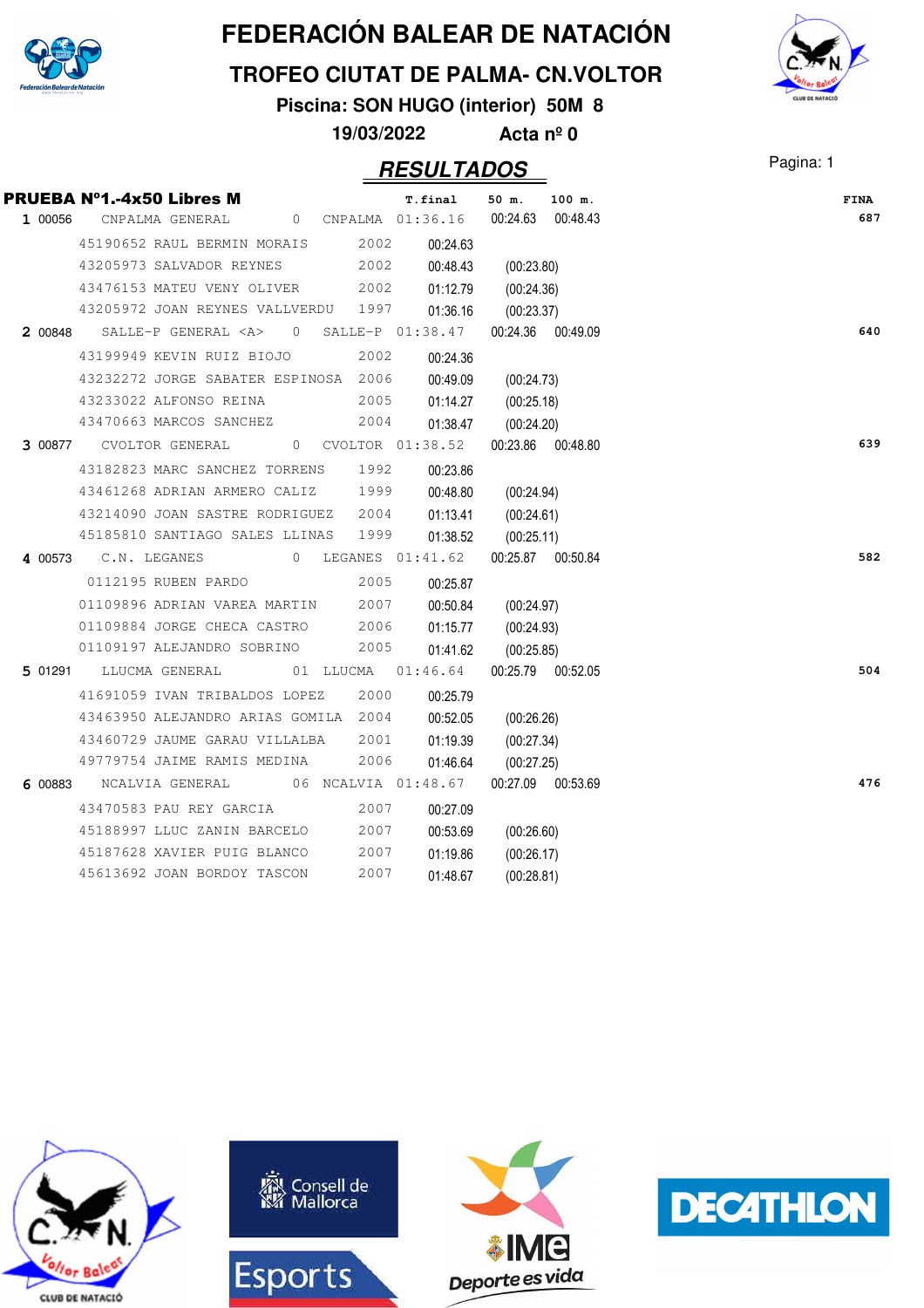

#### **TROFEO CIUTAT DE PALMA- CN.VOLTOR**

**Piscina: SON HUGO (interior) 50M 8**

**19/03/2022 Acta nº 0**



|         | <b>PRUEBA N°2.-4x50 Libres F</b>                                  |              | T.final             | 50 m.<br>100 m.   | <b>FINA</b> |
|---------|-------------------------------------------------------------------|--------------|---------------------|-------------------|-------------|
| 1 00573 | C.N. LEGANES                                                      |              | 0 LEGANES 01:51.00  | 00:28.22 00:55.79 |             |
|         | 01106627 TANIA UCEDA MARUGAN                                      | 2005         | 00:28.22            |                   |             |
|         | 01102680 ALEJANDRA GONZALEZ                                       | 1997         | 00:55.79            | (00:27.57)        |             |
|         | 01026657 ADELINA TYMOFIYCHUK                                      | 2004         | 01:23.26            | (00:27.47)        |             |
|         | 01109897 SARA BOLAÑOS MARTINEZ                                    | 2007         | 01:51.00            | (00:27.74)        |             |
|         | 2 00056 CNPALMA GENERAL<br>0 CNPALMA 01:51.63                     |              |                     | 00:27.01 00:55.01 |             |
|         | 43164284 MELANI COSTA SCHMID                                      | 1989         | 00:27.01            |                   |             |
|         | 45614441 CLAUDIA NUÑEZ LLADO                                      | 2005         | 00:55.01            | (00:28.00)        |             |
|         | 43475079 SARAH HOLGADO BARAHONA 2007                              |              | 01:23.63            | (00:28.62)        |             |
|         | 45164381 MARTA RUBIO                                              | 2005         | 01:51.63            | (00:28.00)        |             |
| 3 00848 | SALLE-P GENERAL $\langle A \rangle$ 0 SALLE-P 01:53.22            |              |                     | 00:28.27 00:56.25 |             |
|         | 04346837 JOSHA VERMEER                                            | 2006         | 00:28.27            |                   |             |
|         | 49923805 MARTINA MANRESA                                          | 2005         | 00:56.25            | (00:27.98)        |             |
|         | 49868937 CARLA LLABRES PEDRET                                     | 2006         | 01:25.08            | (00:28.83)        |             |
|         | 49481148 EMMA FRAGA MORRONDO                                      | 2007         | 01:53.22            | (00:28.14)        |             |
| 4 00877 | CVOLTOR GENERAL<br>0 CVOLTOR 01:54.05                             |              |                     | 00:28.83 00:57.49 |             |
|         | 43466614 MARTA MARIA GUASP                                        | 2004         | 00:28.83            |                   |             |
|         | 43477108 NATALIA MARTINEZ                                         | 2004         | 00:57.49            | (00:28.66)        |             |
|         | 41662194 LUCIA ROCA RODADO                                        | 2003         | 01:26.32            | (00:28.83)        |             |
|         | 43466209 ALEJANDRA RUIZ MARTIN                                    | 2003         | 01:54.05            | (00:27.73)        |             |
| 5 00883 | NCALVIA GENERAL                                                   |              | 0 NCALVIA 02:04.19  | 00:32.28 01:04.98 |             |
|         | 45695594 ARIADNA LEGEY SOLER                                      | 2009         | 00:32.28            |                   |             |
|         | 41664764 NEUS OUETGLAS                                            | 2006         | 01:04.98            | (00:32.70)        |             |
|         | 46392188 NEREA CASTILLO LOPEZ                                     | 2008         | 01:34.84            | (00:29.86)        |             |
|         | 49481006 LUCIA MOYA JIMENEZ                                       | 2007         | 02:04.19            | (00:29.35)        |             |
|         | 6 01378 FELANITX GENERAL                                          |              | 0 FELANITX 02:05.91 | 00:28.87 01:01.77 |             |
|         | 41622239 MARINA DIAZ PERELLO                                      | 2007         | 00:28.87            |                   |             |
|         | 41623989 EMMA GRIMALT OBRADOR                                     | 2006         |                     |                   |             |
|         |                                                                   |              | 01:01.77            | (00:32.90)        |             |
|         | 41709410 MARTA JULIA MARTORELL<br>41619974 LUCIA CASCALES JIMENEZ | 2007<br>2007 | 01:32.93            | (00:31.16)        |             |
|         |                                                                   |              | 02:05.91            | (00:32.98)        |             |







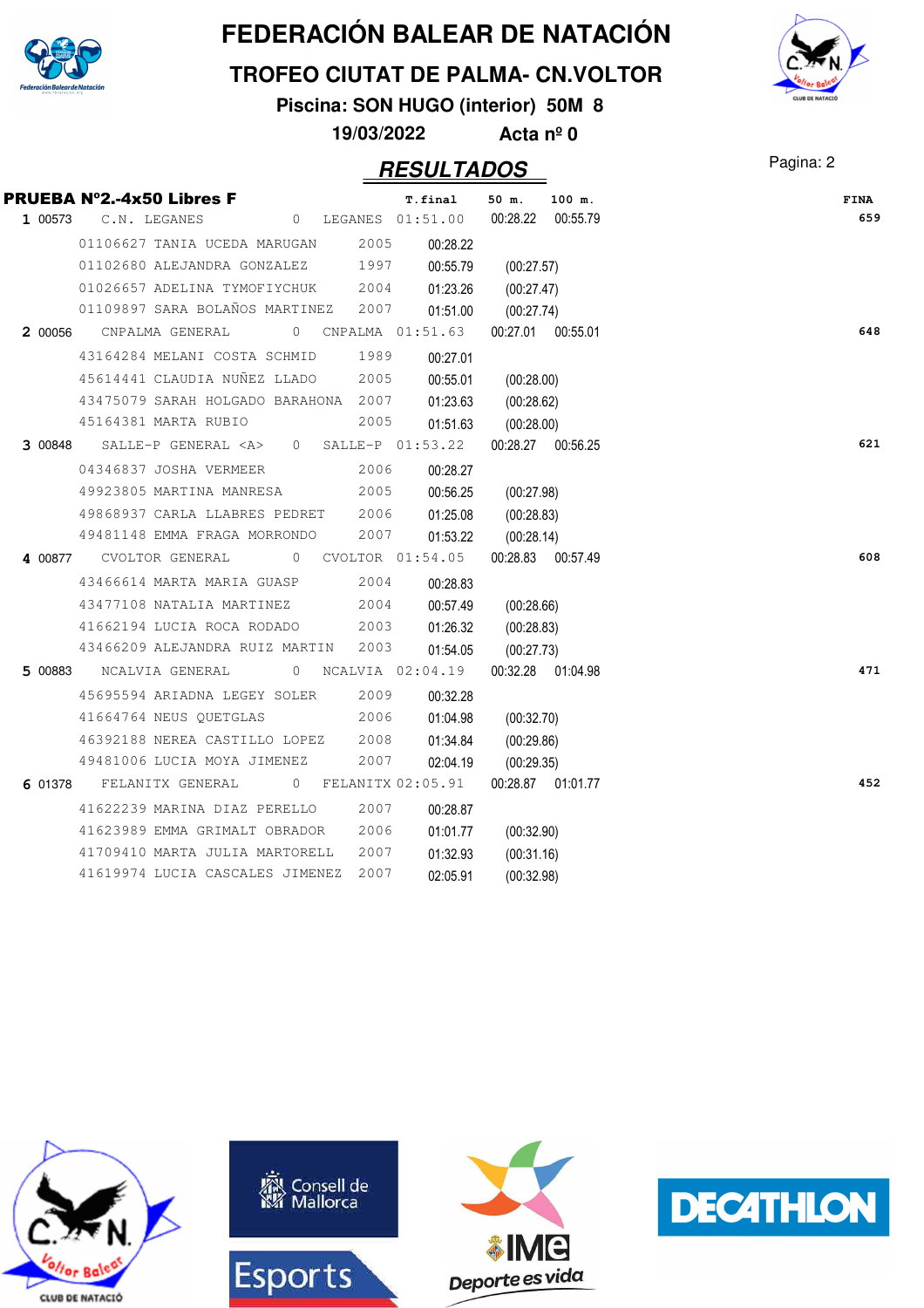

#### **TROFEO CIUTAT DE PALMA- CN.VOLTOR**

**Piscina: SON HUGO (interior) 50M 8**

**19/03/2022 Acta nº 0**

### Pagina: 3 **RESULTADOS**



|  | <b>PRUEBA N°4.-400 Libres F</b>                        |    |            | T.final              | 50 m.    | 100 m.   | $200$ m. | <b>FINA</b> |
|--|--------------------------------------------------------|----|------------|----------------------|----------|----------|----------|-------------|
|  | 1 43476271 ARIADNA MORA FERRANDIS06 SALLE-P 04:30.78   |    |            |                      | 00:30.17 | 01:03.14 | 02:11.74 | 666         |
|  | 2 49481148 EMMA FRAGA MORRONDO                         |    |            | 07 SALLE-P 04:41.27  | 00:31.88 | 01:07.39 | 02:19.55 | 594         |
|  | 3 43474350 MARINA JOVER GALLEGO 00 NCALVIA 04:42.44    |    |            |                      | 00:31.95 | 01:06.60 | 02:19.09 | 587         |
|  | 4 45614949 JULIA MOREY REBASSA                         | 06 |            | SALLE-P 04:43.14     | 00:31.61 | 01:06.86 | 02:19.40 | 582         |
|  | 5 43479700 AGNES MAYOL SERRA                           | 07 |            | SALLE-P 04:43.24     | 00:32.73 | 01:07.69 | 02:20.38 | 582         |
|  | 6 45614991 ELISABETH ABAD NUNEZ 08 CNPALMA 04:46.50    |    |            |                      | 00:32.16 | 01:08.30 | 02:22.05 | 562         |
|  | <b>7</b> 45614994 AINA ABAD NUNEZ                      |    |            | 08 CNPALMA 04:54.35  | 00:33.76 | 01:10.15 | 02:24.87 | 518         |
|  | 8 46388014 AINA THOMAS TABERNER 06 CNPALMA 04:54.47    |    |            |                      | 00:33.48 | 01:10.25 | 02:25.56 | 518         |
|  | 9 41664031 SOFIA BARRIOS GIORNO 05 CNPALMA 04:58.22    |    |            |                      | 00:32.66 | 01:08.45 | 02:22.78 | 498         |
|  | 10 49925382 ALEXANDRA SANDIN POLO 04                   |    |            | SALLE-P 04:58.93     | 00:34.23 | 01:11.49 | 02:27.67 | 495         |
|  | <b>11 41662194</b> LUCIA ROCA RODADO                   |    |            | 03 CVOLTOR 04:59.43  | 00:34.27 | 01:12.38 | 02:29.51 | 492         |
|  | 12 46393032 CAROLINA HEREDIA                           |    |            | 05 SALLE-P 04:59.84  | 00:33.38 | 01:10.56 | 02:27.11 | 490         |
|  | 13 01099500 IRENE PEREZ RODRIGUEZ 08 LEGANES 05:00.30  |    |            |                      | 00:33.66 | 01:10.69 | 02:28.03 | 488         |
|  | 14 41659557 MARGALIDA CERDA                            |    |            | 07 FELANITX 05:02.88 | 00:35.35 | 01:12.89 | 02:30.38 | 476         |
|  | 15 46394475 LAURA CASTANER NOGUERA 09 CVOLTOR 05:03.45 |    |            |                      | 00:34.29 | 01:11.83 | 02:29.25 | 473         |
|  | 16 41709410 MARTA JULIA MARTORELL 07 FELANITX 05:07.72 |    |            |                      | 00:34.39 | 01:11.74 | 02:30.22 | 454         |
|  | 17 45370765 AINA FERNANDEZ BERTH                       |    |            | 08 CVOLTOR 05:07.96  | 00:32.77 | 01:10.24 | 02:28.25 | 453         |
|  | 18 43471829 ELSA MARTINEZ ESTEVA 07 SALLE-P 05:09.21   |    |            |                      | 00:35.12 | 01:13.90 | 02:32.81 | 447         |
|  | 19 49771820 CARMEN ESTARELLAS                          |    |            | 08 SALLE-P 05:13.92  | 00:34.07 | 01:13.06 | 02:32.98 | 427         |
|  | 20 41664006 MARIA BELEN GARCÍA                         | 07 |            | SALLE-P 05:14.43     | 00:35.17 | 01:13.80 | 02:32.79 | 425         |
|  | 21 49920386 JULIA ARROM VILLALONGA09 CVOLTOR 05:17.21  |    |            |                      | 00:34.65 | 01:14.82 | 02:36.70 | 414         |
|  | 22 01112725 AROA CALLEJO GARCIA                        |    |            | 07 LEGANES 05:25.37  | 00:35.83 | 01:15.41 | 02:38.12 | 384         |
|  | 23 45613777 NEUS GREGORIO RIERA                        |    |            | 09 CVOLTOR 05:27.32  | 00:37.49 | 01:19.11 | 02:42.99 | 377         |
|  | 24 49928607 ELENA AMOR BAUZA                           |    | 09 LLUCMA  | 05:38.24             | 00:36.30 | 01:19.25 | 02:45.34 | 342         |
|  | <b>25 46396813</b> carlota rojo capa                   |    | 09 LLUCMA  | 05:39.70             | 00:36.72 | 01:19.56 | 02:47.24 | 337         |
|  | 26 43464708 AINA SEGUI TOMAS                           |    | 04 LLUCMA  | 05:40.16             | 00:35.10 | 01:16.89 | 02:46.56 | 336         |
|  | 27 49770483 SILVIA PEREZ CAMACHO 08 SALLE-P 05:46.10   |    |            |                      | 00:40.06 | 01:25.04 | 02:55.78 | 319         |
|  | 41692086 LAIA REUS SANS                                |    | 09 CN.INCA | Desc                 |          |          |          |             |
|  | <b>PRUEBA N°5.-50 Libres M</b>                         |    |            | T.final              |          |          |          | FINA        |
|  | 1 43182823 MARC SANCHEZ TORRENS 92 CVOLTOR 00:24.01    |    |            |                      |          |          |          | 661         |
|  | 2 43205972 JOAN REYNES VALLVERDU 97 CNPALMA 00:24.05   |    |            |                      |          |          |          | 657         |
|  | 3 43205973 SALVADOR REYNES                             |    |            | 02 CNPALMA 00:24.42  |          |          |          | 628         |
|  | 4 43199949 KEVIN RUIZ BIOJO                            |    |            | 02 SALLE-P 00:24.53  |          |          |          | 619         |
|  | 5 45190652 RAUL BERMIN MORAIS                          |    |            | 02 CNPALMA 00:24.65  |          |          |          | 610         |
|  | 6 43483056 JOSEP CASTRO TORRENS 05 CAMPUSES 00:24.67   |    |            |                      |          |          |          | 609         |
|  | 7 43476153 MATEU VENY OLIVER                           | 02 |            | CNPALMA  00:25.02    |          |          |          | 584         |
|  | 8 45370659 ALEJANDRO GOMEZ MILLAN 05 CAMPUSES 00:25.46 |    |            |                      |          |          |          | 554         |

 01170156 ALEKSANDAR NIKOLAEV 00:25.55 07 LEGANES **548** 45693046 CIRO ASCANIO SAIZ 06 CNPALMA 00:25.72 537

**CLUB DE NATACIÓ** 





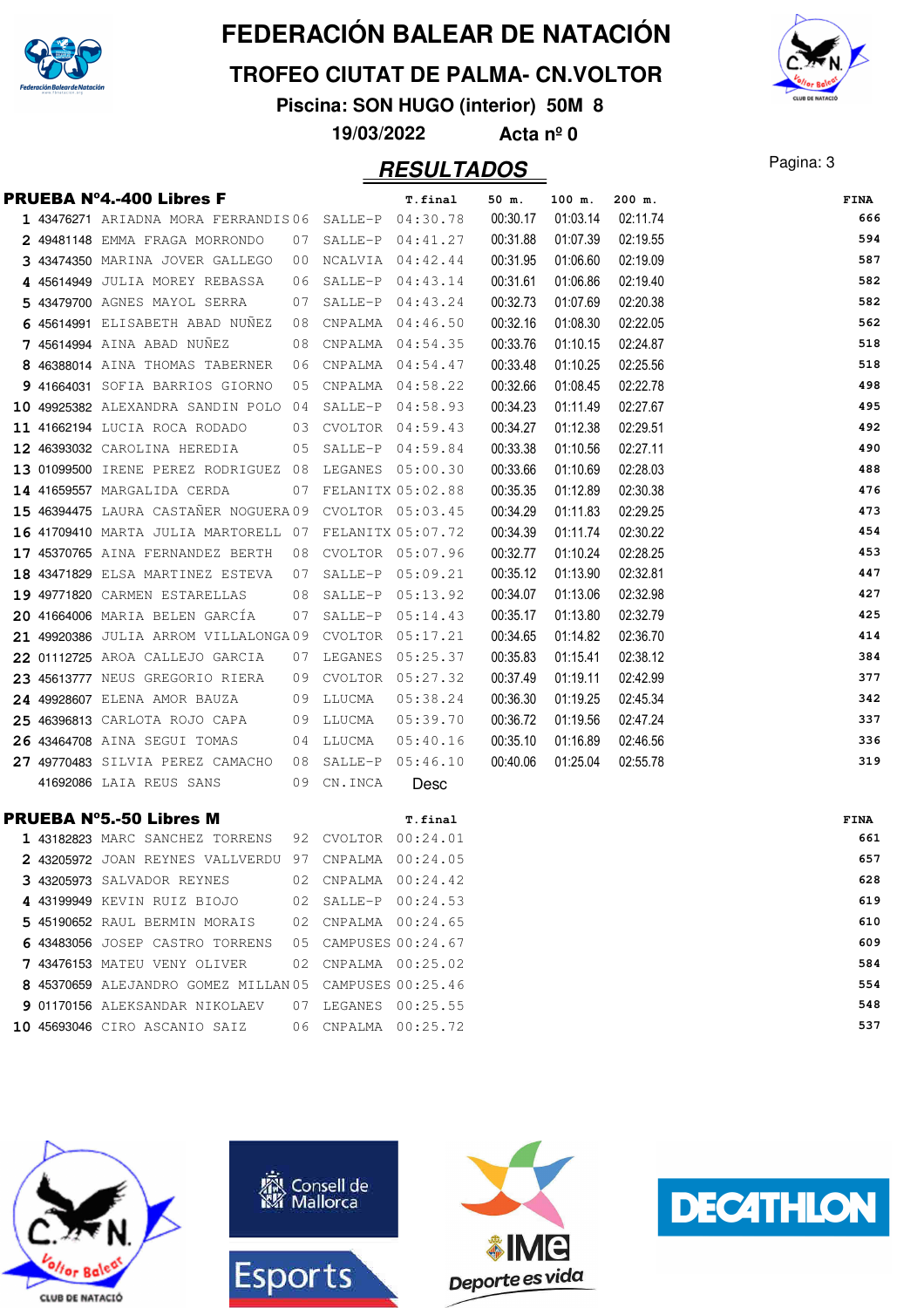

#### **TROFEO CIUTAT DE PALMA- CN.VOLTOR**

**Piscina: SON HUGO (interior) 50M 8**

**19/03/2022 Acta nº 0**

|  | <b>PRUEBA Nº5.-50 Libres M</b>                         |    |                      | T.final  | <b>FINA</b> |
|--|--------------------------------------------------------|----|----------------------|----------|-------------|
|  | 11 41691059 IVAN TRIBALDOS LOPEZ                       |    | 00 LLUCMA            | 00:25.84 | 530         |
|  | 12 45185810 SANTIAGO SALES LLINAS 99 CVOLTOR 00:25.85  |    |                      |          | 529         |
|  | 13 43233522 ALFONSO REINA MORENO                       |    | 05 SALLE-P 00:25.91  |          | 526         |
|  | 13 01112195 RUBEN PARDO PORTILLO                       |    | 05 LEGANES 00:25.91  |          | 526         |
|  | 15 01109197 ALEJANDRO SOBRINO                          |    | 05 LEGANES 00:25.96  |          | 523         |
|  | 16 01112201 DANIEL HIGUERO PLIEGO 05 LEGANES 00:26.15  |    |                      |          | 511         |
|  | 17 43115340 DANIEL LLOMPART                            |    | 78 EULARIO 00:26.17  |          | 510         |
|  | 18 01112459 MARCOS GONZALEZ                            |    | 06 LEGANES 00:26.27  |          | 504         |
|  | 19 01073793 SERGIO RAMIRO CRESPO 05 LEGANES 00:26.30   |    |                      |          | 503         |
|  | 20 43463962 HUGO GUERRERO LOPEZ                        | 05 | SALLE-P 00:26.41     |          | 496         |
|  | 21 45693738 JAUME PONS SANTAMARIA 06 CNMURO            |    |                      | 00:26.50 | 491         |
|  | 22 47433490 ALVARO BENITEZ                             |    | 04 EULARIO 00:26.55  |          | 489         |
|  | 23 01170843 LUIS DAVID GARNICA 07 LEGANES 00:26.64     |    |                      |          | 484         |
|  | 24 20000880 SACHA GIBBS                                | 05 | CNPALMA 00:26.66     |          | 482         |
|  |                                                        |    |                      |          | 474         |
|  | 26 01055648 ALBERTO GARCIA                             |    | 07 LEGANES 00:26.97  |          | 466         |
|  | 27 01876455 KEVIN NICOLAS RADU                         |    | 06 CNPALMA 00:26.99  |          | 465         |
|  | 28 45611418 GUILLEM ESTARELLAS DE 04 CAMPUSES 00:27.02 |    |                      |          | 463         |
|  | 29 43463950 ALEJANDRO ARIAS GOMILA04 LLUCMA            |    |                      | 00:27.03 | 463         |
|  | <b>30 43470583 PAU REY GARCIA</b>                      |    | 07 NCALVIA 00:27.11  |          | 459         |
|  | 31 41619398 DANIEL SERVERA GODOY 06 ES.ARTA 00:27.21   |    |                      |          | 454         |
|  | <b>32 47432065</b> DAMIAN PAEZ TORRENT                 |    | 97 CNPALMA 00:27.22  |          | 453         |
|  | 33 45192656 GERARD DOMENECH DE LA 07 CAMPUSES 00:27.32 |    |                      |          | 448         |
|  | 34 43460729 JAUME GARAU VILLALBA                       |    | 01 LLUCMA            | 00:27.33 | 448         |
|  | 35 01106601 IVAN CAÑIZARES PEREÑA 07 LEGANES 00:27.37  |    |                      |          | 446         |
|  | <b>36 46392195 MIGUEL ANGEL SUNER</b>                  |    | 06 CNPALMA 00:27.42  |          | 443         |
|  | 37 45699322 ALEX BOLINCHES ULICNY 06 RAFANADA 00:27.48 |    |                      |          | 441         |
|  | 38 01109169 MARIO GARCIA GORDILLO 05 LEGANES 00:27.51  |    |                      |          | 439         |
|  | <b>39 03764732 IVAN TEVZADZE</b>                       |    | 03 FELANITX 00:27.53 |          | 438         |
|  | 40 45697045 MARTIN VILI GRIGOROV 05 CNPALMA 00:27.61   |    |                      |          | 434         |
|  | 41 43480370 JAUME RIBAS MONSERRAT 01 LLUCMA            |    |                      | 00:27.62 | 434         |
|  | 41 01171415 JUAN DIEGO USTARIZ                         |    | 07 LEGANES 00:27.62  |          | 434         |
|  | 43 41661947 TOMEU JULIA MAIMO 07 FELANITX 00:27.70     |    |                      |          | 430         |
|  | 44 43472637 PAU MARTORELL CARDONA 01 CNPALMA 00:27.76  |    |                      |          | 427         |
|  | 45 41663833 ALBERT PORTER VICENS                       |    | 05 SALLE-P 00:27.80  |          | 426         |
|  | 46 45696624 YAGO MARTINEZ                              |    | 06 CVOLTOR 00:28.40  |          | 399         |
|  | 47 45372910 FRANCESC SOLIVELLAS                        |    | 06 CN.INCA 00:28.56  |          | 392         |
|  | 48 41621263 ADRIAN ACEDO PERPATH                       |    | 07 RAFANADA 00:28.60 |          | 391         |
|  | 49 41620437 XAVIER RIERA DIAZ                          |    | 07 RAFANADA 00:28.67 |          | 388         |
|  | 50 45613692 JOAN BORDOY TASCON                         |    | 07 NCALVIA 00:28.68  |          | 388         |
|  |                                                        |    |                      |          |             |









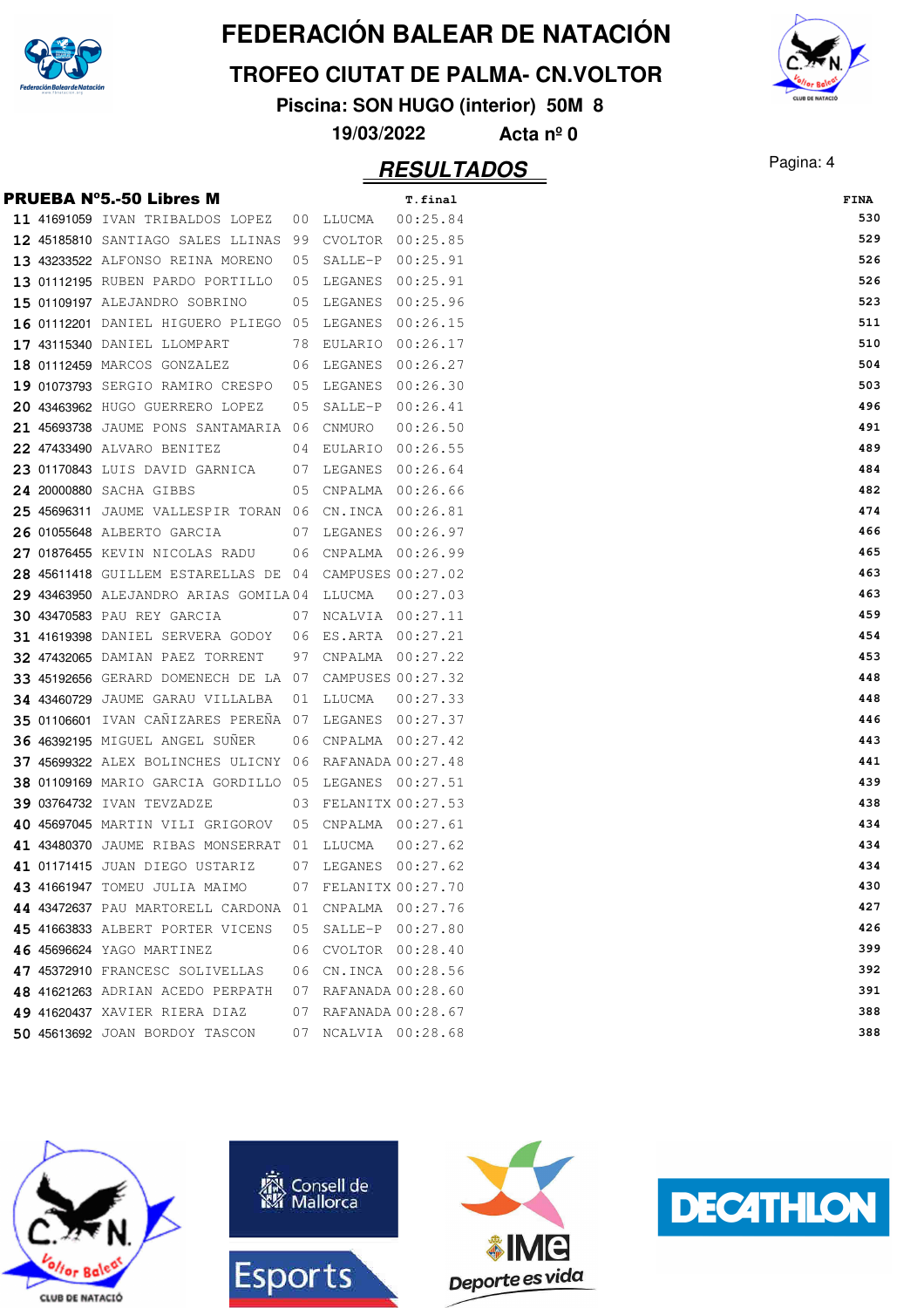

#### **TROFEO CIUTAT DE PALMA- CN.VOLTOR**

**Piscina: SON HUGO (interior) 50M 8**

**19/03/2022 Acta nº 0**









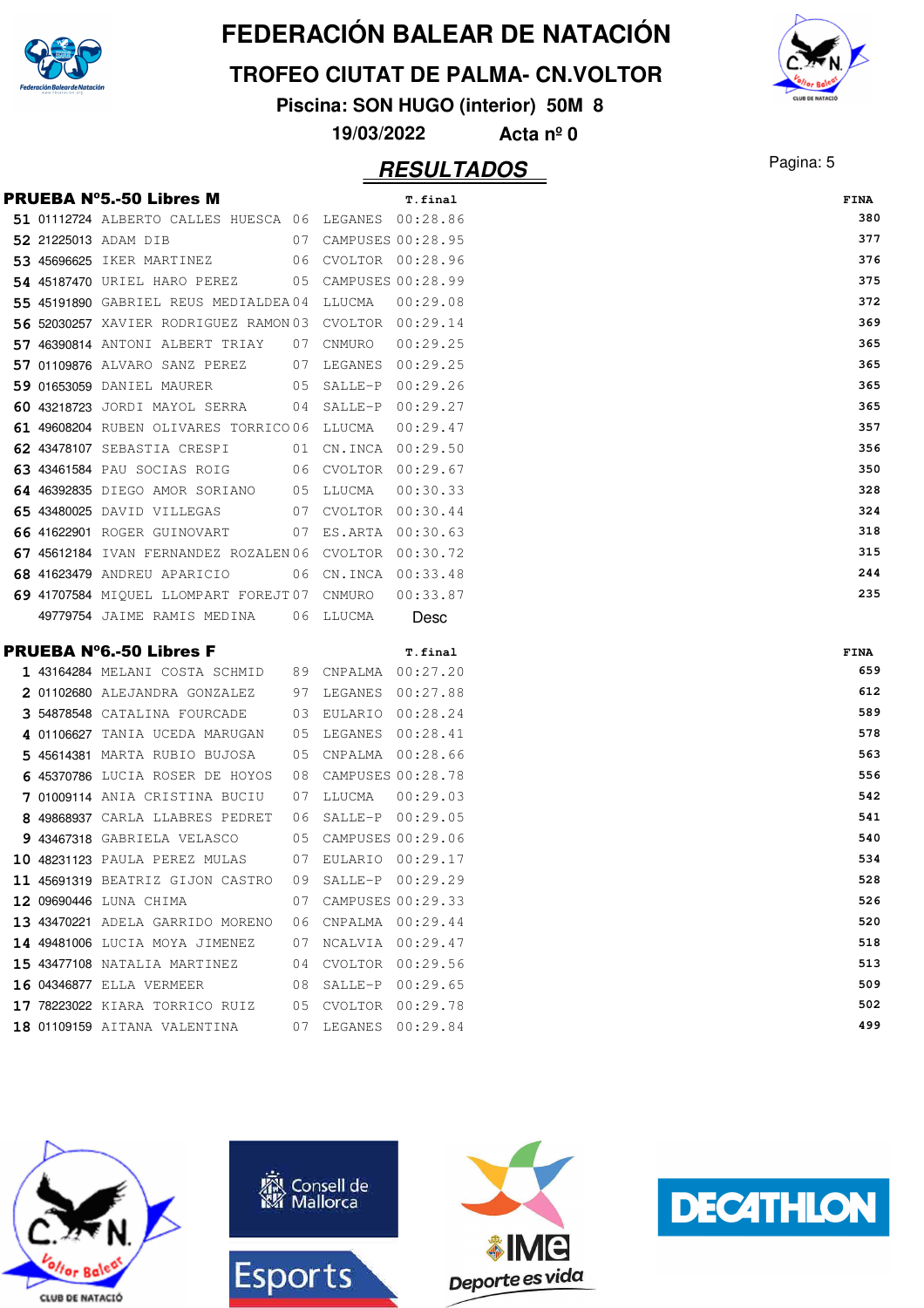

#### **TROFEO CIUTAT DE PALMA- CN.VOLTOR**

**Piscina: SON HUGO (interior) 50M 8**

**19/03/2022 Acta nº 0**

|  | <b>PRUEBA N°6.-50 Libres F</b>                                |    |                      | T.final  | <b>FINA</b> |
|--|---------------------------------------------------------------|----|----------------------|----------|-------------|
|  | 19 43481556 AINA TOMAS TOMAS 08 CAMPUSES 00:29.85             |    |                      |          | 499         |
|  | 20 49928381 LUCIA SANTHA FERENCZI 09 SALLE-P 00:29.98         |    |                      |          | 492         |
|  | 21 43479539 PATRICIA TORVISO                                  |    | 07 CN.INCA 00:30.03  |          | 490         |
|  | 22 45691103 PAULA COLOMAR CARRASCO04 CNPALMA 00:30.26         |    |                      |          | 479         |
|  | 23 49484379 LLUCIA AVELLA                                     |    | 09 CNPALMA 00:30.35  |          | 474         |
|  | 24 01107328 CLAUDIA MONTENEGRO                                |    | 07 LEGANES 00:30.37  |          | 473         |
|  | 25 46392188 NEREA CASTILLO LOPEZ                              | 08 | NCALVIA 00:30.50     |          | 467         |
|  | 26 03086067 AITANA BRIGUGLIO                                  |    | 06 SALLE-P 00:30.63  |          | 461         |
|  | 27 49410260 CLAUDIA BASILIO                                   |    | 05 EULARIO 00:30.68  |          | 459         |
|  | 28 45691467 MARTA BAÑOS VERA                                  |    | 05 CVOLTOR 00:30.71  |          | 458         |
|  | 29 46389239 LEYRE LUMBRERAS ROJO                              |    | 06 SALLE-P 00:30.81  |          | 453         |
|  | 30 43229623 SARA GIRALDO PEDROTE                              |    | 05 CAMPUSES 00:30.92 |          | 449         |
|  | 31 45696080 CLAUDIA AMENGUAL                                  |    | 05 CN.INCA 00:30.93  |          | 448         |
|  | <b>32 43469426</b> ARIADNA LOPEZ RISCO                        | 01 | CN.INCA 00:30.99     |          | 446         |
|  | 33 49614755 NEUS MARCO ESCRIBANO                              |    | 09 SALLE-P 00:31.06  |          | 443         |
|  | 34 46394473 NEREA CASTANER NOGUERA03 CVOLTOR 00:31.09         |    |                      |          | 441         |
|  | <b>35 43233035</b> LAURA SIMO PEREZ                           |    | 05 SALLE-P 00:31.12  |          | 440         |
|  | <b>36 43476920</b> LUCIA DEL VALLE MARIN 07 CAMPUSES 00:31.33 |    |                      |          | 431         |
|  | <b>37 45697330 MARIA DE LLUCH</b>                             |    | 07 SALLE-P 00:31.36  |          | 430         |
|  | <b>38 43467319 MAR VELASCO ROCHON</b>                         |    | 07 CAMPUSES 00:31.74 |          | 415         |
|  | <b>39 43475268 MARTA CHUN ROCA</b>                            |    | 05 CVOLTOR 00:31.80  |          | 412         |
|  | 40 43474950 NOA MARTINEZ COUSELO 06 CVOLTOR 00:31.85          |    |                      |          | 410         |
|  | 41 42374837 CARLOTA MIRA BROWN                                | 07 | ES.ARTA 00:32.32     |          | 393         |
|  | 42 49770484 MARIOLA PEREZ CAMACHO 08                          |    | SALLE-P 00:32.34     |          | 392         |
|  | 43 45695594 ARIADNA LEGEY SOLER                               | 09 | NCALVIA 00:32.53     |          | 385         |
|  | 44 41621226 JULIA FERRANDO CANTO                              |    | 08 ES.ARTA 00:32.74  |          | 378         |
|  | 45 41662195 MARTA ROCA RODADO                                 |    | 07 CVOLTOR 00:32.93  |          | 371         |
|  | 46 41691553 SOL GOMEZ MARTIN                                  |    | 06 RAFANADA 00:33.09 |          | 366         |
|  | 47 41619160 JULIETA ROBUSCHI                                  |    | 07 RAFANADA 00:33.22 |          | 362         |
|  | 48 00969372 ELENA ALEXANDRA ILIE                              |    | 08 RAFANADA 00:33.24 |          | 361         |
|  | 49 41623213 PAULA VIZUETA                                     |    | 07 ES.ARTA 00:33.27  |          | 360         |
|  | 50 41657288 NURIA PUIGSEGUR GAYA                              |    | 08 CN.INCA 00:33.35  |          | 358         |
|  | 51 01112721 SOFIA MORENO LIRA 09 LEGANES 00:33.41             |    |                      |          | 356         |
|  | 52 41659846 MARIA CIRER CABOT                                 |    | 09 CNPALMA 00:33.57  |          | 351         |
|  | 53 41664764 NEUS QUETGLAS                                     |    | 06 NCALVIA 00:33.90  |          | 340         |
|  | 54 45372103 AMELIE MONIER PIÑOL                               |    | 09 CNPALMA 00:34.36  |          | 327         |
|  | 55 49605519 NEUS BALAGUER FERRAGUT 09 CNMURO                  |    |                      | 00:34.39 | 326         |
|  | 56 41658995 AINA SANSO FULLANA                                |    | 09 ES.ARTA 00:34.71  |          | 317         |
|  | 57 42313111 TIANNA DEL PO VICA                                |    | 06 FELANITX 00:34.76 |          | 316         |
|  | 58 45692238 GLÒRIA BESTARD LLABRÉS 08 CN.INCA 00:34.93        |    |                      |          | 311         |









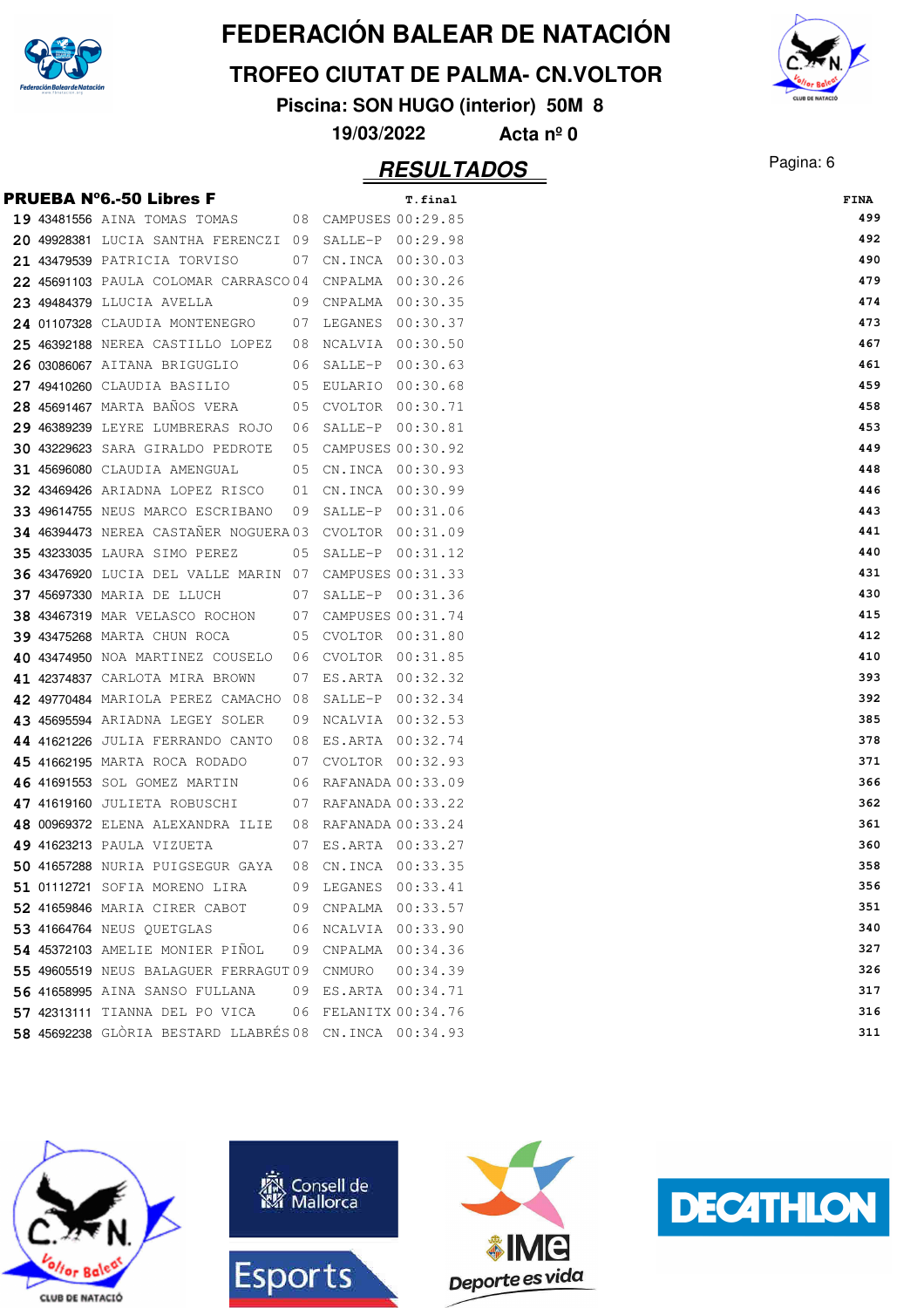

**TROFEO CIUTAT DE PALMA- CN.VOLTOR**

**Piscina: SON HUGO (interior) 50M 8**

**19/03/2022 Acta nº 0**

|  | <b>PRUEBA Nº6.-50 Libres F</b>                        |    |                     | T.final              |          |                   |  |
|--|-------------------------------------------------------|----|---------------------|----------------------|----------|-------------------|--|
|  | 59 41693712 ESPERANÇA NADAL                           |    |                     | 08 ES.ARTA 00:35.00  |          |                   |  |
|  | 60 45699760 LAURA AVILA ANDREU                        |    | 09 LLUCMA           | 00:35.23             |          |                   |  |
|  | 61 45189548 MARTA SERRA REGAL                         | 07 |                     | CN.INCA 00:35.24     |          |                   |  |
|  | 62 46390096 MARINA IGUAL SALOM                        |    |                     | 08 CAMPUSES 00:35.25 |          |                   |  |
|  | 63 41691791 CRISTINA MIQUEL                           |    |                     | 09 ES.ARTA 00:35.63  |          |                   |  |
|  | 64 01112880 PATRICIA SCOBIOALA                        |    |                     | 08 LEGANES 00:35.97  |          |                   |  |
|  | 65 41661081 NEUS MAS ALCON                            |    |                     | 09 FELANITX 00:36.18 |          |                   |  |
|  | 66 41657151 GEMMA GUINOVART                           |    |                     | 09 ES.ARTA 00:36.35  |          |                   |  |
|  | 67 41660318 LAURA CABRER SANCHO                       |    | 09 ES.ARTA 00:39.64 |                      |          |                   |  |
|  | 68 49606606 CECILIA MARTÍNEZ                          |    | 08 LLUCMA           | 00:43.69             |          |                   |  |
|  | 43479816 LUCIA MARTIN GINARD                          |    | 07 CVOLTOR          | Baja                 |          |                   |  |
|  | 49771064 COLOMA MORAGUES                              |    | 06 LLUCMA           | Baja                 |          |                   |  |
|  | <b>PRUEBA Nº7.-200 Braza M</b>                        |    |                     | T.final              | 50 m.    | 100 m.            |  |
|  | 1 43471880 JORDI CINTA PEREZ 05 CN.INCA 02:26.78      |    |                     |                      | 00:32.95 | 01:10.60          |  |
|  | 2 43466374 NESTOR SIQUIER RIPOLL 04 CNPALMA 02:29.14  |    |                     |                      | 00:34.29 | 01:12.55          |  |
|  | 3 49922759 JAVIER HERNANDEZ                           |    |                     | 07 MASTBAL 02:32.52  | 00:34.70 | 01:13.95          |  |
|  | 4 01112190 FABIO VALIENTE                             |    |                     | 05 LEGANES 02:35.00  | 00:34.64 | 01:13.59          |  |
|  | 5 01194941 MANUEL MALPICA PEIRO 06 LEGANES 02:36.67   |    |                     |                      | 00:35.01 | 01:14.80          |  |
|  | 6 43466210 MARCOS RUIZ MARTIN                         |    |                     | 05 CVOLTOR 02:42.98  | 00:37.12 | 01:18.30          |  |
|  | 7 01112198 MARCOS CALVO MOLINA                        | 06 |                     | LEGANES 02:48.02     | 00:36.36 | 01:18.62          |  |
|  | 8 01112381 RODRIGO RODRÍGUEZ                          |    |                     | 07 LEGANES 02:52.76  | 00:37.69 | 01:22.33          |  |
|  | 9 01102647 IVAN BARRIO CALVO                          |    |                     | 07 LEGANES 03:02.80  | 00:40.72 | 01:27.18          |  |
|  | 10 01101899 VICTOR GUTIERREZ                          |    |                     | 06 LEGANES 03:03.72  | 00:40.77 | 01:27.57          |  |
|  | 11 41659641 ANGEL MUÑOZ ARTIGUES                      |    |                     | 06 RAFANADA 03:09.85 | 00:43.14 | 01:31.72          |  |
|  | 12 41658921 PAU BLANCO CASTILLO                       |    |                     | 07 RAFANADA 03:21.43 | 00:43.42 | 01:34.07          |  |
|  |                                                       |    |                     |                      |          |                   |  |
|  | <b>PRUEBA Nº8.-200 Braza F</b>                        |    |                     | T.final              | 50 m.    | 100 m.            |  |
|  | 1 43235046 PAULA GAYA BISQUERRA 05 CNPALMA 02:42.54   |    |                     |                      | 00:36.73 | 01:18.22          |  |
|  | 2 43475079 SARAH HOLGADO BARAHONA 07 CNPALMA 02:46.90 |    |                     |                      | 00:36.88 | 01:18.96          |  |
|  | 3 43473466 CLAUDIA GELABERT RUBIO07 CNPALMA 02:51.09  |    |                     |                      | 00:38.01 | 01:21.63          |  |
|  | 4 49770993 ERIKA BAYON BUENO                          |    |                     | 08 CVOLTOR 02:54.87  | 00:38.65 | 01:23.04          |  |
|  | 5 08424482 SIENNA STEINFELDT                          |    |                     | 09 CAMPUSES 02:56.39 | 00:40.17 | 01:25.25          |  |
|  | 6 41662209 CELIA ROSSELLO 68 CNPALMA 03:05.50         |    |                     |                      | 00:42.15 | 01:29.42          |  |
|  | 7 45697729 PAULA MELIS FERRER 09 CNPALMA 03:10.17     |    |                     |                      | 00:43.06 | 01:32.31          |  |
|  | 8 46388016 CARME THOMAS TABERNER 08 CNPALMA 03:17.30  |    |                     |                      | 00:43.99 | 01:33.66          |  |
|  | 9 01184519 ELENA RUIZ RAMOS                           |    |                     | 07 LEGANES 03:17.60  | 00:45.41 | 01:35.38          |  |
|  | 10 20549798 ELSA MIJARES FONTCLARA09 CN.INCA 03:18.31 |    |                     |                      | 00:45.57 | 01:37.48          |  |
|  | 11 46395107 SOFIA LOPEZ GUILLEN                       |    |                     | 09 CN.INCA 03:19.89  | 00:44.87 | 01:34.71          |  |
|  | 12 43474335 MARTA NADAL CANET                         |    |                     | 06 NCALVIA 03:22.94  |          | 00:44.05 01:36.56 |  |







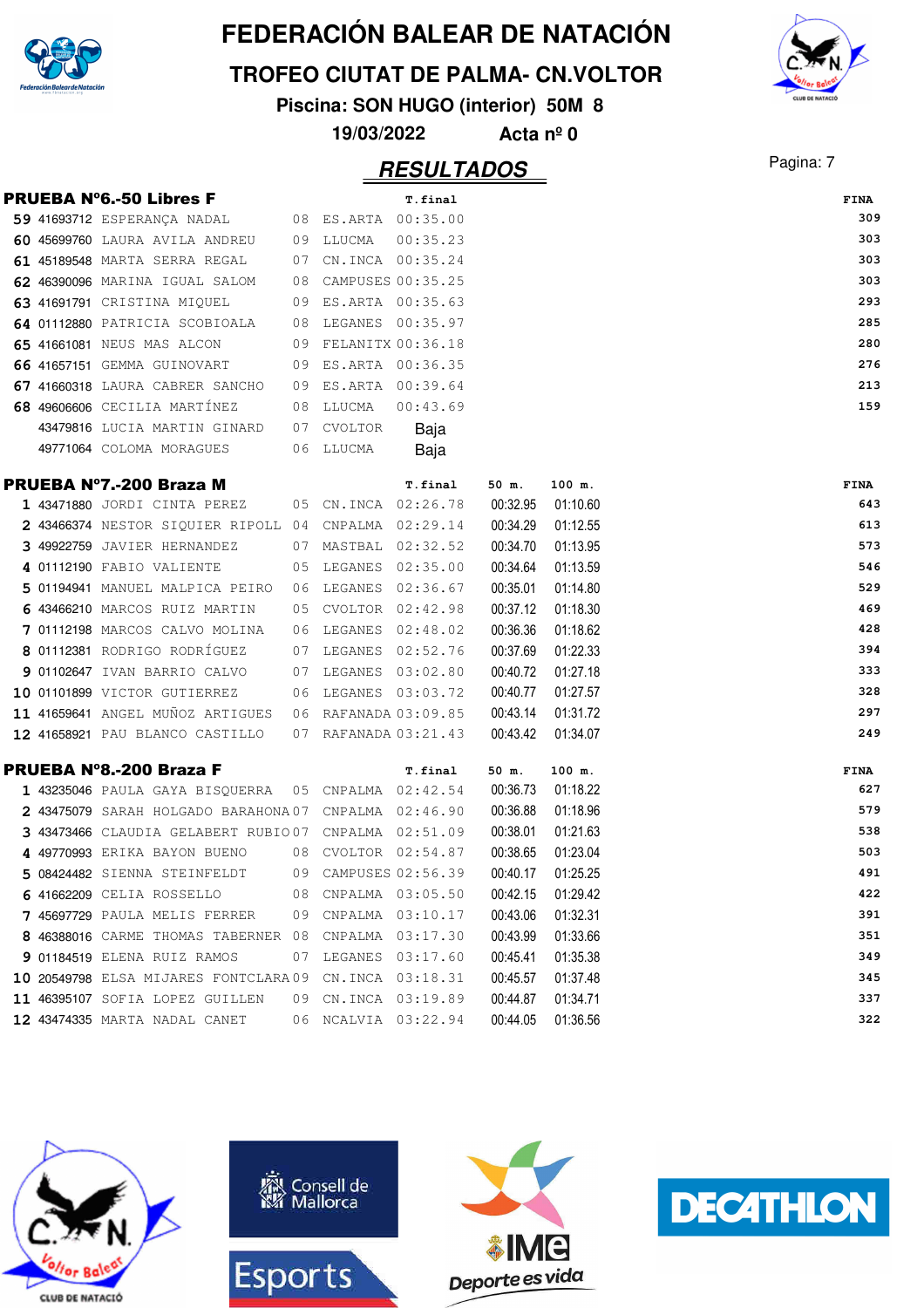

**TROFEO CIUTAT DE PALMA- CN.VOLTOR**

**Piscina: SON HUGO (interior) 50M 8**

**19/03/2022 Acta nº 0**

### Pagina: 8 **RESULTADOS**

|  | PRUEBA Nº8.-200 Braza F                                |    |                      | T.final  | 50 m.    | 100 m.   | FINA |
|--|--------------------------------------------------------|----|----------------------|----------|----------|----------|------|
|  | 13 41692348 PILAR FEMENIAS GARCIA 08 RAFANADA 03:28.00 |    |                      |          | 00:45.59 | 01:38.40 | 299  |
|  | 14 01112719 SARA CUENDA PINO                           |    | 09 LEGANES 03:42.90  |          | 00:50.58 | 01:46.49 | 243  |
|  | 15 01101583 SOFIA PEÑASCO ARROYO 09 LEGANES 03:54.66   |    |                      |          | 00:53.24 | 01:52.74 | 208  |
|  | PRUEBA Nº9.-100 Espalda M                              |    |                      | T.final  | 50 m.    |          | FINA |
|  | 1 43473869 JAVIER LOPEZ GUILLEN 06 CN.INCA 01:01.36    |    |                      |          | 00:29.81 |          | 603  |
|  | 2 01109884 JORGE CHECA CASTRO                          |    | 06 LEGANES 01:03.53  |          | 00:31.04 |          | 544  |
|  | 3 01106601 IVAN CAÑIZARES PEREÑA 07 LEGANES 01:05.70   |    |                      |          | 00:31.41 |          | 492  |
|  | 4 01170156 ALEKSANDAR NIKOLAEV                         |    | 07 LEGANES 01:05.80  |          | 00:31.49 |          | 489  |
|  | 5 41663863 TOMEU BONET BONET                           |    | 07 CNPALMA 01:06.38  |          | 00:32.18 |          | 477  |
|  | 6 43224511 GONZALO TORRES PUERTAS 04 SALLE-P 01:06.50  |    |                      |          | 00:31.61 |          | 474  |
|  | 7 01093395 DAVID JUEZ ANAYA                            |    | 05 LEGANES 01:06.92  |          | 00:31.60 |          | 465  |
|  | 8 01095925 LUCAS GUILLEN YEBENES 06 LEGANES 01:07.07   |    |                      |          | 00:32.20 |          | 462  |
|  | 9 45192768 MARC CASTRO ARQUES                          |    | 07 CAMPUSES 01:07.46 |          | 00:32.44 |          | 454  |
|  | 10 01109896 ADRIAN VAREA MARTIN                        |    | 07 LEGANES 01:08.99  |          | 00:32.79 |          | 425  |
|  | 11 01112710 MARIO DIAZ LOPEZ                           |    | 06 LEGANES 01:10.66  |          | 00:34.50 |          | 395  |
|  | 12 45693738 JAUME PONS SANTAMARIA 06 CNMURO            |    |                      | 01:10.85 | 00:35.35 |          | 392  |
|  | 13 01112197 RAUL PARRA HERNANDEZ                       |    | 06 LEGANES 01:11.79  |          | 00:35.05 |          | 377  |
|  | 14 45189060 JORDI PEREZ GARCIA                         |    | 07 CAMPUSES 01:12.65 |          | 00:35.05 |          | 364  |
|  | 15 45187628 XAVIER PUIG BLANCO                         |    | 07 NCALVIA 01:14.76  |          | 00:35.95 |          | 334  |
|  | 16 45613692 JOAN BORDOY TASCON                         |    | 07 NCALVIA 01:15.97  |          | 00:36.71 |          | 318  |
|  | 17 45612184 IVAN FERNANDEZ ROZALEN 06 CVOLTOR 01:16.58 |    |                      |          | 00:36.94 |          | 310  |
|  | 18 43477211 ALBERTO EGEA RUIZ                          |    | 07 SALLE-P 01:25.68  |          | 00:40.92 |          | 222  |
|  | PRUEBA Nº10.-100 Espalda F                             |    |                      | T.final  | 50 m.    |          | FINA |
|  | 1 49923805 MARTINA MANRESA 65 SALLE-P 01:04.65         |    |                      |          | 00:31.73 |          | 706  |
|  | 2 43466614 MARTA MARIA GUASP                           |    | 04 CVOLTOR 01:04.90  |          | 00:31.59 |          | 698  |
|  | 3 49923806 MARIONA MANRESA                             |    | 06 SALLE-P 01:07.53  |          | 00:32.46 |          | 620  |
|  | 4 01026657 ADELINA TYMOFIYCHUK                         |    | 04 LEGANES 01:07.82  |          | 00:32.54 |          | 612  |
|  | 5 43481556 AINA TOMAS TOMAS                            |    | 08 CAMPUSES 01:09.32 |          | 00:33.40 |          | 573  |
|  | 6 01095709 CARMEN DOBLAS DE                            |    | 00 LEGANES 01:09.33  |          | 00:33.74 |          | 573  |
|  | 7 45692762 ANGELA BUSQUETS                             |    | 06 CNPALMA 01:09.54  |          | 00:33.92 |          | 567  |
|  | 8 43466209 ALEJANDRA RUIZ MARTIN 03 CVOLTOR 01:09.79   |    |                      |          | 00:34.28 |          | 561  |
|  | 9 43467318 GABRIELA VELASCO                            |    | 05 CAMPUSES 01:10.24 |          | 00:34.29 |          | 551  |
|  | 10 41622239 MARINA DIAZ PERELLO                        | 07 | FELANITX 01:10.94    |          | 00:34.91 |          | 534  |
|  | 11 46390465 BLANCA JAUME BRAVO                         | 08 | MASTBAL 01:11.02     |          | 00:34.12 |          | 533  |
|  | 12 01058161 PAULA CALETRIO CRUZ                        | 08 | LEGANES 01:11.11     |          | 00:34.76 |          | 531  |
|  | 13 01109897 SARA BOLAÑOS MARTINEZ 07                   |    | LEGANES 01:11.73     |          | 00:34.73 |          | 517  |
|  | 14 41622760 ANGELS MARTI GINARD                        | 06 | ES.ARTA 01:12.15     |          | 00:34.52 |          | 508  |
|  | 15 45193826 Mª VICTORIA CAÑADILLAS 08 CNPALMA 01:13.52 |    |                      |          | 00:35.66 |          | 480  |









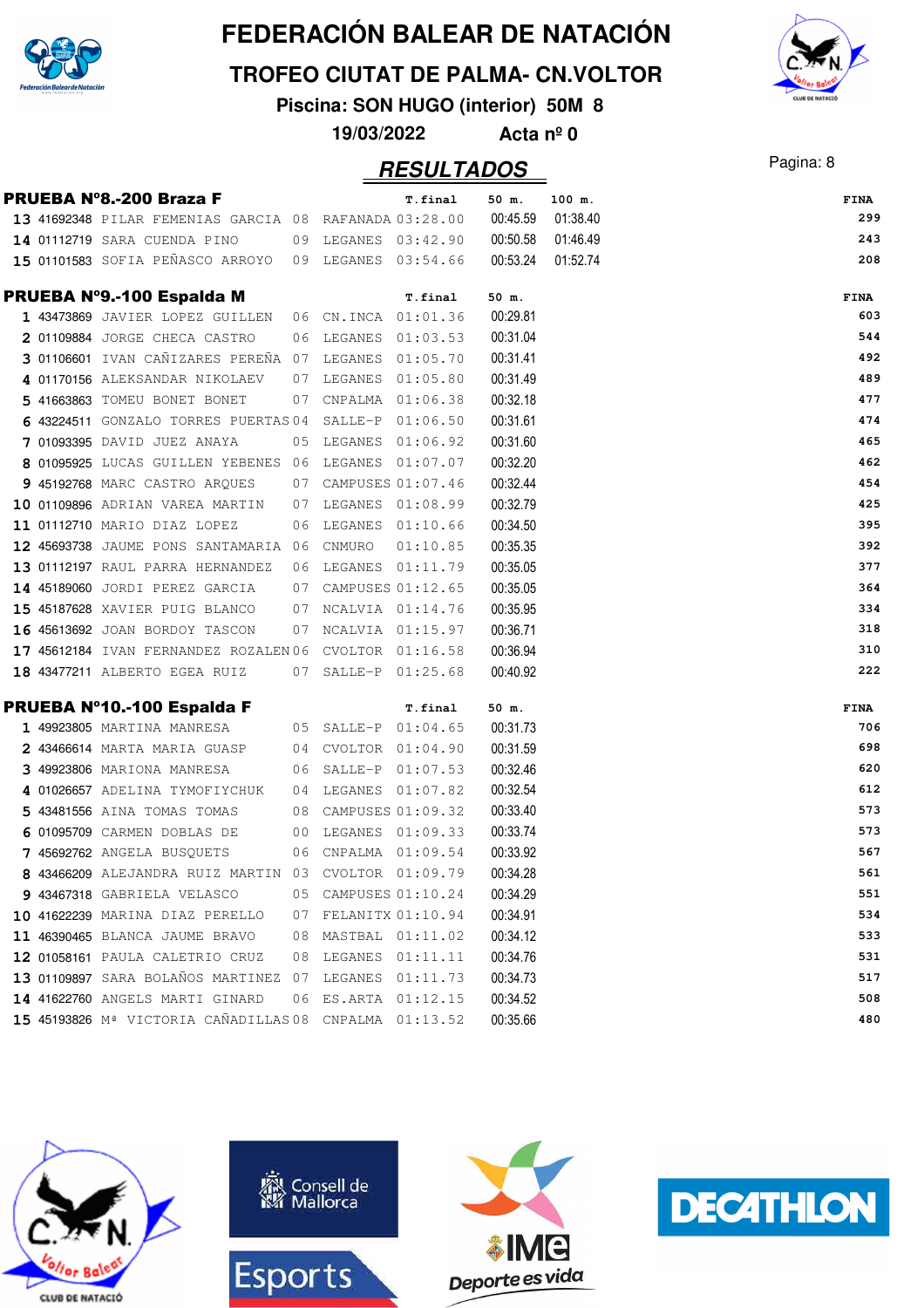

#### **TROFEO CIUTAT DE PALMA- CN.VOLTOR**

**Piscina: SON HUGO (interior) 50M 8**



**19/03/2022 Acta nº 0**

|  | PRUEBA Nº10.-100 Espalda F                             |    | T.final              | 50 m.    |          | <b>FINA</b> |
|--|--------------------------------------------------------|----|----------------------|----------|----------|-------------|
|  | 16 01177290 ALBA GARCIA MONTEAGUDO 07 LEGANES 01:14.06 |    |                      | 00:34.86 |          | 470         |
|  | 17 41662594 ESTHER PENALVA                             |    | 07 SALLE-P 01:14.41  | 00:35.86 |          | 463         |
|  | 18 45614889 MARIA REINA MORENO                         |    | 07 SALLE-P 01:14.88  | 00:35.34 |          | 454         |
|  | 19 01112718 CARLA MOLINA RAPOSO                        |    | 09 LEGANES 01:15.34  | 00:36.63 |          | 446         |
|  | 20 49481006 LUCIA MOYA JIMENEZ                         |    | 07 NCALVIA 01:16.02  | 00:36.03 |          | 434         |
|  | 21 01106627 TANIA UCEDA MARUGAN                        | 05 | LEGANES 01:16.03     | 00:36.57 |          | 434         |
|  | 22 01177307 ESTEFANIA MAZUELOS                         | 09 | LEGANES 01:17.77     | 00:37.46 |          | 406         |
|  | 23 45691103 PAULA COLOMAR CARRASCO 04                  |    | CNPALMA  01:18.27    | 00:37.63 |          | 398         |
|  | 24 45614937 AUREA PALMER FRAU                          |    | 06 CNPALMA 01:19.12  | 00:37.95 |          | 385         |
|  | 25 49919717 ERIKA HERREROS LOPEZ                       | 07 | SALLE-P 01:19.56     | 00:39.40 |          | 379         |
|  | 26 46388063 ANA HERNANDEZ CERDO                        | 08 | SALLE-P 01:21.99     | 00:39.41 |          | 346         |
|  | 27 49774243 AMALIA COLL COMPANY                        |    | 09 CNPALMA 01:22.43  | 00:39.88 |          | 341         |
|  | 28 01107327 SARA PIEDRABUENA SAINZ09 LEGANES 01:23.02  |    |                      | 00:40.11 |          | 333         |
|  | 29 01169099 ANDRADA HELENA URUIOC 09 LEGANES 01:23.35  |    |                      | 00:40.00 |          | 330         |
|  | <b>30 41659846 MARIA CIRER CABOT</b>                   |    | 09 CNPALMA 01:24.18  | 00:41.30 |          | 320         |
|  | <b>31 41623213 PAULA VIZUETA</b>                       |    | 07 ES.ARTA 01:24.98  | 00:40.94 |          | 311         |
|  | 32 41621226 JULIA FERRANDO CANTO                       |    | 08 ES.ARTA 01:25.67  | 00:42.21 |          | 303         |
|  | 33 45189548 MARTA SERRA REGAL                          |    | 07 CN.INCA 01:26.33  | 00:42.69 |          | 297         |
|  | 34 41619974 LUCIA CASCALES JIMENEZ07 FELANITX 01:26.90 |    |                      | 00:41.86 |          | 291         |
|  | 35 46391865 VERONICA GARRIDO                           |    | 09 CNPALMA 01:29.83  | 00:44.23 |          | 263         |
|  | <b>36 45611917 MARTA LLIZO ARROM</b>                   |    | 07 CN.INCA 01:30.28  | 00:42.80 |          | 259         |
|  | 37 45187771 LAURA RAMOS MAYOL                          |    | 07 CAMPUSES 01:31.94 | 00:44.23 |          | 246         |
|  | 38 41691791 CRISTINA MIQUEL                            |    | 09 ES.ARTA 01:31.97  | 00:44.59 |          | 245         |
|  | <b>39 41657151 GEMMA GUINOVART</b>                     |    | 09 ES.ARTA 01:34.50  | 00:46.84 |          | 226         |
|  | 40 01112880 PATRICIA SCOBIOALA                         |    | 08 LEGANES 01:38.35  | 00:45.47 |          | 201         |
|  | 41 41660318 LAURA CABRER SANCHO                        |    | 09 ES.ARTA 01:42.54  | 00:49.84 |          | 177         |
|  | <b>PRUEBA Nº11.-400 Estilos M</b>                      |    | T.final              | 50 m.    | 100 m.   | <b>FINA</b> |
|  | 1 45691572 ANDREAS CARRASCAL                           |    | 06 CNPALMA 04:47.32  | 00:29.02 | 01:03.48 | 611         |
|  | 2 45699211 SAMUEL DIAZ GUERRERO                        |    | 03 CNPALMA 05:03.32  | 00:30.13 | 01:04.59 | 520         |
|  | <b>PRUEBA Nº12.-400 Estilos F</b>                      |    | T.final              | 50 m.    | 100 m.   | <b>FINA</b> |
|  | 1 41543011 FRANCETTE GOMEZ                             |    | 05 CNPALMA 05:32.78  | 00:33.76 | 01:13.76 | 513         |
|  | 2 43479539 PATRICIA TORVISO                            |    | 07 CN.INCA 05:35.75  | 00:36.43 | 01:17.79 | 499         |
|  | 3 45184949 CLAUDIA FRANCO                              |    | 08 CNPALMA 06:01.05  | 00:36.73 | 01:21.76 | 402         |









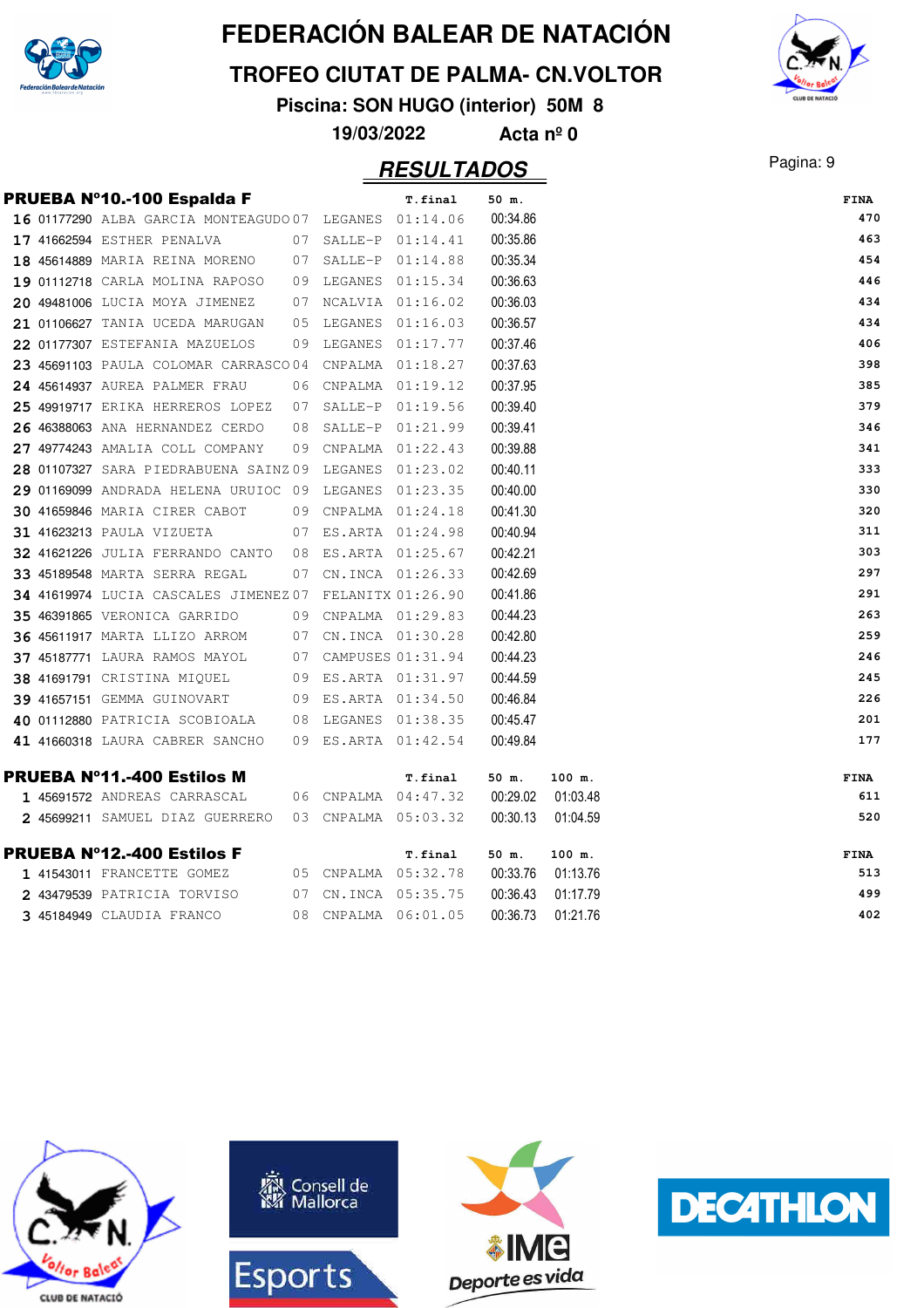

#### **TROFEO CIUTAT DE PALMA- CN.VOLTOR**

**Piscina: SON HUGO (interior) 50M 8**

**19/03/2022 Acta nº 0**

|  | <b>PRUEBA Nº13.-50 Braza M</b>                          |                      | T.final     | <b>FINA</b> |
|--|---------------------------------------------------------|----------------------|-------------|-------------|
|  | 1 43461268 ADRIAN ARMERO CALIZ 99 CVOLTOR 00:30.77      |                      |             | 600         |
|  | 2 43463961 ADRIAN GUERRERO LOPEZ 01 SALLE-P 00:31.84    |                      |             | 541         |
|  | 3 43199949 KEVIN RUIZ BIOJO 02 SALLE-P 00:31.92         |                      |             | 537         |
|  | 4 20000880 SACHA GIBBS<br>05 CNPALMA 00:33.05           |                      |             | 484         |
|  | 5 01876455 KEVIN NICOLAS RADU 06 CNPALMA 00:33.55       |                      |             | 463         |
|  | 6 45696311 JAUME VALLESPIR TORAN 06 CN.INCA 00:33.61    |                      |             | 460         |
|  | 7 01112190 FABIO VALIENTE                               | 05 LEGANES 00:33.84  |             | 451         |
|  | 8 45185810 SANTIAGO SALES LLINAS 99 CVOLTOR 00:34.60    |                      |             | 422         |
|  | 9 41691059 IVAN TRIBALDOS LOPEZ                         | 00 LLUCMA            | 00:34.72    | 418         |
|  | 10 45192656 GERARD DOMENECH DE LA 07 CAMPUSES 00:35.03  |                      |             | 407         |
|  | 11 45698049 XISCO QUINTANILLA 07 CNPALMA 00:35.57       |                      |             | 388         |
|  | 12 41663833 ALBERT PORTER VICENS 05 SALLE-P 00:36.46    |                      |             | 361         |
|  | 13 45699322 ALEX BOLINCHES ULICNY 06 RAFANADA 00:37.02  |                      |             | 344         |
|  | 14 41659641 ANGEL MUÑOZ ARTIGUES 06 RAFANADA 00:37.28   |                      |             | 337         |
|  | 15 43478107 SEBASTIA CRESPI 01 CN.INCA 00:37.45         |                      |             | 333         |
|  | 16 43218723 JORDI MAYOL SERRA 04 SALLE-P 00:38.21       |                      |             | 313         |
|  | 17 41661947 TOMEU JULIA MAIMO 07 FELANITX 00:38.27      |                      |             | 312         |
|  | 17 46392835 DIEGO AMOR SORIANO 05 LLUCMA                |                      | 00:38.27    | 312         |
|  | 19 45372910 FRANCESC SOLIVELLAS                         | 06 CN.INCA 00:40.65  |             | 260         |
|  | 20 49779754 JAIME RAMIS MEDINA                          | 06 LLUCMA 00:40.88   |             | 256         |
|  |                                                         |                      |             | 249         |
|  | 22 52030257 XAVIER RODRIGUEZ RAMON03 CVOLTOR 00:42.13   |                      |             | 234         |
|  | 23 41622901 ROGER GUINOVART 07 ES.ARTA 00:44.35         |                      |             | 200         |
|  | 24 41623479 ANDREU APARICIO                             | 06 CN.INCA 00:47.51  |             | 163         |
|  | 41658921 PAU BLANCO CASTILLO    07  RAFANADA            |                      | <b>Desc</b> |             |
|  | <b>PRUEBA Nº14.-50 Braza F</b>                          |                      | T.final     | FINA        |
|  | 1 49481148 EMMA FRAGA MORRONDO    07  SALLE-P  00:35.81 |                      |             | 553         |
|  | 2 01579553 ESTELLA LLUM TONRATH 07 CAMPUSES 00:35.95    |                      |             | 547         |
|  | 3 43477108 NATALIA MARTINEZ 04 CVOLTOR 00:36.74         |                      |             | 512         |
|  | 4 43480417 MARIA BURGUERA MOREY 03 CNPALMA 00:37.23     |                      |             | 492         |
|  | 5 43475268 MARTA CHUN ROCA 05 CVOLTOR 00:38.08          |                      |             | 460         |
|  | 6 43474950 NOA MARTINEZ COUSELO                         | 06 CVOLTOR 00:39.14  |             | 424         |
|  | 7 45696080 CLAUDIA AMENGUAL                             | 05 CN.INCA 00:40.21  |             | 391         |
|  | 8 49920386 JULIA ARROM VILLALONGA09 CVOLTOR 00:41.47    |                      |             | 356         |
|  | 9 00969372 ELENA ALEXANDRA ILIE                         | 08 RAFANADA 00:42.08 |             | 341         |
|  | 10 20549798 ELSA MIJARES FONTCLARA09 CN.INCA 00:42.44   |                      |             | 332         |
|  | 11 43467319 MAR VELASCO ROCHON                          | 07 CAMPUSES 00:42.60 |             | 329         |
|  | 12 41692348 PILAR FEMENIAS GARCIA 08 RAFANADA 00:42.82  |                      |             | 324         |
|  | 13 46395107 SOFIA LOPEZ GUILLEN                         | 09 CN.INCA 00:43.07  |             | 318         |









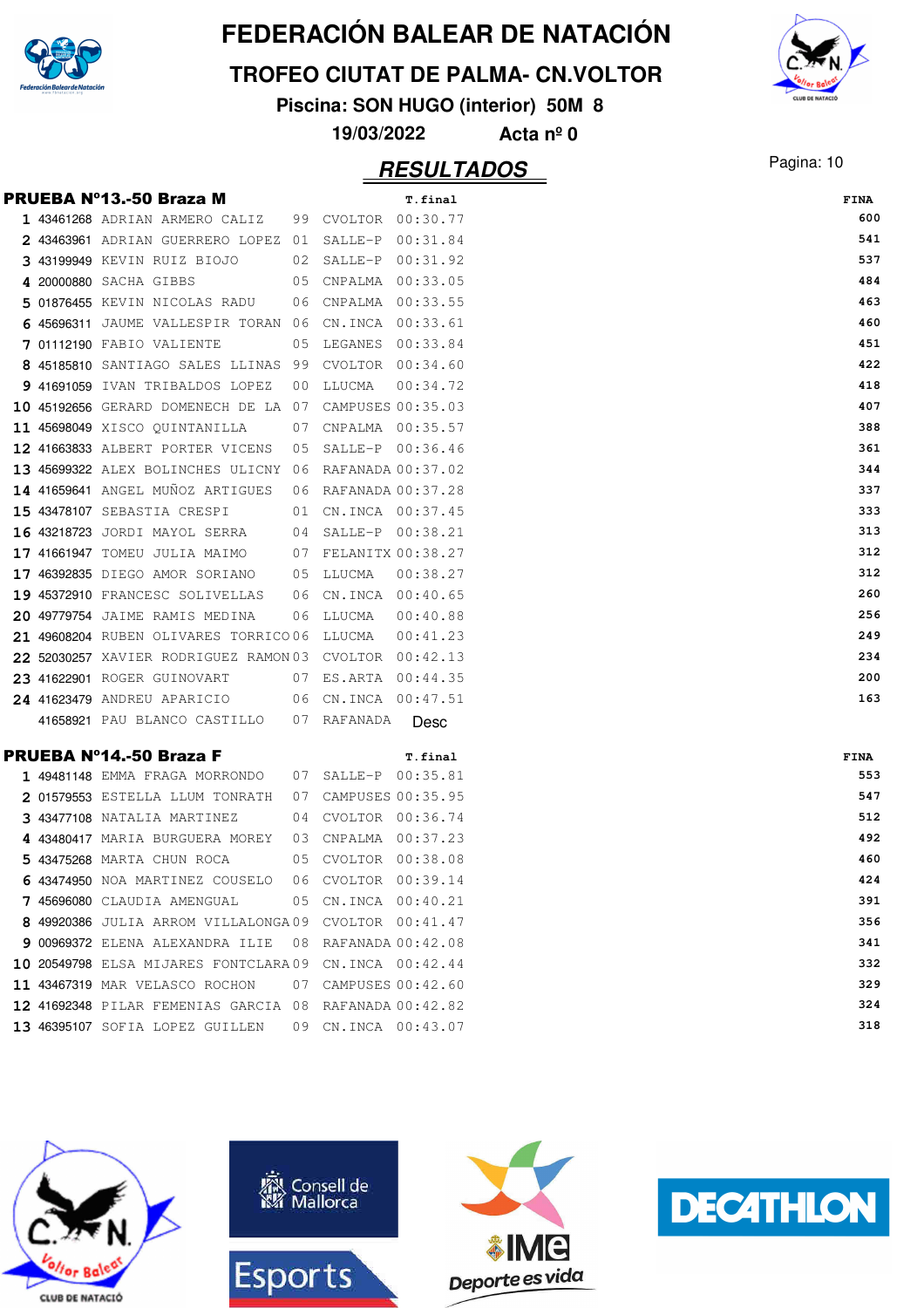

**TROFEO CIUTAT DE PALMA- CN.VOLTOR**

**Piscina: SON HUGO (interior) 50M 8**

**19/03/2022 Acta nº 0**

### Pagina: 11 **RESULTADOS**



|  | <b>PRUEBA Nº14.-50 Braza F</b>                         |                     | T.final  |          |          | FINA |
|--|--------------------------------------------------------|---------------------|----------|----------|----------|------|
|  | 14 43474335 MARTA NADAL CANET 06 NCALVIA 00:43.46      |                     |          |          |          | 310  |
|  | 15 41623989 EMMA GRIMALT OBRADOR 06 FELANITX 00:43.71  |                     |          |          |          | 304  |
|  | 16 46390096 MARINA IGUAL SALOM 08 CAMPUSES 00:45.58    |                     |          |          |          | 268  |
|  | 17 41693712 ESPERANÇA NADAL                            | 08 ES.ARTA 00:48.72 |          |          |          | 220  |
|  | <b>18 45611917</b> MARTA LLIZO ARROM                   | 07 CN.INCA 00:49.47 |          |          |          | 210  |
|  | 19 49606606 CECILIA MARTÍNEZ                           | 08 LLUCMA           | 00:53.77 |          |          | 163  |
|  | 46392188 NEREA CASTILLO LOPEZ                          | 08 NCALVIA          | Desc     |          |          |      |
|  | 43479816 LUCIA MARTIN GINARD                           | 07 CVOLTOR          | Baja     |          |          |      |
|  |                                                        |                     |          |          |          |      |
|  | <b>PRUEBA N°15.-200 Libres M</b>                       |                     | T.final  | 50 m.    | 100 m.   | FINA |
|  | 1 43470663 MARCOS SANCHEZ                              | 04 SALLE-P 01:55.37 |          | 00:27.45 | 00:56.49 | 691  |
|  | 2 43222608 JON PIÑEIRO AMONDARAIN 00 CNPALMA 01:55.49  |                     |          | 00:27.20 | 00:56.27 | 689  |
|  | 3 01194941 MANUEL MALPICA PEIRO 06 LEGANES 02:01.18    |                     |          | 00:28.56 | 00:59.44 | 596  |
|  | 4 46392451 MARC FALCO GUILLEM 03 SALLE-P 02:02.42      |                     |          | 00:28.46 | 00:59.57 | 578  |
|  | 5 09897080 ALEX EMERY SACH                             | 05 SALLE-P 02:03.24 |          | 00:29.03 | 00:59.83 | 567  |
|  | 6 01112459 MARCOS GONZALEZ                             | 06 LEGANES          | 02:03.64 | 00:28.73 | 01:01.16 | 561  |
|  | 7 43476590 OLIVER TOLEDO PANIAGUA 07 MASTBAL 02:04.25  |                     |          | 00:29.26 | 01:01.41 | 553  |
|  | 8 01109884 JORGE CHECA CASTRO 06 LEGANES 02:04.98      |                     |          | 00:29.34 | 01:01.89 | 544  |
|  | 9 41664005 JUAN GARCIA VIVES 06 SALLE-P 02:06.10       |                     |          | 00:29.23 | 01:00.19 | 529  |
|  | 10 01170843 LUIS DAVID GARNICA 07 LEGANES 02:07.92     |                     |          | 00:29.05 | 01:01.95 | 507  |
|  | 11 43466210 MARCOS RUIZ MARTIN                         | 05 CVOLTOR 02:09.94 |          | 00:29.54 | 01:02.45 | 484  |
|  | 12 49483562 ALEX JOAN ROMERO LLUCH06 CNPALMA 02:10.06  |                     |          | 00:29.67 | 01:03.17 | 482  |
|  | 13 45188997 LLUC ZANIN BARCELO 07 NCALVIA 02:10.13     |                     |          | 00:29.91 | 01:03.21 | 482  |
|  | 14 47433490 ALVARO BENITEZ                             | 04 EULARIO 02:10.40 |          | 00:29.88 | 01:02.78 | 479  |
|  | 15 45192768 MARC CASTRO ARQUES 07 CAMPUSES 02:11.21    |                     |          | 00:29.68 | 01:02.80 | 470  |
|  | 16 45184835 TONI BERGAS COMAS 05 SALLE-P 02:11.55      |                     |          | 00:30.08 | 01:03.38 | 466  |
|  | 17 41663863 TOMEU BONET BONET                          | 07 CNPALMA 02:12.30 |          | 00:29.78 | 01:03.63 | 458  |
|  | 18 01109197 ALEJANDRO SOBRINO                          | 05 LEGANES 02:12.50 |          | 00:29.07 | 01:02.40 | 456  |
|  | 19 45185607 LLUIS VICENS BUJOSA                        | 05 CNPALMA 02:13.31 |          | 00:30.37 | 01:04.15 | 448  |
|  | 20 43479936 DANIEL CALZETTA TORRES 05 MASTBAL 02:13.75 |                     |          | 00:28.72 | 01:02.34 | 444  |
|  | 21 01109896 ADRIAN VAREA MARTIN                        | 07 LEGANES 02:13.77 |          | 00:29.65 | 01:03.04 | 443  |
|  | 22 01109169 MARIO GARCIA GORDILLO 05 LEGANES 02:13.93  |                     |          | 00:30.34 | 01:03.52 | 442  |
|  | 23 01112381 RODRIGO RODRÍGUEZ $07$ LEGANES $02:14.52$  |                     |          | 00:29.56 | 01:03.17 | 436  |
|  | 24 45611299 JUAN MANUEL NUÑEZ 05 CNPALMA 02:14.54      |                     |          | 00:30.38 | 01:03.99 | 436  |
|  | 25 43476877 VICTOR CASTAÑER 06 CNPALMA 02:16.16        |                     |          | 00:29.83 | 01:04.27 | 420  |
|  | 26 01095925 LUCAS GUILLEN YEBENES 06 LEGANES 02:17.34  |                     |          | 00:30.92 | 01:05.93 | 410  |
|  | 27 03764732 IVAN TEVZADZE 03 FELANITX 02:17.97         |                     |          | 00:30.31 | 01:05.33 | 404  |
|  | 28 43463950 ALEJANDRO ARIAS GOMILA 04 LLUCMA  02:18.29 |                     |          | 00:31.46 | 01:05.99 | 401  |
|  | 29 01112197 RAUL PARRA HERNANDEZ 06 LEGANES 02:18.58   |                     |          | 00:31.24 | 01:06.58 | 399  |
|  | 30 45697069 SERGIO BENNASSAR 07 CNPALMA 02:19.96       |                     |          | 00:31.02 | 01:06.46 | 387  |
|  |                                                        |                     |          |          |          |      |







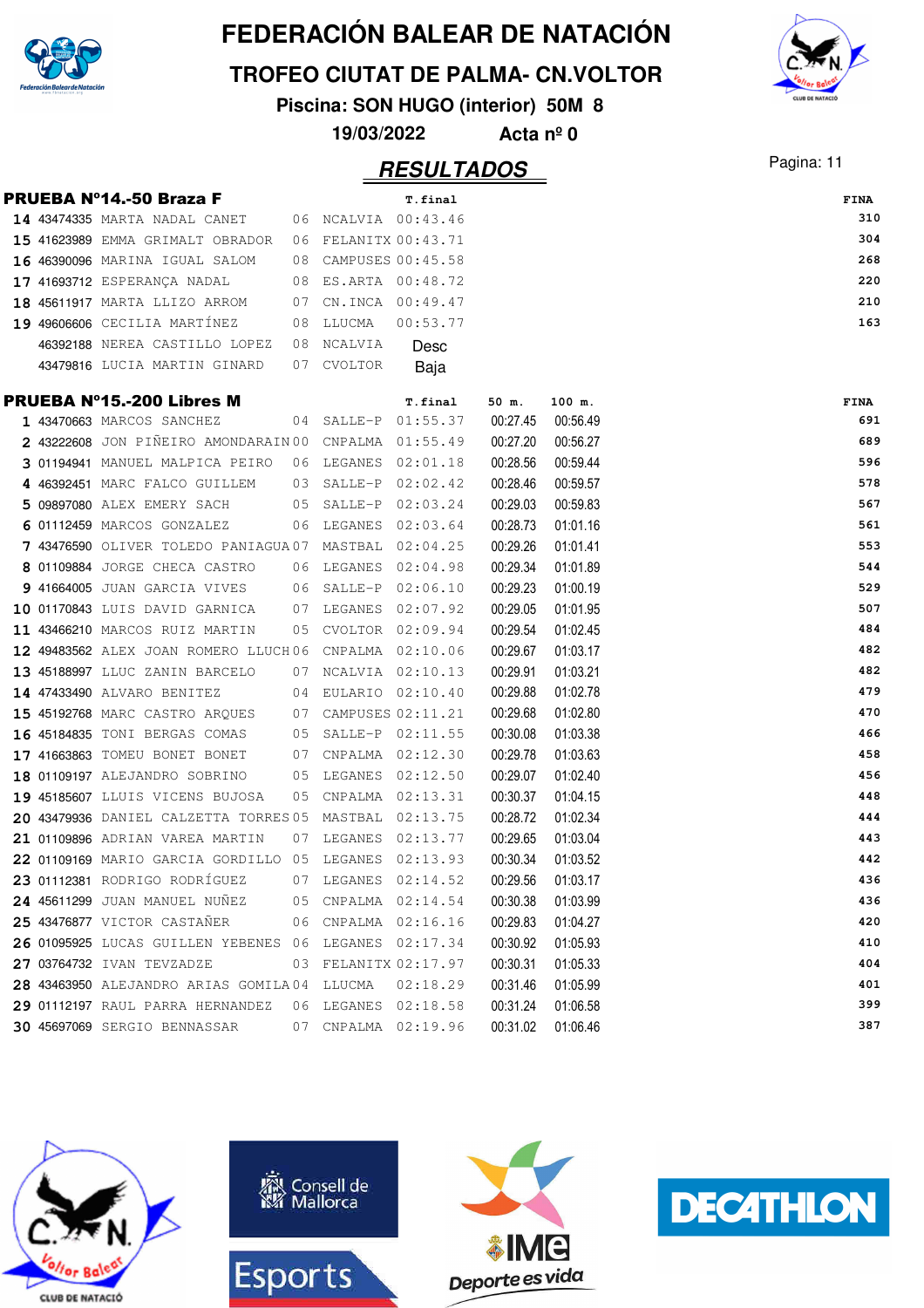

**TROFEO CIUTAT DE PALMA- CN.VOLTOR**

**Piscina: SON HUGO (interior) 50M 8**

**19/03/2022 Acta nº 0**

### Pagina: 12 **RESULTADOS**

|  | <b>PRUEBA Nº15.-200 Libres M</b>                       |    |                      | T.final          | 50 m.    | 100 m.   | <b>FINA</b> |
|--|--------------------------------------------------------|----|----------------------|------------------|----------|----------|-------------|
|  | 31 46390814 ANTONI ALBERT TRIAY 07 CNMURO              |    |                      | 02:22.30         | 00:33.33 | 01:09.91 | 368         |
|  | 32 43460729 JAUME GARAU VILLALBA 01 LLUCMA             |    |                      | 02:22.38         | 00:31.37 | 01:07.16 | 368         |
|  | 33 01101899 VICTOR GUTIERREZ                           |    | 06 LEGANES 02:23.00  |                  | 00:32.10 | 01:09.06 | 363         |
|  | <b>34 01109876</b> ALVARO SANZ PEREZ                   |    | 07 LEGANES 02:24.40  |                  | 00:33.77 | 01:11.79 | 352         |
|  | 35 45191890 GABRIEL REUS MEDIALDEA04 LLUCMA            |    |                      | 02:25.58         | 00:32.18 | 01:08.16 | 344         |
|  | 36 43461584 PAU SOCIAS ROIG                            |    | 06 CVOLTOR 02:29.72  |                  | 00:34.09 | 01:11.62 | 316         |
|  | 37 43480025 DAVID VILLEGAS 607 CVOLTOR 02:38.78        |    |                      |                  | 00:34.29 | 01:14.65 | 265         |
|  | PRUEBA Nº16.-200 Libres F                              |    |                      | T.final          | 50 m.    | 100 m.   | FINA        |
|  | 1 43164284 MELANI COSTA SCHMID 89 CNPALMA 02:03.92     |    |                      |                  | 00:29.09 | 01:00.20 | 758         |
|  | 2 43466614 MARTA MARIA GUASP                           |    | 04 CVOLTOR 02:06.56  |                  | 00:30.28 | 01:02.28 | 711         |
|  | 3 45614441 CLAUDIA NUNEZ LLADO                         |    | 05 CNPALMA 02:06.64  |                  | 00:29.66 | 01:01.94 | 710         |
|  | 4 01026657 ADELINA TYMOFIYCHUK                         |    | 04 LEGANES 02:10.66  |                  | 00:29.75 | 01:02.06 | 647         |
|  | 5 04346837 JOSHA VERMEER                               |    | 06 SALLE-P 02:11.70  |                  | 00:30.18 | 01:02.93 | 631         |
|  | 6 48230531 JIMENA GARCIA DE DIOS 08 EULARIO 02:16.54   |    |                      |                  | 00:31.79 | 01:07.24 | 567         |
|  | 7 43470221 ADELA GARRIDO MORENO                        |    | 06 CNPALMA 02:16.64  |                  | 00:32.02 | 01:06.74 | 565         |
|  | 8 43474350 MARINA JOVER GALLEGO                        |    | 00 NCALVIA 02:16.77  |                  | 00:31.30 | 01:05.68 | 564         |
|  | 9 49868937 CARLA LLABRES PEDRET                        |    | 06 SALLE-P 02:17.10  |                  | 00:31.60 | 01:06.58 | 560         |
|  | 10 45189605 MARINA PONS RAMON                          |    | 06 CNPALMA 02:17.59  |                  | 00:32.20 | 01:07.62 | 554         |
|  | 11 48231123 PAULA PEREZ MULAS                          |    | 07 EULARIO 02:18.06  |                  | 00:31.85 | 01:07.28 | 548         |
|  | 12 01058161 PAULA CALETRIO CRUZ                        |    | 08 LEGANES 02:18.08  |                  | 00:32.44 | 01:07.56 | 548         |
|  | 13 43479700 AGNES MAYOL SERRA                          |    | 07 SALLE-P 02:18.47  |                  | 00:32.33 | 01:07.80 | 543         |
|  | 14 43466209 ALEJANDRA RUIZ MARTIN 03 CVOLTOR 02:19.99  |    |                      |                  | 00:31.93 | 01:07.85 | 526         |
|  | 15 09690446 LUNA CHIMA                                 |    | 07 CAMPUSES 02:22.44 |                  | 00:32.49 | 01:09.63 | 499         |
|  | 16 41662194 LUCIA ROCA RODADO                          |    | 03 CVOLTOR 02:22.51  |                  | 00:31.98 | 01:07.62 | 498         |
|  | 17 01109897 SARA BOLAÑOS MARTINEZ 07 LEGANES 02:23.15  |    |                      |                  | 00:33.47 | 01:08.98 | 492         |
|  | 18 49925382 ALEXANDRA SANDIN POLO 04 SALLE-P 02:23.50  |    |                      |                  | 00:31.99 | 01:08.18 | 488         |
|  | <b>19 04346877 ELLA VERMEER</b>                        |    | 08 SALLE-P 02:24.37  |                  | 00:32.34 | 01:09.57 | 479         |
|  | 20 01109159 AITANA VALENTINA                           |    | 07 LEGANES 02:24.42  |                  | 00:32.96 | 01:09.27 | 479         |
|  | 21 43229623 SARA GIRALDO PEDROTE 05 CAMPUSES 02:24.45  |    |                      |                  | 00:32.42 | 01:08.40 | 478         |
|  | 22 03086067 AITANA BRIGUGLIO 06 SALLE-P 02:25.64       |    |                      |                  | 00:34.38 | 01:11.19 | 467         |
|  | 23 01107328 CLAUDIA MONTENEGRO 07 LEGANES 02:25.66     |    |                      |                  | 00:31.53 | 01:08.30 | 467         |
|  | 24 01177290 ALBA GARCIA MONTEAGUDO 07 LEGANES 02:26.02 |    |                      |                  | 00:32.92 | 01:10.08 | 463         |
|  | 25 49410260 CLAUDIA BASILIO                            |    | 05 EULARIO 02:28.30  |                  | 00:33.01 | 01:10.00 | 442         |
|  | 26 01177307 ESTEFANIA MAZUELOS                         |    | 09 LEGANES 02:29.23  |                  | 00:34.53 | 01:12.90 | 434         |
|  | 27 49868938 JULIA LLABRES PEDRET                       |    | 09 SALLE-P 02:29.65  |                  | 00:34.94 | 01:13.79 | 430         |
|  | 28 01112718 CARLA MOLINA RAPOSO                        |    | 09 LEGANES 02:29.97  |                  | 00:34.16 | 01:12.69 | 428         |
|  | 29 45697326 AINA GONZALEZ                              | 07 |                      | SALLE-P 02:30.23 | 00:34.47 | 01:12.71 | 425         |
|  | 30 45613777 NEUS GREGORIO RIERA                        |    | 09 CVOLTOR 02:36.84  |                  | 00:37.07 | 01:17.11 | 374         |
|  | 31 01169099 ANDRADA HELENA URUIOC 09 LEGANES 02:39.19  |    |                      |                  | 00:36.14 | 01:17.73 | 357         |









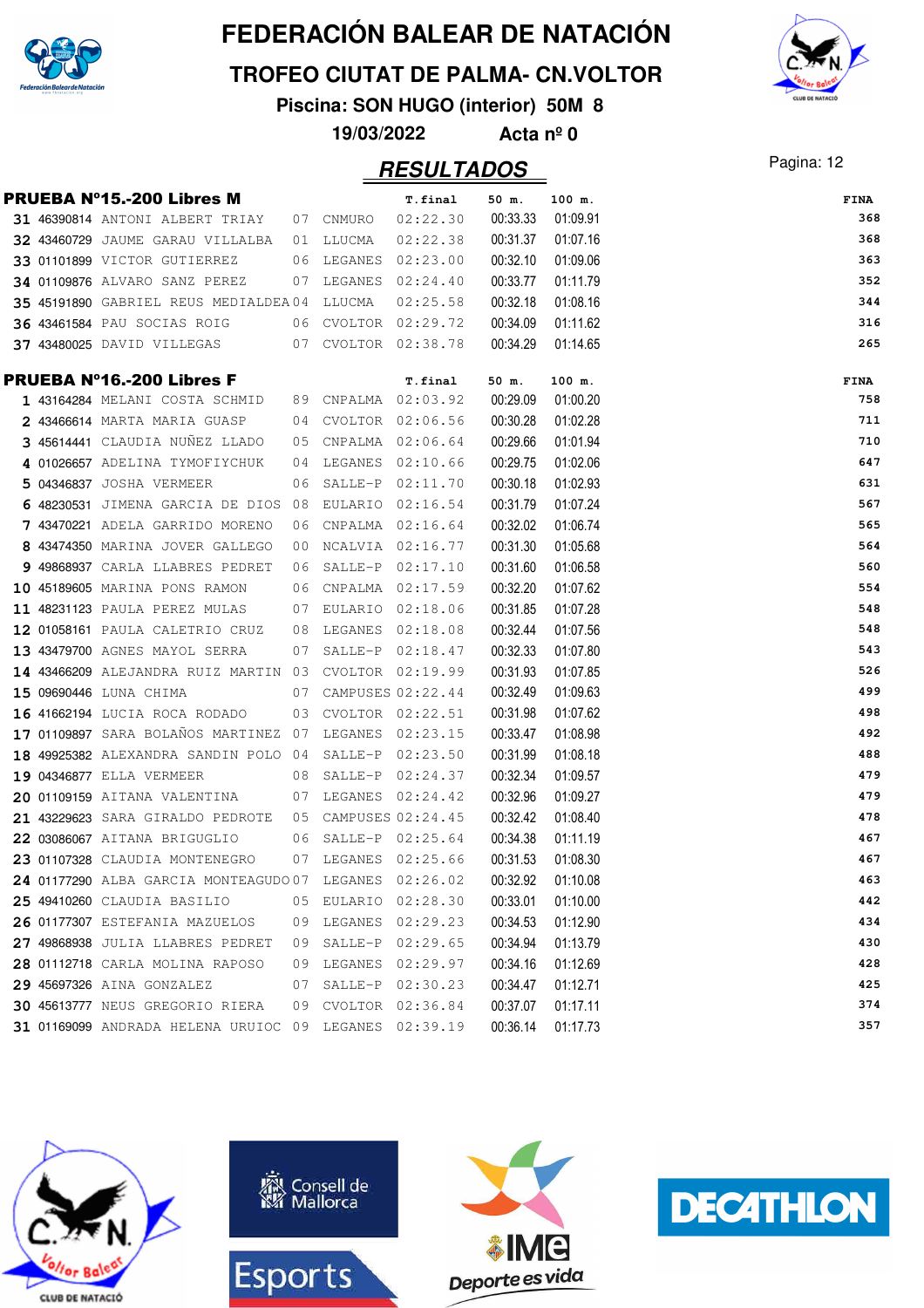

**TROFEO CIUTAT DE PALMA- CN.VOLTOR**

**Piscina: SON HUGO (interior) 50M 8**

**19/03/2022 Acta nº 0**

### Pagina: 13 **RESULTADOS**



|  | <b>PRUEBA Nº16.-200 Libres F</b>                                       |    |                      | T.final              | 50 m.                | 100 m.   | <b>FINA</b> |
|--|------------------------------------------------------------------------|----|----------------------|----------------------|----------------------|----------|-------------|
|  | 32 43464708 AINA SEGUI TOMAS                                           |    | 04 LLUCMA            | 02:41.42             | 00:35.43             | 01:16.51 | 343         |
|  | 33 41619160 JULIETA ROBUSCHI                                           |    | 07 RAFANADA 02:42.10 |                      | 00:37.26             | 01:19.01 | 339         |
|  | 34 46388063 ANA HERNANDEZ CERDO                                        |    | 08 SALLE-P 02:42.39  |                      | 00:36.38             | 01:17.52 | 337         |
|  | 35 45695594 ARIADNA LEGEY SOLER                                        |    | 09 NCALVIA 02:45.47  |                      | 00:35.70             | 01:17.21 | 318         |
|  | 36 01107327 SARA PIEDRABUENA SAINZ 09                                  |    | LEGANES 02:46.30     |                      | 00:37.02             | 01:20.12 | 314         |
|  | 37 01184519 ELENA RUIZ RAMOS                                           | 07 | LEGANES              | 02:46.55             | 00:36.35             | 01:17.73 | 312         |
|  | 38 49605519 NEUS BALAGUER FERRAGUT 09 CNMURO                           |    |                      | 02:49.56             | 00:38.20             | 01:22.93 | 296         |
|  | 39 45372103 AMELIE MONIER PIÑOL                                        |    | 09 CNPALMA 02:49.94  |                      | 00:38.36             | 01:21.39 | 294         |
|  | 40 45692238 GLÒRIA BESTARD LLABRÉS 08 CN.INCA 02:50.11                 |    |                      |                      | 00:37.96             | 01:21.58 | 293         |
|  | 41 41661081 NEUS MAS ALCON                                             |    | 09 FELANITX 02:50.39 |                      | 00:39.42             | 01:23.33 | 292         |
|  | 42 41658995 AINA SANSO FULLANA                                         |    | 09 ES.ARTA 02:54.21  |                      | 00:38.74             | 01:23.02 | 273         |
|  | 43 45699760 LAURA AVILA ANDREU                                         |    | 09 LLUCMA            | 02:55.18             | 00:39.37             | 01:25.19 | 268         |
|  | 44 41657288 NURIA PUIGSEGUR GAYA                                       |    | 08 CN.INCA 02:56.40  |                      | 00:37.33             | 01:21.72 | 263         |
|  | 45 01112719 SARA CUENDA PINO                                           |    | 09 LEGANES 02:57.51  |                      | 00:41.19             | 01:26.43 | 258         |
|  | 46 42313111 TIANNA DEL PO VICA                                         |    |                      | 06 FELANITX 03:00.93 | 00:37.30             | 01:22.67 | 243         |
|  | 47 01101583 SOFIA PEÑASCO ARROYO                                       |    | 09 LEGANES 03:31.80  |                      | 00:49.75             | 01:44.56 | 152         |
|  |                                                                        |    |                      |                      |                      |          |             |
|  | PRUEBA Nº17.-100 Mariposa M                                            |    |                      | T.final              | 50 m.                |          | FINA        |
|  | 1 43182823 MARC SANCHEZ TORRENS                                        |    | 92 CVOLTOR 00:56.67  |                      | 00:26.58             |          | 666<br>610  |
|  | 2 47406107 ANGEL ESTEBAN SEGOVIA 04                                    |    |                      | NAIBIZA 00:58.36     | 00:27.19             |          | 573         |
|  | 3 43483056 JOSEP CASTRO TORRENS                                        | 05 |                      | CAMPUSES 00:59.60    | 00:27.93             |          | 562         |
|  | 4 45699211 SAMUEL DIAZ GUERRERO                                        | 03 |                      | CNPALMA 00:59.98     | 00:28.45             |          | 560         |
|  | 5 01054778 ÁLVARO ABRIL CABEZAS<br>6 43214090 JOAN SASTRE RODRIGUEZ 04 | 01 | LEGANES 01:00.06     | CVOLTOR 01:00.69     | 00:27.74<br>00:28.30 |          | 543         |
|  | 7 43232272 JORGE SABATER ESPINOSA06                                    |    |                      | SALLE-P 01:01.06     | 00:28.37             |          | 533         |
|  | 8 43466374 NESTOR SIQUIER RIPOLL 04 CNPALMA 01:01.15                   |    |                      |                      | 00:28.84             |          | 530         |
|  | 9 45693046 CIRO ASCANIO SAIZ                                           |    | 06 CNPALMA 01:02.75  |                      | 00:29.19             |          | 491         |
|  | 10 45611418 GUILLEM ESTARELLAS DE 04 CAMPUSES 01:03.10                 |    |                      |                      | 00:29.54             |          | 483         |
|  | 11 07704218 DENIS MOLNAR                                               | 04 |                      | CNPALMA  01:03.38    | 00:29.00             |          | 476         |
|  | 12 01055648 ALBERTO GARCIA                                             |    | 07 LEGANES           | 01:03.49             | 00:29.74             |          | 474         |
|  | 13 43227645 DANIEL LLOMPART                                            |    | 05 SALLE-P 01:04.46  |                      | 00:29.75             |          | 453         |
|  | 14 43478908 ADRIA SARD PUIGROS                                         |    | 01 CNPALMA 01:05.01  |                      | 00:26.33             |          | 441         |
|  | 15 01112201 DANIEL HIGUERO PLIEGO 05 LEGANES 01:05.12                  |    |                      |                      | 00:29.43             |          | 439         |
|  | 16 01112195 RUBEN PARDO PORTILLO                                       |    | 05 LEGANES 01:05.25  |                      | 00:29.99             |          | 437         |
|  | 17 43470583 PAU REY GARCIA                                             |    | 07 NCALVIA 01:06.18  |                      | 00:30.13             |          | 418         |
|  | 18 01112710 MARIO DIAZ LOPEZ                                           |    | 06 LEGANES 01:06.47  |                      | 00:30.85             |          | 413         |
|  | 19 45614938 GUILLEM FEMENIA CRESPI05 SALLE-P 01:07.79                  |    |                      |                      | 00:31.80             |          | 389         |
|  | 20 01171415 JUAN DIEGO USTARIZ                                         |    | 07 LEGANES 01:07.82  |                      | 00:31.06             |          | 389         |
|  | 21 01112198 MARCOS CALVO MOLINA                                        | 06 | LEGANES 01:08.35     |                      | 00:32.59             |          | 380         |
|  | 22 45188997 LLUC ZANIN BARCELO                                         |    | 07 NCALVIA 01:08.85  |                      | 00:32.06             |          | 372         |
|  |                                                                        |    |                      |                      |                      |          |             |







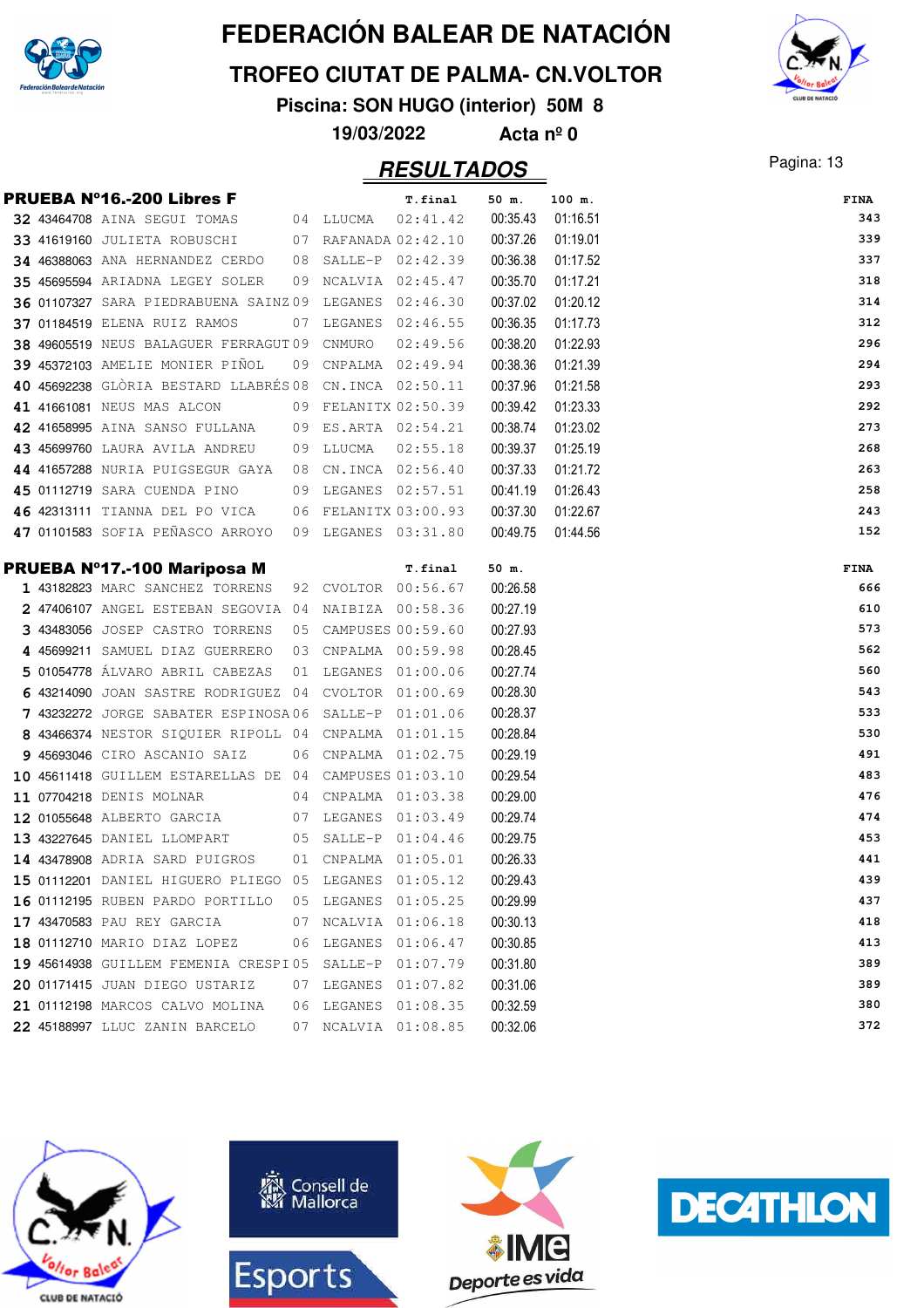

**TROFEO CIUTAT DE PALMA- CN.VOLTOR**

**Piscina: SON HUGO (interior) 50M 8**



**19/03/2022 Acta nº 0**

### Pagina: 14 **RESULTADOS**

|  | PRUEBA Nº17.-100 Mariposa M                            |                       | T.final | 50 m.    | FINA |     |
|--|--------------------------------------------------------|-----------------------|---------|----------|------|-----|
|  | 23 41619398 DANIEL SERVERA GODOY 06 ES.ARTA 01:10.60   |                       |         | 00:31.96 |      | 345 |
|  | 24 41621263 ADRIAN ACEDO PERPATH                       | 07 RAFANADA 01:10.99  |         | 00:31.55 |      | 339 |
|  | 25 45696624 YAGO MARTINEZ                              | 06 CVOLTOR 01:12.71   |         | 00:32.54 |      | 316 |
|  | 26 01112724 ALBERTO CALLES HUESCA 06 LEGANES 01:13.03  |                       |         | 00:33.07 |      | 311 |
|  | 27 45696625 IKER MARTINEZ                              | 06 CVOLTOR 01:14.94   |         | 00:33.25 |      | 288 |
|  | 28 21225013 ADAM DIB                                   | 07 CAMPUSES 01:17.77  |         | 00:33.21 |      | 258 |
|  | 29 43477211 ALBERTO EGEA RUIZ 07 SALLE-P 01:22.63      |                       |         | 00:37.87 |      | 215 |
|  | PRUEBA Nº18.-100 Mariposa F                            |                       | T.final | 50 m.    | FINA |     |
|  | 1 01579553 ESTELLA LLUM TONRATH 07 CAMPUSES 01:04.90   |                       |         | 00:30.43 |      | 625 |
|  | 2 45614381 MARTA RUBIO BUJOSA                          | 05 CNPALMA 01:06.12   |         | 00:30.83 |      | 591 |
|  | 3 01102680 ALEJANDRA GONZALEZ 97 LEGANES 01:06.40      |                       |         | 00:30.27 |      | 583 |
|  | 4 54878548 CATALINA FOURCADE                           | 03 EULARIO 01:07.26   |         | 00:30.89 |      | 561 |
|  | 5 78223022 KIARA TORRICO RUIZ                          | 05 CVOLTOR 01:07.87   |         | 00:31.63 |      | 546 |
|  | 6 46394473 NEREA CASTAÑER NOGUERA 03 CVOLTOR 01:08.79  |                       |         | 00:32.39 |      | 525 |
|  | 7 43573918 NADIA CORRADINI                             | 05 SALLE-P 01:09.40   |         | 00:32.39 |      | 511 |
|  | 8 01009114 ANIA CRISTINA BUCIU                         | 07 LLUCMA<br>01:09.42 |         | 00:32.67 |      | 510 |
|  | 9 41664031 SOFIA BARRIOS GIORNO                        | 05 CNPALMA 01:09.44   |         | 00:32.37 |      | 510 |
|  | 10 43476271 ARIADNA MORA FERRANDIS06 SALLE-P 01:10.23  |                       |         | 00:32.66 |      | 493 |
|  | 11 45370765 AINA FERNANDEZ BERTH                       | 08 CVOLTOR 01:11.71   |         | 00:32.73 |      | 463 |
|  | 12 49770993 ERIKA BAYON BUENO                          | 08 CVOLTOR 01:12.13   |         | 00:32.78 |      | 455 |
|  | 13 46389239 LEYRE LUMBRERAS ROJO 06 SALLE-P 01:12.48   |                       |         | 00:33.00 |      | 448 |
|  | 14 49925383 MARTA SANDIN POLO                          | 07 SALLE-P 01:13.16   |         | 00:34.03 |      | 436 |
|  | 15 41692086 LAIA REUS SANS                             | 09 CN.INCA 01:14.50   |         | 00:35.15 |      | 413 |
|  | 16 46394475 LAURA CASTANER NOGUERA 09 CVOLTOR 01:14.64 |                       |         | 00:34.58 |      | 411 |
|  | 17 45193097 JOANA MARIA SIERRA                         | 08 CAMPUSES 01:15.75  |         | 00:33.35 |      | 393 |
|  | 18 45372330 EMILIE SANCHEZ BUJOSA 09 CNPALMA 01:17.67  |                       |         | 00:35.31 |      | 364 |
|  | 19 01099500 IRENE PEREZ RODRIGUEZ 08 LEGANES 01:19.20  |                       |         | 00:36.61 |      | 344 |
|  | 20 43476920 LUCIA DEL VALLE MARIN 07 CAMPUSES 01:19.69 |                       |         | 00:35.76 |      | 337 |
|  | 21 45614939 MARIA ANTONIA FEMENIA 08 SALLE-P 01:19.75  |                       |         | 00:36.08 |      | 337 |
|  | 22 03086090 LUCIA BRIGUGLIO                            | 09 SALLE-P 01:21.63   |         | 00:36.71 |      | 314 |
|  | 23 01112725 AROA CALLEJO GARCIA 07 LEGANES 01:22.23    |                       |         | 00:36.96 |      | 307 |
|  | 24 42391264 ANNA GENOVA RADEVA                         | 07 CNPALMA 01:22.61   |         | 00:37.03 |      | 303 |
|  | 25 46390955 MARTINA SERRA MARTINEZ09                   | SALLE-P 01:22.88      |         | 00:38.50 |      | 300 |
|  | 26 41664764 NEUS QUETGLAS                              | 06 NCALVIA 01:23.51   |         | 00:37.44 |      | 293 |
|  | 27 01112721 SOFIA MORENO LIRA                          | 09 LEGANES 01:33.20   |         | 00:39.11 |      | 211 |
|  | 43469426 ARIADNA LOPEZ RISCO                           | 01 CN.INCA<br>Baja    |         |          |      |     |
|  | 45370786 LUCIA ROSER DE HOYOS                          | 08 CAMPUSES<br>Baja   |         |          |      |     |



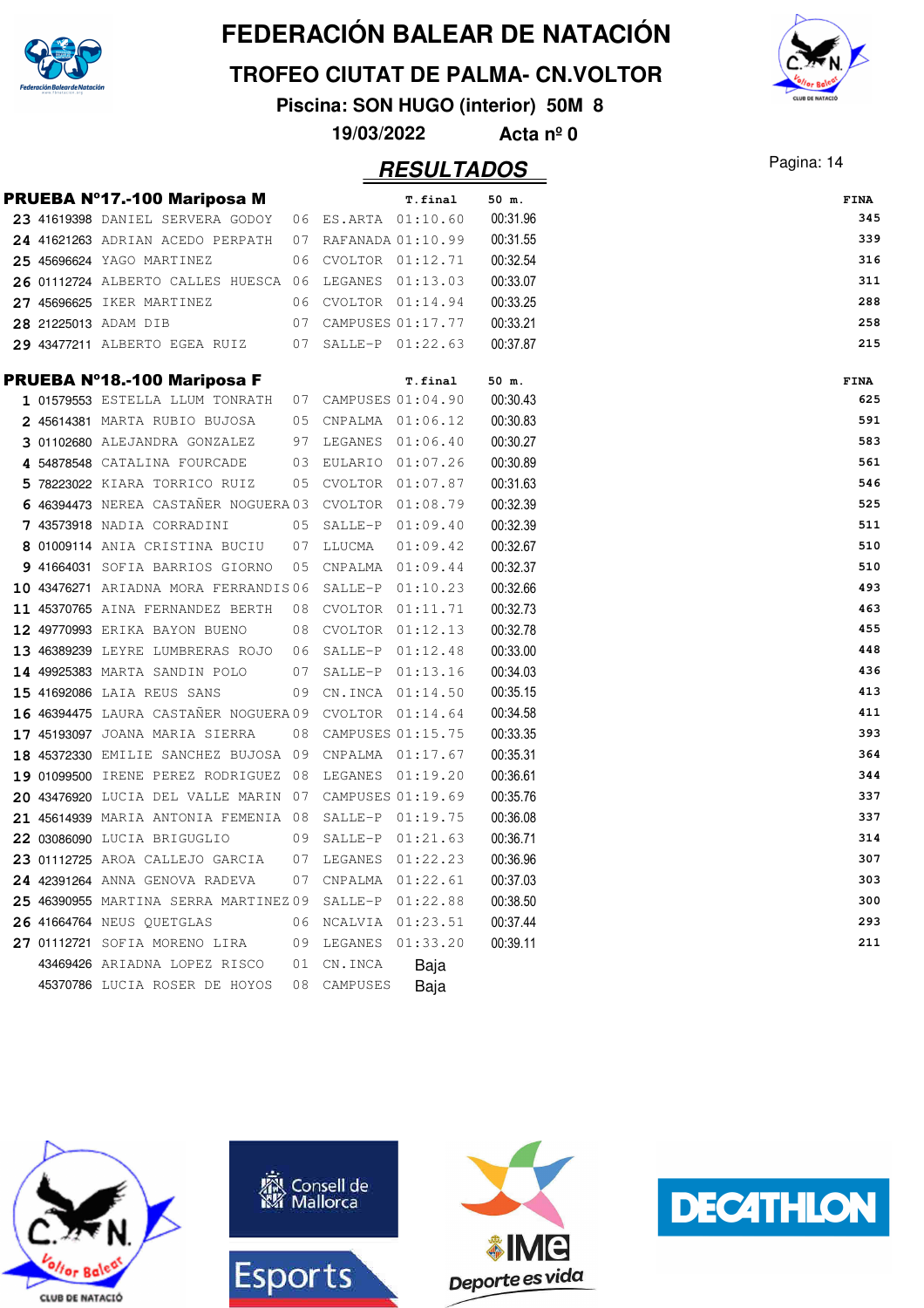

**TROFEO CIUTAT DE PALMA- CN.VOLTOR**

**Piscina: SON HUGO (interior) 50M 8**

**19/03/2022 Acta nº 0**



|         | PRUEBA Nº19.-800 Libres M                            |                 |  |           |      | T.final                                                       | 50 m.             | 100 m.   | $200$ m. | 400 m.   | <b>FINA</b> |
|---------|------------------------------------------------------|-----------------|--|-----------|------|---------------------------------------------------------------|-------------------|----------|----------|----------|-------------|
|         | 1 43206241 GUILLEM SOLER BUADES 93 CAMPUSES 10:00.28 |                 |  |           |      |                                                               | 00:33.25          | 01:09.24 | 02:24.19 | 04:54.82 | 427         |
|         | 2 45192573 NICOLAS BLAS STÜDE                        |                 |  |           |      | 07 SALLE-P 10:20.74                                           | 00:33.14          | 01:10.88 | 02:28.97 | 05:07.35 | 386         |
|         | 3 49923209 GABRIEL SUÑER MANZANO 07 SALLE-P 10:37.27 |                 |  |           |      |                                                               | 00:35.30          | 01:14.62 | 02:35.55 | 05:17.88 | 357         |
|         | 4 41659206 LLUIS NEBOT REYES                         |                 |  |           |      | 05 RAFANADA 11:11.92                                          | 00:33.57          | 01:13.05 | 02:36.42 | 05:28.11 | 305         |
|         | <b>PRUEBA N°20.-4x100 Libres M</b>                   |                 |  |           |      | T.final                                                       | $50$ m.           | 100 m.   | $200$ m. |          | <b>FINA</b> |
| 1 00056 |                                                      | CNPALMA GENERAL |  |           |      | 0 CNPALMA 03:38.62                                            | 00:25.71 00:53.30 |          |          |          | 638         |
|         | 43205972 JOAN REYNES VALLVERDU                       |                 |  |           | 1997 | 00:53.30                                                      |                   |          |          |          |             |
|         | 45190652 RAUL BERMIN MORAIS                          |                 |  |           | 2002 | 01:47.50                                                      | (00:54.20)        |          |          |          |             |
|         | 43476153 MATEU VENY OLIVER                           |                 |  |           | 2002 | 02:42.84                                                      | (00:55.34)        |          |          |          |             |
|         | 43205973 SALVADOR REYNES                             |                 |  |           | 2002 | 03:38.62                                                      | (00:55.78)        |          |          |          |             |
|         |                                                      |                 |  |           |      | 2 00848 SALLE-P GENERAL <a> 0 SALLE-P 03:42.56</a>            | 00:27.03 00:56.01 |          |          |          | 605         |
|         | 43233522 ALFONSO REINA MORENO                        |                 |  |           | 2005 | 00:56.01                                                      |                   |          |          |          |             |
|         | 09897080 ALEX EMERY SACH                             |                 |  |           | 2005 | 01:51.74                                                      | (00:55.73)        |          |          |          |             |
|         | 43232272 JORGE SABATER ESPINOSA 2006                 |                 |  |           |      | 02:46.76                                                      | (00:55.02)        |          |          |          |             |
|         | 43470663 MARCOS SANCHEZ                              |                 |  |           | 2004 | 03:42.56                                                      | (00:55.80)        |          |          |          |             |
|         | 3 00573 C.N. LEGANES                                 |                 |  |           |      | 0 LEGANES 03:43.91 00:27.14 00:56.42                          |                   |          |          |          | 594         |
|         | 01112459 MARCOS GONZALEZ                             |                 |  |           | 2006 | 00:56.42                                                      |                   |          |          |          |             |
|         | 01109884 JORGE CHECA CASTRO                          |                 |  |           | 2006 | 01:52.70                                                      | (00:56.28)        |          |          |          |             |
|         | 01170156 ALEKSANDAR NIKOLAEV                         |                 |  |           | 2007 | 02:47.89                                                      | (00:55.19)        |          |          |          |             |
|         | 01109896 ADRIAN VAREA MARTIN                         |                 |  |           | 2007 | 03:43.91                                                      | (00:56.02)        |          |          |          |             |
|         |                                                      |                 |  |           |      | 4 00761 MASTBAL GENERAL 07 MASTBAL 04:00.42 00:28.58 01:00.18 |                   |          |          |          | 480         |
|         | 43479936 DANIEL CALZETTA TORRES 2005                 |                 |  |           |      | 01:00.18                                                      |                   |          |          |          |             |
|         | 49609504 VALENTIN DE TORO                            |                 |  |           | 2008 | 02:01.93                                                      | (01:01.75)        |          |          |          |             |
|         | 43476590 OLIVER TOLEDO PANIAGUA 2007                 |                 |  |           |      | 02:59.68                                                      | (00:57.75)        |          |          |          |             |
|         | 49922759 JAVIER HERNANDEZ                            |                 |  |           | 2007 | 04:00.42                                                      | (01:00.74)        |          |          |          |             |
|         |                                                      |                 |  |           |      | 5 00883    NCALVIA GENERAL    0    NCALVIA    04:04.63        | 00:28.16 00:58.36 |          |          |          | 456         |
|         | 45188997 LLUC ZANIN BARCELO                          |                 |  |           | 2007 | 00:58.36                                                      |                   |          |          |          |             |
|         | 45187628 XAVIER PUIG BLANCO                          |                 |  |           | 2007 | 02:01.52                                                      | (01:03.16)        |          |          |          |             |
|         | 43470583 PAU REY GARCIA                              |                 |  |           | 2007 | 03:01.10                                                      | (00:59.58)        |          |          |          |             |
|         | 45613692 JOAN BORDOY TASCON                          |                 |  |           | 2007 | 04:04.63                                                      | (01:03.53)        |          |          |          |             |
|         | 00877 CVOLTOR GENERAL                                |                 |  | 0 CVOLTOR |      | Desc                                                          |                   |          |          |          |             |
|         | 43466210 MARCOS RUIZ MARTIN                          |                 |  |           | 2005 | 00:59.34                                                      |                   |          |          |          |             |
|         | 45696625 IKER MARTINEZ                               |                 |  |           | 2006 | 02:03.39                                                      | (01:04.05)        |          |          |          |             |
|         | 45696624 YAGO MARTINEZ                               |                 |  |           | 2006 | 03:09.58                                                      | (01:06.19)        |          |          |          |             |
|         |                                                      |                 |  |           |      |                                                               |                   |          |          |          |             |







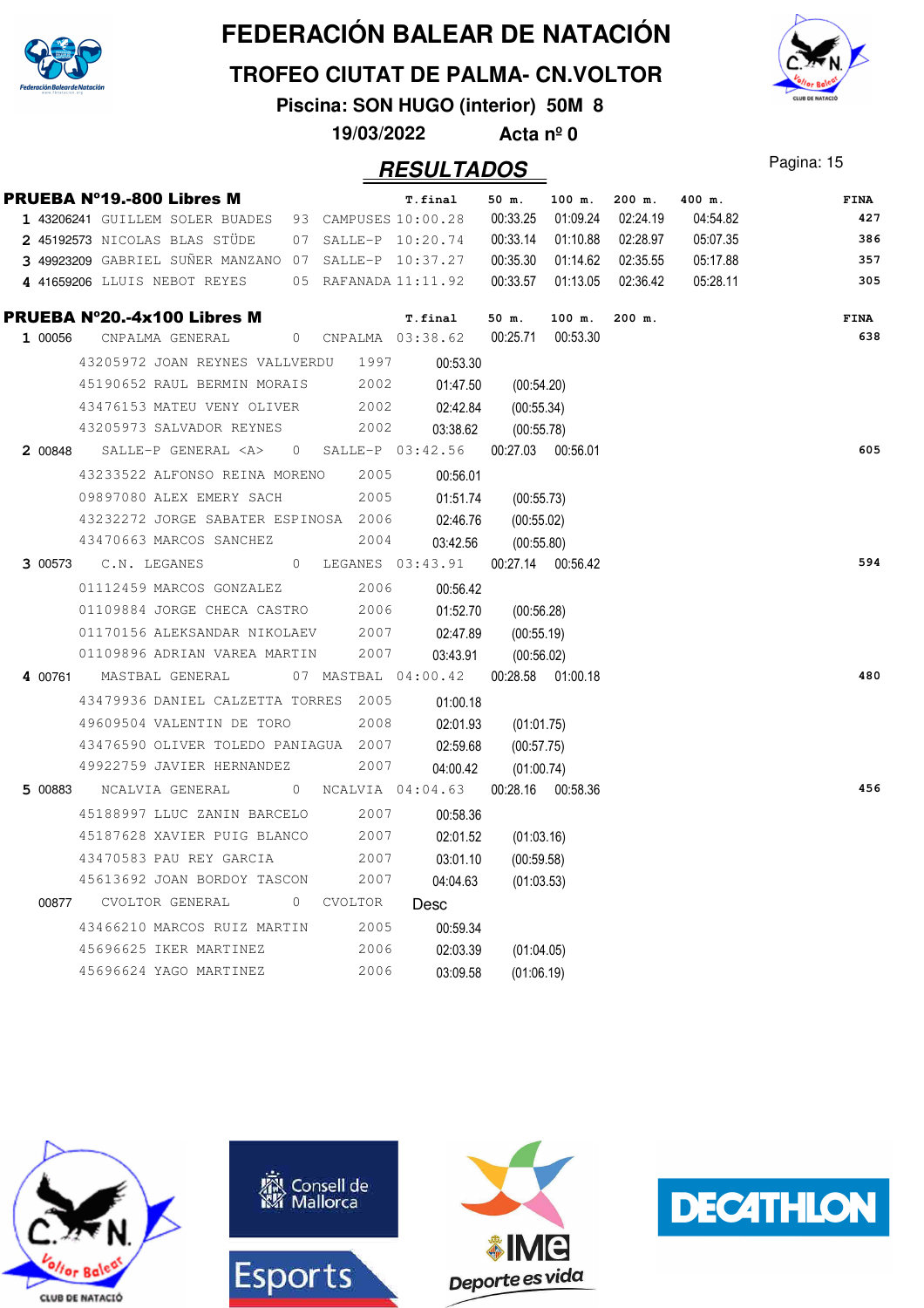

#### **TROFEO CIUTAT DE PALMA- CN.VOLTOR**

**Piscina: SON HUGO (interior) 50M 8**

**19/03/2022 Acta nº 0**

### Pagina: 16 **RESULTADOS**

|         | PRUEBA N°21.-4x100 Libres F                                          |      | T.final               | 50 m.<br>100 m.                         | $200$ m. | <b>FINA</b> |
|---------|----------------------------------------------------------------------|------|-----------------------|-----------------------------------------|----------|-------------|
| 1 00056 | CNPALMA GENERAL                                                      |      |                       | 0 CNPALMA  03:59.71  00:28.38  00:58.11 |          | 673         |
|         | 43164284 MELANI COSTA SCHMID 1989                                    |      | 00:58.11              |                                         |          |             |
|         | 43475079 SARAH HOLGADO BARAHONA 2007                                 |      | 01:58.67              | (01:00.56)                              |          |             |
|         | 45164381 MARTA RUBIO                                                 | 2005 | $03:00.84$ (01:02.17) |                                         |          |             |
|         | 45614441 CLAUDIA NUÑEZ LLADO 2005                                    |      |                       | 03:59.71 (00:58.87)                     |          |             |
|         | 2 00848 SALLE-P GENERAL <a> 0 SALLE-P 04:04.27 00:28.77 00:58.56</a> |      |                       |                                         |          | 636         |
|         | 49923805 MARTINA MANRESA                                             | 2005 | 00:58.56              |                                         |          |             |
|         | 43476271 ARIADNA MORA FERRANDIS 2006                                 |      | 02:01.00              | (01:02.44)                              |          |             |
|         | 49868937 CARLA LLABRES PEDRET                                        | 2006 | 03:04.52 (01:03.52)   |                                         |          |             |
|         | 04346837 JOSHA VERMEER                                               | 2006 |                       | 04:04.27 (00:59.75)                     |          |             |
|         | 3 00573 C.N. LEGANES 0 LEGANES 04:04.76 00:29.00 00:59.96            |      |                       |                                         |          | 632         |
|         | 01026657 ADELINA TYMOFIYCHUK 2004                                    |      | 00:59.96              |                                         |          |             |
|         | 01102680 ALEJANDRA GONZALEZ 1997                                     |      | 02:00.95              | (01:00.99)                              |          |             |
|         | 01109897 SARA BOLAÑOS MARTINEZ 2007                                  |      | 03:02.31 (01:01.36)   |                                         |          |             |
|         | 01106627 TANIA UCEDA MARUGAN 2005                                    |      |                       | 04:04.76 (01:02.45)                     |          |             |
|         | 4 00877 CVOLTOR GENERAL 0 CVOLTOR 04:15.53 00:29.51 01:00.94         |      |                       |                                         |          | 555         |
|         | 43466614 MARTA MARIA GUASP 2004                                      |      | 01:00.94              |                                         |          |             |
|         | 45376765 AINA FERNANDEZ 2008                                         |      | 02:06.28              | (01:05.34)                              |          |             |
|         | 41662194 LUCIA ROCA RODADO 2003                                      |      | 03:10.71 (01:04.43)   |                                         |          |             |
|         | 43466205 ALEJANDRA RUIZ 2003                                         |      |                       | 04:15.53 (01:04.82)                     |          |             |
|         |                                                                      |      |                       |                                         |          | 407         |
|         | 49481006 LUCIA MOYA JIMENEZ 2007                                     |      | 01:04.86              |                                         |          |             |
|         | 46392188 NEREA CASTILLO LOPEZ 2008                                   |      | 02:12.76              | (01:07.90)                              |          |             |
|         | 43474339 JAVIER AMENGUAL CAMARA 1998 03:31.10                        |      |                       | (01:18.34)                              |          |             |
|         | 41664764 NEUS QUETGLAS 2006                                          |      | 04:43.43              | (01:12.33)                              |          |             |
|         | <b>PRUEBA N°22.-4x50 Estilos M</b> T.final                           |      |                       | 50 m. 100 m.                            |          | <b>FINA</b> |
| 1 00056 | CNPALMA GENERAL 0 CNPALMA 01:48.61 00:28.64 00:59.85                 |      |                       |                                         |          | 637         |
|         | 45691572 ANDREAS CARRASCAL 2006                                      |      | 00:28.64              |                                         |          |             |
|         | 43466374 NESTOR SIQUIER RIPOLL 2004                                  |      | 00:59.85              | (00:31.21)                              |          |             |
|         | 43205972 JOAN REYNES VALLVERDU                                       | 1997 | 01:25.17              | (00:25.32)                              |          |             |
|         | 43205973 SALVADOR REYNES                                             | 2002 | 01:48.61              | (00:23.44)                              |          |             |
| 2 00877 | CVOLTOR GENERAL<br>0                                                 |      | CVOLTOR 01:48.67      | 00:27.89 00:57.50                       |          | 636         |
|         | 43182823 MARC SANCHEZ TORRENS                                        | 1992 | 00:27.89              |                                         |          |             |
|         | 43461268 ADRIAN ARMERO CALIZ                                         | 1999 | 00:57.50              | (00:29.61)                              |          |             |
|         | 45185810 SANTIAGO SALES LLINAS                                       | 1999 | 01:24.18              | (00:26.68)                              |          |             |
|         | 43214090 JOAN SASTRE RODRIGUEZ                                       | 2004 | 01:48.67              | (00:24.49)                              |          |             |









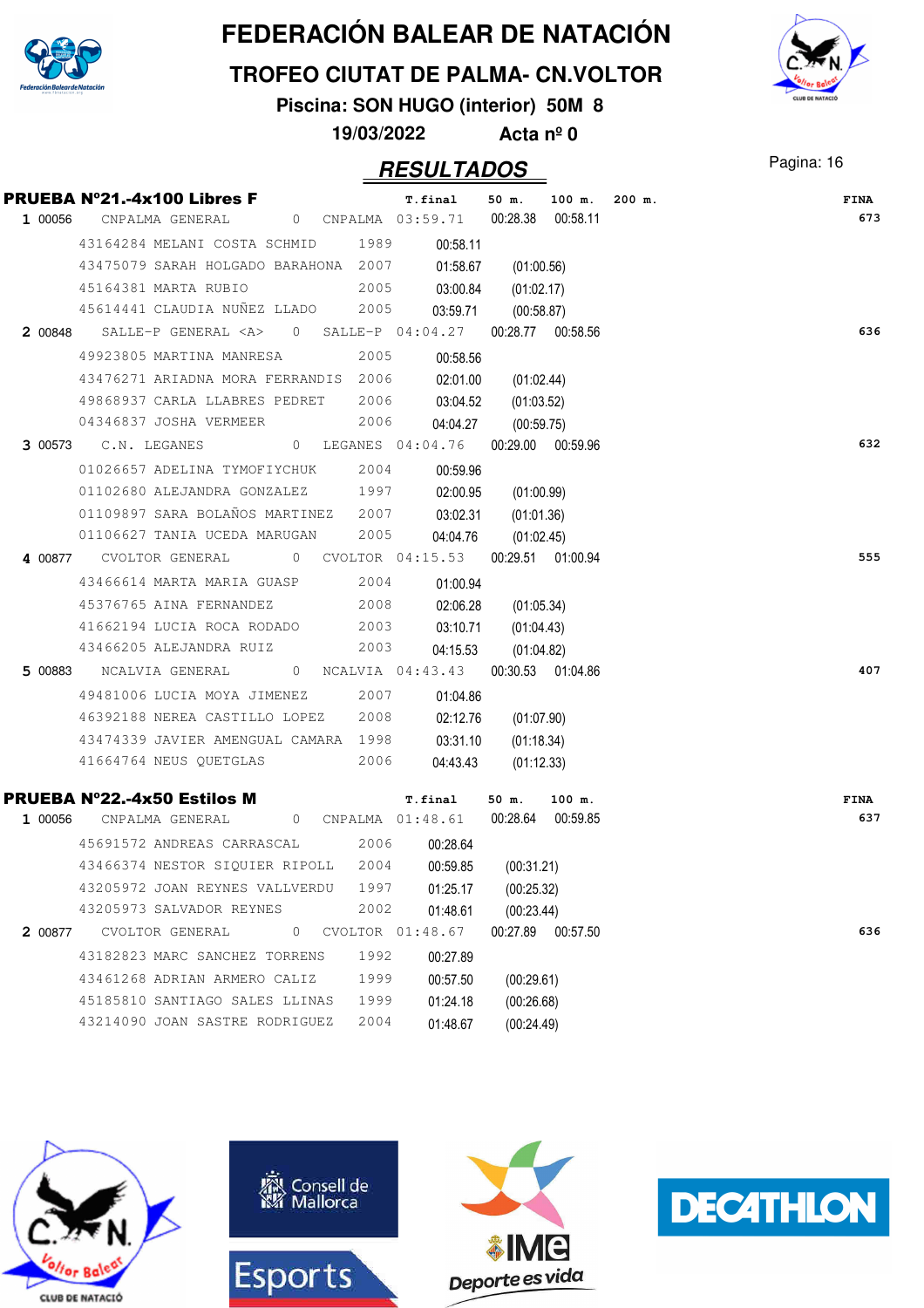

#### **TROFEO CIUTAT DE PALMA- CN.VOLTOR**

**Piscina: SON HUGO (interior) 50M 8**

**19/03/2022 Acta nº 0**

### Pagina: 17 **RESULTADOS**

|         | <b>PRUEBA N°22.-4x50 Estilos M</b>                     | T.final            | 50 m.<br>100 m.   | <b>FINA</b> |
|---------|--------------------------------------------------------|--------------------|-------------------|-------------|
| 3 00848 | SALLE-P GENERAL                                        | 0 SALLE-P 01:52.18 | 00:28.95 01:00.45 | 578         |
|         | 43233522 ALFONSO REINA MORENO                          | 2005<br>00:28.95   |                   |             |
|         | 43463961 ADRIAN GUERRERO LOPEZ                         | 2001<br>01:00.45   | (00:31.50)        |             |
|         | 43199949 KEVIN RUIZ BIOJO                              | 2002<br>01:26.51   | (00:26.06)        |             |
|         | 43470663 MARCOS SANCHEZ                                | 2004<br>01:52.18   | (00:25.67)        |             |
|         | 4 00573 C.N. LEGANES                                   | 0 LEGANES 01:54.11 | 00:29.96 01:02.75 | 549         |
|         | 01093395 DAVID JUEZ ANAYA                              | 2005<br>00:29.96   |                   |             |
|         | 01112190 FABIO VALIENTE                                | 2005<br>01:02.75   | (00:32.79)        |             |
|         | 01054778 ÁLVARO ABRIL CABEZAS 2001                     | 01:29.08           | (00:26.33)        |             |
|         | 01112195 RUBEN PARDO PORTILLO                          | 2005<br>01:54.11   | (00:25.03)        |             |
|         | 5 01291 LLUCMA GENERAL                                 | 0 LLUCMA 02:03.62  | 00:33.86 01:08.18 | 432         |
|         | 41618413 JOAN EVANGELISTI                              | 2001<br>00:33.86   |                   |             |
|         | 41691059 IVAN TRIBALDOS LOPEZ                          | 2000<br>01:08.18   | (00:34.32)        |             |
|         | 43480370 JAUME RIBAS MONSERRAT                         | 2001<br>01:37.39   | (00:29.21)        |             |
|         | 43463950 ALEJANDRO ARIAS GOMILA 2004                   | 02:03.62           | (00:26.23)        |             |
|         | PRUEBA Nº23.-4x50 Estilos F                            | T.final            | 50 m.<br>100 m.   | <b>FINA</b> |
| 1 00056 | CNPALMA GENERAL                                        | 0 CNPALMA 02:05.53 | 00:30.91 01:06.81 | 606         |
|         | 43164284 MELANI COSTA SCHMID                           | 1989<br>00:30.91   |                   |             |
|         | 43235046 PAULA GAYA BISQUERRA                          | 2005<br>01:06.81   | (00:35.90)        |             |
|         | 45614441 CLAUDIA NUÑEZ LLADO                           | 2005<br>01:36.97   | (00:30.16)        |             |
|         | 43475079 SARAH HOLGADO BARAHONA 2007                   | 02:05.53           | (00:28.56)        |             |
|         | 2 00877 CVOLTOR GENERAL                                | 0 CVOLTOR 02:06.08 | 00:32.03 01:07.91 | 598         |
|         | 43466614 MARTA MARIA GUASP                             | 2004<br>00:32.03   |                   |             |
|         | 43477108 NATALIA MARTINEZ                              | 2004<br>01:07.91   | (00:35.88)        |             |
|         | 43466209 ALEJANDRA RUIZ MARTIN                         | 2003<br>01:37.62   | (00:29.71)        |             |
|         | 41662194 LUCIA ROCA RODADO                             | 2003<br>02:06.08   | (00:28.46)        |             |
| 3 00848 | SALLE-P GENERAL $\langle A \rangle$ 0 SALLE-P 02:07.08 |                    | 00:31.98 01:08.57 | 584         |
|         | 49923805 MARTINA MANRESA                               | 2005<br>00:31.98   |                   |             |
|         | 49481148 EMMA FRAGA MORRONDO                           | 2007<br>01:08.57   | (00:36.59)        |             |
|         | 43573918 NADIA CORRADINI                               | 2005<br>01:38.99   | (00:30.42)        |             |
|         | 04346837 JOSHA VERMEER                                 | 2006<br>02:07.08   | (00:28.09)        |             |
| 4 00573 | C.N. LEGANES<br>0                                      | LEGANES 02:09.50   | 00:32.40 01:12.31 | 552         |
|         | 01095709 CARMEN DOBLAS DE                              | 2000<br>00:32.40   |                   |             |
|         | 01026657 ADELINA TYMOFIYCHUK                           | 2004<br>01:12.31   | (00:39.91)        |             |
|         | 01102680 ALEJANDRA GONZALEZ                            | 1997<br>01:41.43   | (00:29.12)        |             |
|         | 01106627 TANIA UCEDA MARUGAN                           | 2005<br>02:09.50   | (00:28.07)        |             |









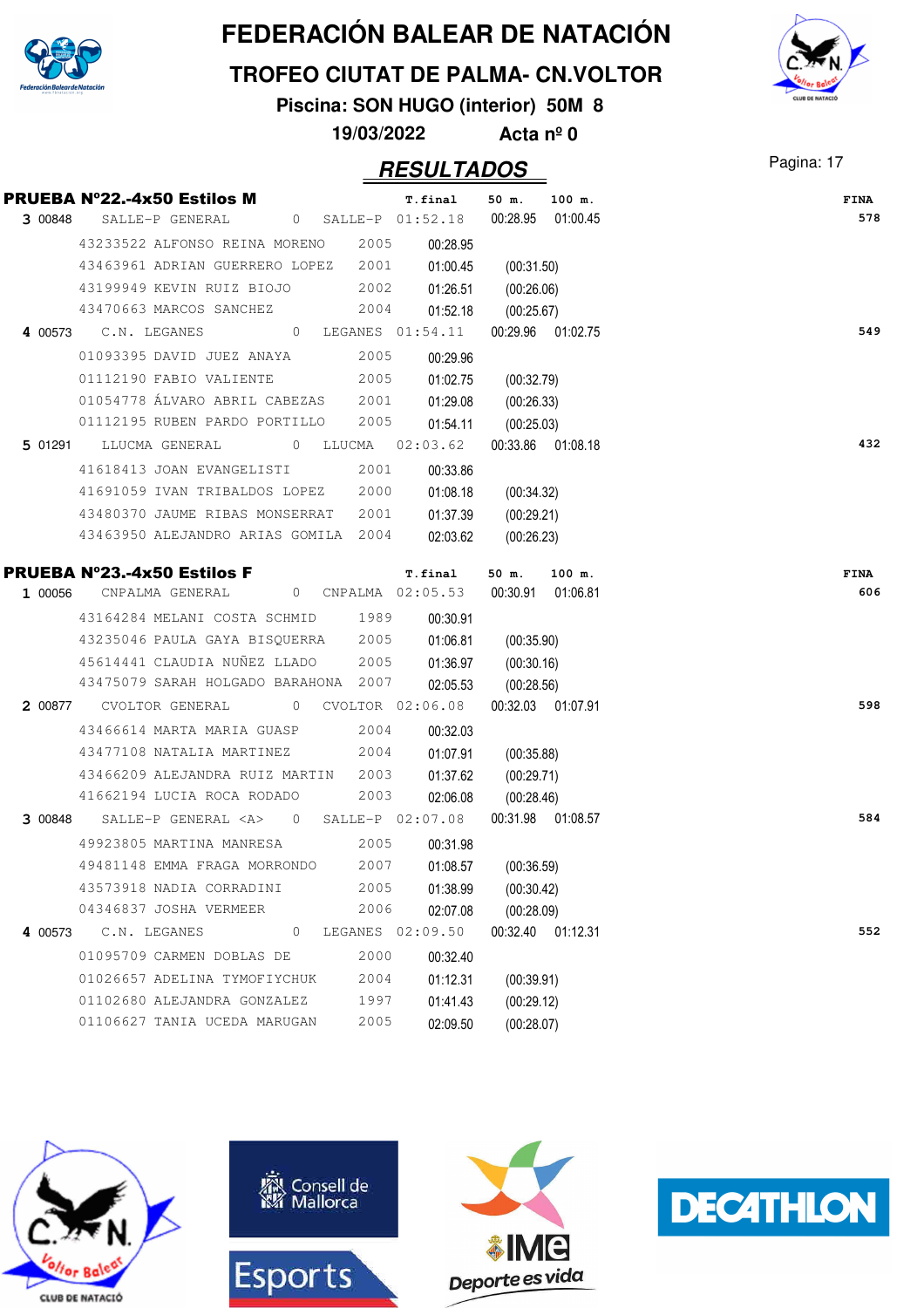

#### **TROFEO CIUTAT DE PALMA- CN.VOLTOR**

**Piscina: SON HUGO (interior) 50M 8**

**19/03/2022 Acta nº 0**

|         | <b>PRUEBA Nº23.-4x50 Estilos F</b> |                                 |                                      | T.final                                                           | 50 m.               | 100 m.            |          | <b>FINA</b> |
|---------|------------------------------------|---------------------------------|--------------------------------------|-------------------------------------------------------------------|---------------------|-------------------|----------|-------------|
| 5 00877 |                                    |                                 |                                      | CVOLTOR GENERAL <b> 0 CVOLTOR 02:13.62</b>                        |                     | 00:34.32 01:11.13 |          | 503         |
|         |                                    |                                 | 46394475 LAURA CASTAÑER NOGUERA 2009 | 00:34.32                                                          |                     |                   |          |             |
|         |                                    |                                 | 49770993 ERIKA BAYON BUENO 2008      | 01:11.13                                                          | (00:36.81)          |                   |          |             |
|         |                                    |                                 | 45370765 AINA FERNANDEZ BERTH 2008   | 01:42.11                                                          | (00:30.98)          |                   |          |             |
|         |                                    |                                 | 49920386 JULIA ARROM VILLALONGA 2009 |                                                                   | 02:13.62 (00:31.51) |                   |          |             |
|         |                                    |                                 |                                      | 6 00883     NCALVIA GENERAL               0    NCALVIA   02:24.17 |                     | 00:35.35 01:16.08 |          | 400         |
|         |                                    |                                 | 49481006 LUCIA MOYA JIMENEZ 2007     | 00:35.35                                                          |                     |                   |          |             |
|         |                                    | 43474335 MARTA NADAL CANET      | 2006                                 | 01:16.08                                                          | (00:40.73)          |                   |          |             |
|         |                                    | 41664764 NEUS QUETGLAS          | 2006                                 | 01:51.84                                                          | (00:35.76)          |                   |          |             |
|         |                                    |                                 | 43477809 ADRIANA GATTI TASCON 2007   | 02:24.17                                                          | (00:32.33)          |                   |          |             |
|         |                                    |                                 | 01378 FELANITX GENERAL 0 FELANITX    | <b>Desc</b>                                                       |                     |                   |          |             |
|         | <b>PRUEBA Nº24.-400 Libres M</b>   |                                 |                                      | T.final                                                           | 50 m.               | 100 m.            | $200$ m. | <b>FINA</b> |
|         |                                    |                                 |                                      | 1 43473869 JAVIER LOPEZ GUILLEN 06 CN.INCA 04:08.04               |                     | 00:28.64 00:59.96 | 02:03.90 | 698         |
|         |                                    |                                 |                                      | 2 43214090 JOAN SASTRE RODRIGUEZ 04 CVOLTOR 04:08.74              | 00:29.19            | 01:00.77          | 02:04.49 | 693         |
|         |                                    |                                 |                                      | 3 43222608 JON PIÑEIRO AMONDARAIN 00 CNPALMA 04:25.77             | 00:26.47            | 00:55.33          | 01:56.91 | 568         |
|         |                                    |                                 |                                      | 4 09897080 ALEX EMERY SACH 05 SALLE-P 04:27.37                    | 00:30.29            | 01:03.56          | 02:11.68 | 558         |
|         |                                    |                                 |                                      | 5 01170156 ALEKSANDAR NIKOLAEV 07 LEGANES 04:32.83                | 00:30.33            | 01:04.64          | 02:14.72 | 525         |
|         |                                    | 6 01170843 LUIS DAVID GARNICA   |                                      | 07 LEGANES 04:38.39                                               | 00:30.38            | 01:05.61          | 02:18.33 | 494         |
|         |                                    | 7 45185607 LLUIS VICENS BUJOSA  |                                      | 05 CNPALMA 04:41.68                                               | 00:31.64            | 01:06.48          | 02:18.74 | 477         |
|         |                                    |                                 |                                      | 8 45611299 JUAN MANUEL NUÑEZ 05 CNPALMA 04:42.14                  | 00:31.07            | 01:06.14          | 02:18.12 | 475         |
|         |                                    |                                 |                                      | 9 43206241 GUILLEM SOLER BUADES 93 CAMPUSES 04:42.29              | 00:31.42            | 01:06.29          | 02:17.99 | 474         |
|         |                                    |                                 |                                      | 10 01112710 MARIO DIAZ LOPEZ 06 LEGANES 04:45.14                  | 00:32.21            | 01:07.83          | 02:21.16 | 460         |
|         |                                    | 11 01109896 ADRIAN VAREA MARTIN |                                      | 07 LEGANES 04:49.35                                               | 00:30.38            | 01:05.88          | 02:20.79 | 440         |
|         |                                    |                                 |                                      | 12 01112381 RODRIGO RODRÍGUEZ 07 LEGANES 04:49.41                 | 00:32.15            | 01:07.95          | 02:21.61 | 440         |
|         | 13 03764732 IVAN TEVZADZE          |                                 |                                      | 03 FELANITX 04:57.77                                              | 00:32.59            | 01:08.97          | 02:24.62 | 404         |
|         | 14 45693046 CIRO ASCANIO SAIZ      |                                 |                                      | 06 CNPALMA 04:57.79                                               | 00:27.89            | 00:59.47          | 02:02.39 | 404         |
|         |                                    |                                 |                                      | 15 01112724 ALBERTO CALLES HUESCA 06 LEGANES 05:02.73             | 00:34.00            | 01:11.37          | 02:28.82 | 384         |
|         |                                    |                                 |                                      | 16 01109876 ALVARO SANZ PEREZ 07 LEGANES 05:06.67                 | 00:33.92            | 01:12.67          | 02:32.02 | 370         |
|         |                                    |                                 |                                      | 17 01101899 VICTOR GUTIERREZ 06 LEGANES 05:11.93                  | 00:34.68            | 01:14.26          | 02:32.95 | 351         |
|         |                                    |                                 |                                      | 18 41659206 LLUIS NEBOT REYES 05 RAFANADA 05:20.40                | 00:33.11            | 01:12.34          | 02:34.13 | 324         |
|         |                                    |                                 |                                      | 19 49608204 RUBEN OLIVARES TORRICO 06 LLUCMA  05:20.87            | 00:31.78            | 01:09.87          | 02:32.59 | 323         |









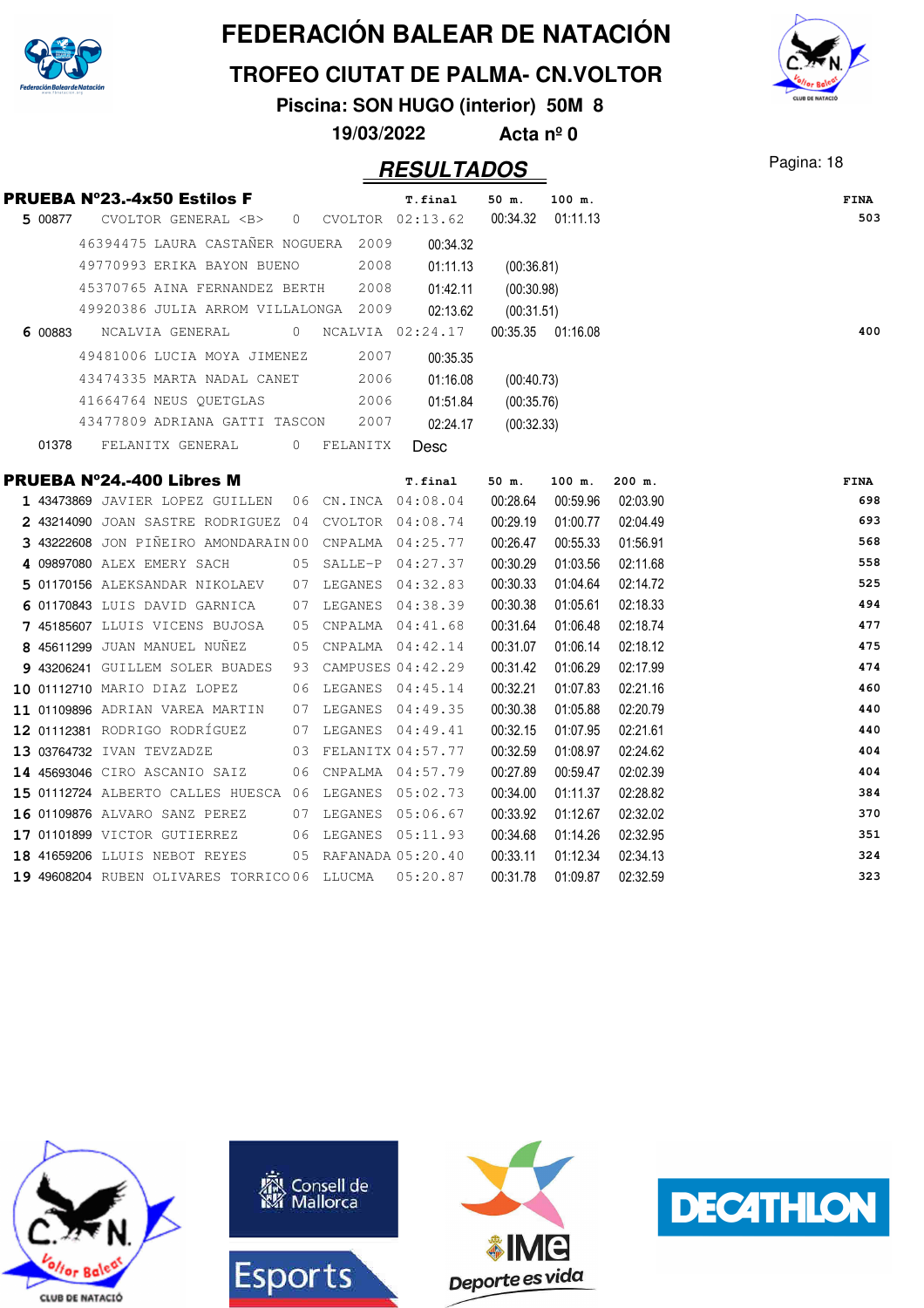

#### **TROFEO CIUTAT DE PALMA- CN.VOLTOR**

**Piscina: SON HUGO (interior) 50M 8**

**19/03/2022 Acta nº 0**

### Pagina: 19 **RESULTADOS**



|  | <b>PRUEBA Nº25.-800 Libres F</b>                     |    |            | T.final              | 50 m.    | 100 m.   | 200 m.   | 400 m.   | FINA       |
|--|------------------------------------------------------|----|------------|----------------------|----------|----------|----------|----------|------------|
|  | 1 43474350 MARINA JOVER GALLEGO                      |    |            | 00 NCALVIA 09:53.78  | 00:33.28 | 01:10.06 | 02:24.62 | 04:54.40 | 544        |
|  | 2 45614949 JULIA MOREY REBASSA                       | 06 |            | SALLE-P 10:03.11     | 00:34.60 | 01:13.90 | 02:30.41 | 05:01.26 | 519        |
|  | 3 48230531 JIMENA GARCIA DE DIOS                     | 08 |            | EULARIO 10:17.22     | 00:34.27 | 01:11.49 | 02:27.64 | 05:04.80 | 485        |
|  | 4 41709410 MARTA JULIA MARTORELL                     | 07 |            | FELANITX 10:33.23    | 00:35.70 | 01:15.29 | 02:35.74 | 05:17.61 | 449        |
|  | 5 45613777 NEUS GREGORIO RIERA                       | 09 |            | CVOLTOR 11:02.91     | 00:38.38 | 01:20.31 | 02:44.86 | 05:33.25 | 391        |
|  | 6 49919717 ERIKA HERREROS LOPEZ                      | 07 |            | SALLE-P 11:03.58     | 00:38.23 | 01:21.00 | 02:45.01 | 05:32.65 | 390        |
|  | 7 49928607 ELENA AMOR BAUZA                          | 09 | LLUCMA     | 11:27.50             | 00:38.81 | 01:21.39 | 02:48.21 | 05:42.45 | 351        |
|  | 8 46396813 CARLOTA ROJO CAPA                         |    | 09 LLUCMA  | 11:44.86             | 00:38.33 | 01:20.50 | 02:46.44 | 05:44.58 | 325        |
|  | 46393032 CAROLINA HEREDIA                            |    | 05 SALLE-P | Baja                 |          |          |          |          |            |
|  | PRUEBA Nº26.-50 Mariposa M                           |    |            | T.final              |          |          |          |          | FINA       |
|  | 1 43205972 JOAN REYNES VALLVERDU 97 CNPALMA 00:25.76 |    |            |                      |          |          |          |          | 646        |
|  | 2 73003854 CARLOS GARZARÁN AMO                       | 90 |            | CNPALMA 00:26.49     |          |          |          |          | 594        |
|  | 2 43478908 ADRIA SARD PUIGROS                        | 01 |            | CNPALMA 00:26.49     |          |          |          |          | 594        |
|  | 4 43199949 KEVIN RUIZ BIOJO                          | 02 |            | SALLE-P 00:26.55     |          |          |          |          | 590        |
|  | 5 01054778 ÁLVARO ABRIL CABEZAS                      | 01 | LEGANES    | 00:26.71             |          |          |          |          | 580        |
|  | 6 45185810 SANTIAGO SALES LLINAS 99                  |    |            | CVOLTOR 00:26.80     |          |          |          |          | 574        |
|  | 7 45691572 ANDREAS CARRASCAL                         | 06 |            | CNPALMA  00:26.97    |          |          |          |          | 563        |
|  | 8 43463962 HUGO GUERRERO LOPEZ                       | 05 |            | SALLE-P 00:27.71     |          |          |          |          | 519        |
|  | 9 46392450 GERARD FALCO GUILLEM                      | 01 |            | SALLE-P 00:27.82     |          |          |          |          | 513        |
|  | 10 07704218 DENIS MOLNAR                             | 04 |            | CNPALMA  00:28.45    |          |          |          |          | 480        |
|  | 11 01112195 RUBEN PARDO PORTILLO                     | 05 |            | LEGANES 00:28.70     |          |          |          |          | 467        |
|  | 12 45611418 GUILLEM ESTARELLAS DE                    | 04 |            | CAMPUSES 00:28.72    |          |          |          |          | 466        |
|  | 13 45693738 JAUME PONS SANTAMARIA 06                 |    | CNMURO     | 00:28.96             |          |          |          |          | 455        |
|  | 14 41691059 IVAN TRIBALDOS LOPEZ                     | 00 | LLUCMA     | 00:29.13             |          |          |          |          | 447        |
|  | 15 43480370 JAUME RIBAS MONSERRAT                    | 01 | LLUCMA     | 00:29.27             |          |          |          |          | 440        |
|  | 16 45188997 LLUC ZANIN BARCELO                       | 07 |            | NCALVIA 00:29.50     |          |          |          |          | 430        |
|  | 17 43463961 ADRIAN GUERRERO LOPEZ 01                 |    |            | SALLE-P 00:29.59     |          |          |          |          | 426        |
|  | 18 41619398 DANIEL SERVERA GODOY                     | 06 |            | ES.ARTA 00:29.72     |          |          |          |          | 421        |
|  | 19 01653059 DANIEL MAURER                            | 05 | SALLE-P    | 00:30.19             |          |          |          |          | 401        |
|  | 20 01109169 MARIO GARCIA GORDILLO 05 LEGANES         |    |            | 00:30.44             |          |          |          |          | 392        |
|  | 21 74512089 JOSE GARIJO MEGIAS                       |    |            | 77 EULARIO 00:31.03  |          |          |          |          | 370        |
|  | 22 45697045 MARTIN VILI GRIGOROV                     | 05 |            | CNPALMA  00:31.45    |          |          |          |          | 355        |
|  | 23 21225013 ADAM DIB                                 |    |            | 07 CAMPUSES 00:31.52 |          |          |          |          | 353        |
|  | 24 46390428 ALEX FERNANDEZ GOMEZ                     |    |            | 03 CN.INCA 00:31.67  |          |          |          |          | 348        |
|  | 25 41620437 XAVIER RIERA DIAZ                        |    |            | 07 RAFANADA 00:31.78 |          |          |          |          | 344        |
|  | 25 45192573 NICOLAS BLAS STÜDE                       |    |            | 07 SALLE-P 00:31.78  |          |          |          |          | 344        |
|  | 27 41661947 TOMEU JULIA MAIMO                        |    |            | 07 FELANITX 00:31.83 |          |          |          |          | 342        |
|  | 28 49779754 JAIME RAMIS MEDINA                       |    |            | 06 LLUCMA  00:32.60  |          |          |          |          | 319<br>288 |
|  | 29 45189060 JORDI PEREZ GARCIA                       |    |            | 07 CAMPUSES 00:33.71 |          |          |          |          |            |







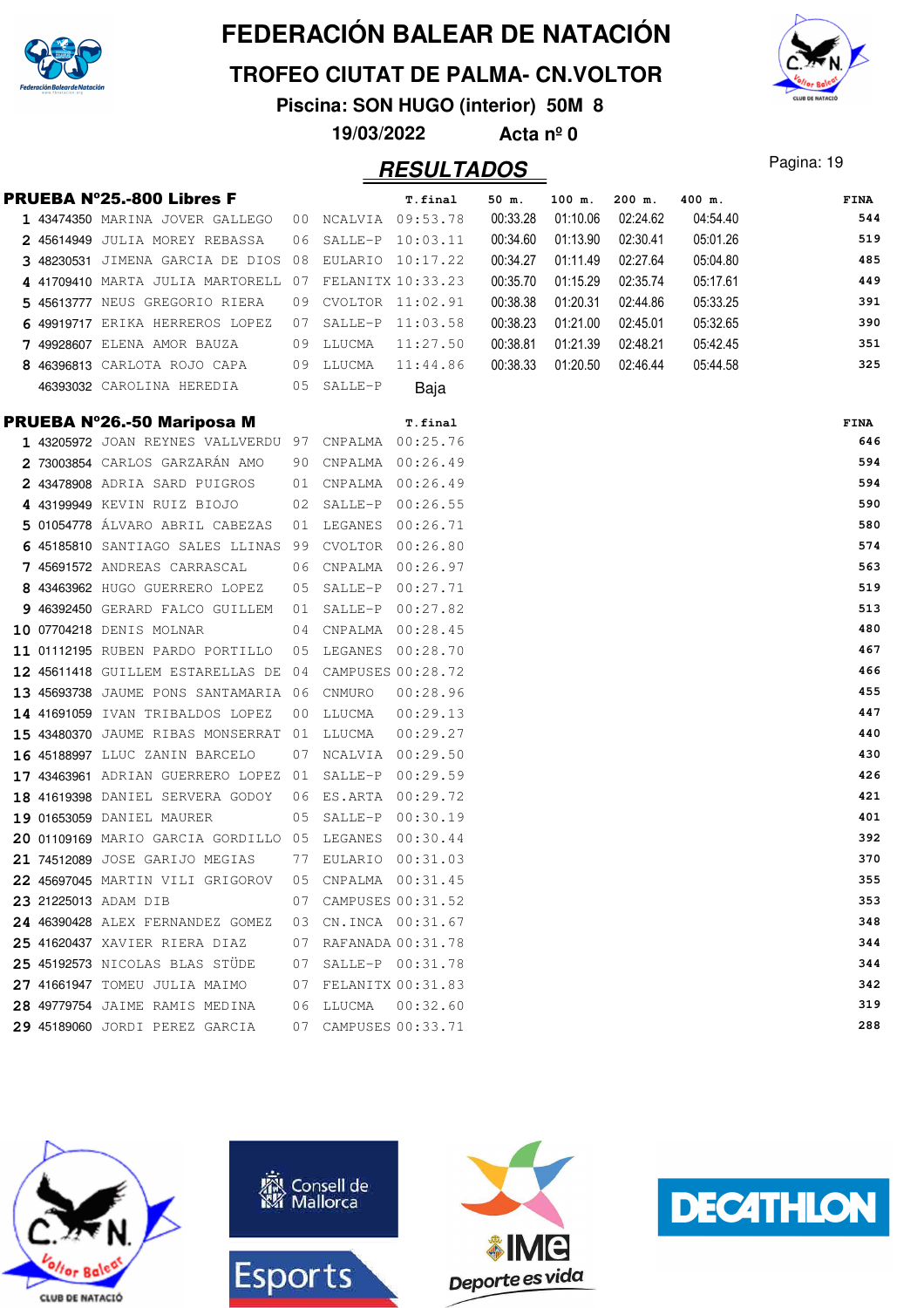

#### **TROFEO CIUTAT DE PALMA- CN.VOLTOR**

**Piscina: SON HUGO (interior) 50M 8**

**19/03/2022 Acta nº 0**

### Pagina: 20 **RESULTADOS**

|  | <b>PRUEBA Nº26.-50 Mariposa M</b>                      |    |                      | T.final  | <b>FINA</b> |
|--|--------------------------------------------------------|----|----------------------|----------|-------------|
|  | 30 46390814 ANTONI ALBERT TRIAY                        |    | 07 CNMURO            | 00:34.10 | 279         |
|  | 31 45372910 FRANCESC SOLIVELLAS                        |    | 06 CN.INCA 00:35.33  |          | 250         |
|  | 32 41707584 MIQUEL LLOMPART FOREJT07 CNMURO            |    |                      | 00:37.69 | 206         |
|  | 41621263 ADRIAN ACEDO PERPATH                          |    | 07 RAFANADA          | Baja     |             |
|  | 46392451 MARC FALCO GUILLEM                            | 03 | SALLE-P              | Baja     |             |
|  | 52030257 XAVIER RODRIGUEZ RAMON 03 CVOLTOR             |    |                      | Baja     |             |
|  | <b>PRUEBA Nº27.-50 Mariposa F</b>                      |    |                      | T.final  | FINA        |
|  | 1 01102680 ALEJANDRA GONZALEZ                          |    | 97 LEGANES 00:28.76  |          | 613         |
|  | 2 45614381 MARTA RUBIO BUJOSA                          |    | 05 CNPALMA 00:28.93  |          | 602         |
|  | 3 45614441 CLAUDIA NUÑEZ LLADO                         |    | 05 CNPALMA 00:29.02  |          | 597         |
|  | 4 54878548 CATALINA FOURCADE                           |    | 03 EULARIO 00:30.32  |          | 523         |
|  | 5 04346837 JOSHA VERMEER                               |    | 06 SALLE-P 00:30.53  |          | 512         |
|  | 6 78223022 KIARA TORRICO RUIZ 05 CVOLTOR 00:30.76      |    |                      |          | 501         |
|  | 7 43573918 NADIA CORRADINI                             | 05 | SALLE-P 00:30.94     |          | 492         |
|  | 8 43477108 NATALIA MARTINEZ                            |    | 04 CVOLTOR 00:31.07  |          | 486         |
|  | 9 41543011 FRANCETTE GOMEZ                             | 05 | CNPALMA  00:31.10    |          | 485         |
|  | 10 45370765 AINA FERNANDEZ BERTH                       |    | 08 CVOLTOR 00:31.18  |          | 481         |
|  | 11 01106627 TANIA UCEDA MARUGAN                        | 05 | LEGANES 00:31.50     |          | 466         |
|  | 12 46394473 NEREA CASTAÑER NOGUERA 03                  |    | CVOLTOR 00:31.64     |          | 460         |
|  | 13 49925383 MARTA SANDIN POLO                          |    | 07 SALLE-P 00:32.49  |          | 425         |
|  | 14 45691319 BEATRIZ GIJON CASTRO 09 SALLE-P 00:32.54   |    |                      |          | 423         |
|  | 15 48231123 PAULA PEREZ MULAS                          |    | 07 EULARIO 00:32.77  |          | 414         |
|  | 16 01095709 CARMEN DOBLAS DE                           |    | 00 LEGANES 00:32.80  |          | 413         |
|  | 17 45614994 AINA ABAD NUÑEZ                            |    | 08 CNPALMA 00:32.82  |          | 412         |
|  | 18 08424482 SIENNA STEINFELDT                          |    | 09 CAMPUSES 00:33.36 |          | 393         |
|  | 19 43479539 PATRICIA TORVISO                           |    | 07 CN.INCA 00:33.67  |          | 382         |
|  | 20 04346877 ELLA VERMEER                               |    | 08 SALLE-P 00:33.99  |          | 371         |
|  | 21 41664006 MARIA BELEN GARCÍA                         |    | 07 SALLE-P 00:34.02  |          | 370         |
|  | 22 46388012 CATERINA THOMAS                            |    | 04 CNPALMA 00:34.30  |          | 361         |
|  | 23 43476920 LUCIA DEL VALLE MARIN 07 CAMPUSES 00:34.43 |    |                      |          | 357         |
|  | 24 43475268 MARTA CHUN ROCA                            |    | 05 CVOLTOR 00:34.58  |          | 353         |
|  | <b>25 45696080</b> CLAUDIA AMENGUAL                    |    | 05 CN.INCA 00:34.76  |          | 347         |
|  | 25 45185729 MIREIA VANRELL                             |    | 07 CNPALMA 00:34.76  |          | 347         |
|  | 27 43471829 ELSA MARTINEZ ESTEVA 07 SALLE-P 00:34.92   |    |                      |          | 342         |
|  | <b>28 41664764 NEUS QUETGLAS</b>                       |    | 06 NCALVIA 00:37.03  |          | 287         |
|  | 29 43467319 MAR VELASCO ROCHON                         |    | 07 CAMPUSES 00:37.72 |          | 272         |
|  | 30 42374837 CARLOTA MIRA BROWN                         |    | 07 ES.ARTA 00:37.73  |          | 271         |
|  | 31 49770483 SILVIA PEREZ CAMACHO                       |    | 08 SALLE-P 00:38.38  |          | 258         |
|  | 32 41657288 NURIA PUIGSEGUR GAYA                       |    | 08 CN.INCA 00:38.88  |          | 248         |









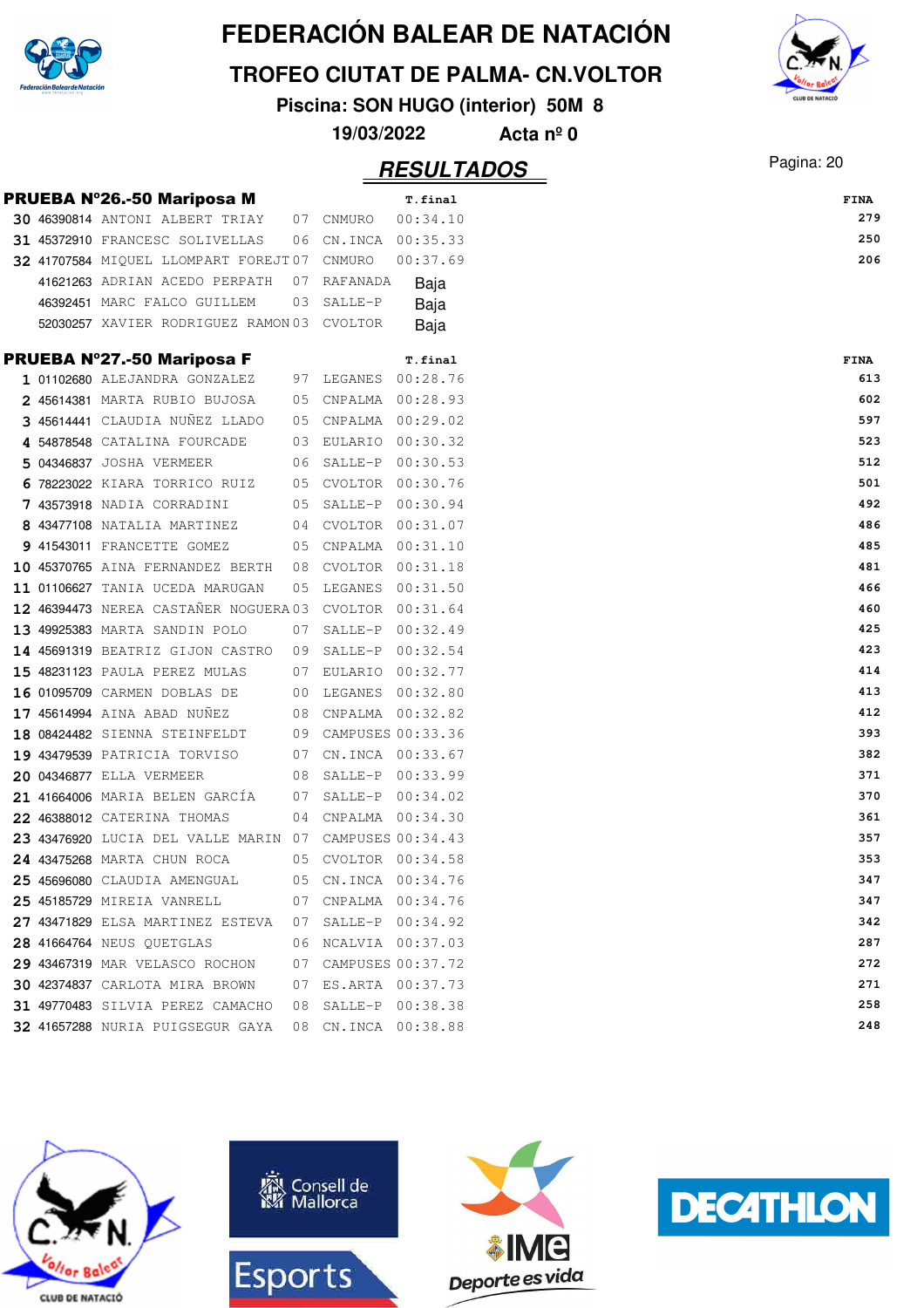

**TROFEO CIUTAT DE PALMA- CN.VOLTOR**

**Piscina: SON HUGO (interior) 50M 8**

**19/03/2022 Acta nº 0**

### Pagina: 21 **RESULTADOS**



|  | <b>PRUEBA Nº27.-50 Mariposa F</b>                     |    |                      |         |          |          |                    |
|--|-------------------------------------------------------|----|----------------------|---------|----------|----------|--------------------|
|  | 33 43477809 ADRIANA GATTI TASCON                      |    | 07 NCALVIA 00:39.20  | T.final |          |          | <b>FINA</b><br>242 |
|  | <b>34 45189548 MARTA SERRA REGAL</b>                  |    | 07 CN.INCA 00:39.88  |         |          |          | 230                |
|  |                                                       |    | 07 CAMPUSES 00:42.12 |         |          |          | 195                |
|  | <b>35 45187771 LAURA RAMOS MAYOL</b>                  |    |                      |         |          |          | 186                |
|  | 36 45611917 MARTA LLIZO ARROM                         | 07 | CN. INCA 00:42.80    |         |          |          |                    |
|  | 41623989 EMMA GRIMALT OBRADOR                         | 06 | FELANITX             | Desc    |          |          |                    |
|  | 45370786 LUCIA ROSER DE HOYOS                         | 08 | CAMPUSES             | Baja    |          |          |                    |
|  | 43479816 LUCIA MARTIN GINARD                          |    | 07 CVOLTOR           | Baja    |          |          |                    |
|  | PRUEBA Nº28.-200 Espalda M                            |    |                      | T.final | 50 m.    | 100 m.   | <b>FINA</b>        |
|  | 1 01106601 IVAN CAÑIZARES PEREÑA 07 LEGANES 02:22.49  |    |                      |         | 00:32.57 | 01:08.37 | 485                |
|  | 2 43466210 MARCOS RUIZ MARTIN                         |    | 05 CVOLTOR 02:23.54  |         | 00:33.93 | 01:10.61 | 474                |
|  | 3 45192768 MARC CASTRO ARQUES                         |    | 07 CAMPUSES 02:24.83 |         | 00:32.76 | 01:09.82 | 461                |
|  | 4 01093395 DAVID JUEZ ANAYA                           |    | 05 LEGANES 02:26.72  |         | 00:33.31 | 01:10.60 | 444                |
|  | 5 01112197 RAUL PARRA HERNANDEZ                       |    | 06 LEGANES 02:33.20  |         | 00:34.95 | 01:13.46 | 390                |
|  | 6 43476877 VICTOR CASTAÑER                            |    | 06 CNPALMA 02:43.81  |         | 00:34.08 | 01:12.83 | 319                |
|  | PRUEBA Nº29.-200 Espalda F                            |    |                      | T.final | 50 m.    | 100 m.   | <b>FINA</b>        |
|  | 1 49923805 MARTINA MANRESA                            |    | 05 SALLE-P 02:17.93  |         | 00:33.10 | 01:08.29 | 715                |
|  | 2 43466614 MARTA MARIA GUASP                          |    | 04 CVOLTOR 02:17.99  |         | 00:32.90 | 01:08.05 | 714                |
|  | 3 45692762 ANGELA BUSQUETS                            |    | 06 CNPALMA 02:27.09  |         | 00:34.37 | 01:11.48 | 590                |
|  | 4 43475079 SARAH HOLGADO BARAHONA07                   |    | CNPALMA 02:30.46     |         | 00:35.84 | 01:14.27 | 551                |
|  | 5 01026657 ADELINA TYMOFIYCHUK                        | 04 | LEGANES 02:32.54     |         | 00:35.48 | 01:14.68 | 529                |
|  | 6 43466209 ALEJANDRA RUIZ MARTIN 03                   |    | CVOLTOR 02:32.72     |         | 00:36.12 | 01:15.40 | 527                |
|  | 7 46390465 BLANCA JAUME BRAVO                         |    | 08 MASTBAL 02:35.02  |         | 00:35.74 | 01:15.77 | 504                |
|  | 8 01058161 PAULA CALETRIO CRUZ                        |    | 08 LEGANES 02:36.28  |         | 00:36.67 | 01:16.34 | 492                |
|  | 9 01112718 CARLA MOLINA RAPOSO                        | 09 | LEGANES 02:39.97     |         | 00:37.11 | 01:17.36 | 458                |
|  | 10 49868938 JULIA LLABRES PEDRET                      | 09 | SALLE-P 02:40.80     |         | 00:40.01 | 01:21.97 | 451                |
|  | 11 41622760 ANGELS MARTI GINARD                       | 06 | ES.ARTA 02:47.97     |         | 00:34.37 | 01:12.69 | 396                |
|  | 12 41659846 MARIA CIRER CABOT                         |    | 09 CNPALMA 03:02.10  |         | 00:43.29 | 01:29.75 | 311                |
|  | 13 01169099 ANDRADA HELENA URUIOC 09 LEGANES 03:02.29 |    |                      |         | 00:41.73 | 01:28.77 | 310                |
|  | 14 41661081 NEUS MAS ALCON                            |    | 09 FELANITX 03:05.32 |         | 00:44.71 | 01:32.90 | 295                |
|  | 15 01112880 PATRICIA SCOBIOALA                        |    | 08 LEGANES 03:30.69  |         | 00:45.35 | 01:38.27 | 201                |
|  | PRUEBA Nº30.-100 Braza M                              |    |                      | T.final | 50 m.    |          | <b>FINA</b>        |







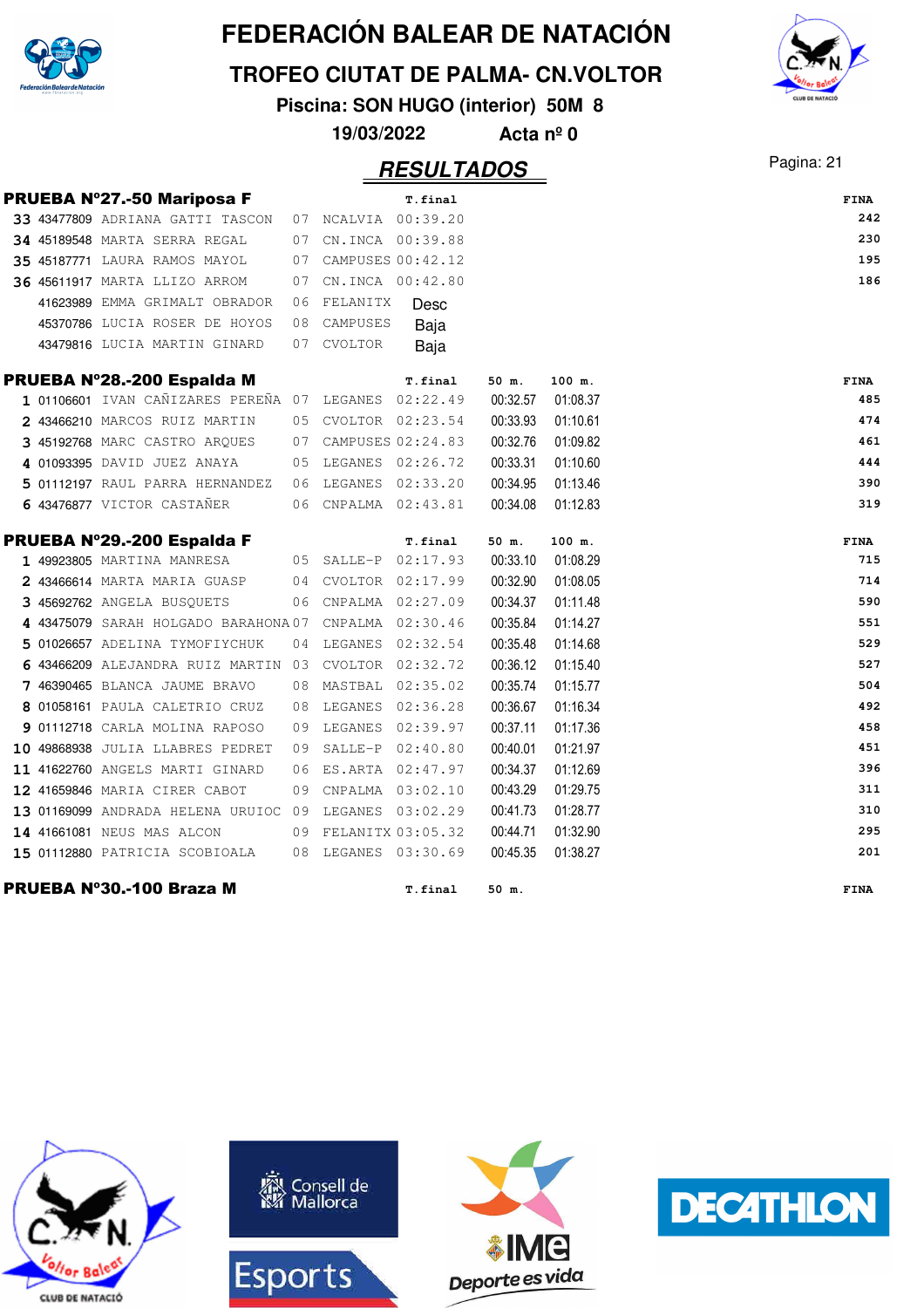

#### **TROFEO CIUTAT DE PALMA- CN.VOLTOR**

**Piscina: SON HUGO (interior) 50M 8**

#### Pagina: 22 **RESULTADOS**

|                                | 19/03/2022 |                     | Acta $n^{\circ}$ 0 |            |
|--------------------------------|------------|---------------------|--------------------|------------|
|                                |            | <b>RESULTADOS</b>   |                    | Pagina: 22 |
| PRUEBA Nº30.-100 Braza M       |            | T.final             | $50$ m.            | FINA       |
| 1 43461268 ADRIAN ARMERO CALIZ |            | 99 CVOLTOR 01:08.64 | 00:31.57           | 56         |
| 2 01112190 FABIO VALIENTE      |            | 05 LEGANES 01:10.52 | 00:32.93           | 52         |

|  | 1 43461268 ADRIAN ARMERO CALIZ                          | 99 CVOLTOR 01:08.64  |          | 00:31.57 | 569  |
|--|---------------------------------------------------------|----------------------|----------|----------|------|
|  | 2 01112190 FABIO VALIENTE                               | 05 LEGANES 01:10.52  |          | 00:32.93 | 525  |
|  | 3 01194941 MANUEL MALPICA PEIRO                         | 06 LEGANES 01:11.13  |          | 00:33.25 | 511  |
|  | 4 01112198 MARCOS CALVO MOLINA                          | 06 LEGANES 01:15.10  |          | 00:34.81 | 434  |
|  | 5 43470583 PAU REY GARCIA                               | 07 NCALVIA 01:16.75  |          | 00:35.87 | 407  |
|  | 6 01109896 ADRIAN VAREA MARTIN                          | 07 LEGANES 01:17.26  |          | 00:35.10 | 399  |
|  | 7 20000880 SACHA GIBBS                                  | 05 CNPALMA 01:17.88  |          | 00:34.40 | 390  |
|  | 8 45698049 XISCO QUINTANILLA                            | 07 CNPALMA 01:18.04  |          | 00:35.64 | 387  |
|  | 9 01095925 LUCAS GUILLEN YEBENES 06 LEGANES 01:19.40    |                      |          | 00:38.13 | 368  |
|  | 10 45614938 GUILLEM FEMENIA CRESPI05 SALLE-P 01:19.71   |                      |          | 00:37.55 | 363  |
|  | 11 01112381 RODRIGO RODRÍGUEZ                           | 07 LEGANES 01:20.13  |          | 00:37.02 | 358  |
|  | 12 43476877 VICTOR CASTAÑER 06 CNPALMA 01:21.62         |                      |          | 00:38.82 | 338  |
|  | 13 45187470 URIEL HARO PEREZ 05 CAMPUSES 01:22.66       |                      |          | 00:38.05 | 326  |
|  | 14 45699322 ALEX BOLINCHES ULICNY 06 RAFANADA 01:23.90  |                      |          | 00:38.00 | 312  |
|  | 15 46392835 DIEGO AMOR SORIANO 05 LLUCMA                |                      | 01:25.36 | 00:40.51 | 296  |
|  | 16 01102647 IVAN BARRIO CALVO 07 LEGANES 01:25.79       |                      |          | 00:40.57 | 291  |
|  | 17 01101899 VICTOR GUTIERREZ 06 LEGANES 01:27.76        |                      |          | 00:40.97 | 272  |
|  | 18 41658921 PAU BLANCO CASTILLO                         | 07 RAFANADA 01:31.82 |          | 00:42.28 | 238  |
|  | 19 41623479 ANDREU APARICIO                             | 06 CN.INCA 01:40.97  |          | 00:47.48 | 179  |
|  | 45191890 GABRIEL REUS MEDIALDEA04 LLUCMA                |                      | Desc     |          |      |
|  |                                                         |                      |          |          |      |
|  | 01109197 ALEJANDRO SOBRINO 05 LEGANES                   |                      | Baja     |          |      |
|  | PRUEBA Nº31.-100 Braza F                                |                      | T.final  | 50 m.    | FINA |
|  | 1 43235046 PAULA GAYA BISQUERRA 05 CNPALMA 01:17.09     |                      |          | 00:36.51 | 576  |
|  | 2 49481148 EMMA FRAGA MORRONDO                          | 07 SALLE-P 01:18.58  |          | 00:37.10 | 544  |
|  | 3 49770993 ERIKA BAYON BUENO 08 CVOLTOR 01:20.54        |                      |          | 00:38.22 | 505  |
|  | 4 43477108 NATALIA MARTINEZ                             | 04 CVOLTOR 01:21.69  |          | 00:39.08 | 484  |
|  | 5 45697330 MARIA DE LLUCH                               | 07 SALLE-P 01:23.29  |          | 00:39.10 | 456  |
|  | 6 41692086 LAIA REUS SANS                               | 09 CN.INCA 01:25.39  |          | 00:40.63 | 424  |
|  | 7 01112721 SOFIA MORENO LIRA                            | 09 LEGANES 01:25.70  |          | 00:40.07 | 419  |
|  | 8 41662209 CELIA ROSSELLO                               | 08 CNPALMA 01:26.13  |          | 00:41.15 | 413  |
|  | 9 43474950 NOA MARTINEZ COUSELO 06 CVOLTOR 01:26.76     |                      |          | 00:40.43 | 404  |
|  | 10 45697729 PAULA MELIS FERRER 09 CNPALMA 01:28.57      |                      |          | 00:41.69 | 380  |
|  | 11 49770484 MARIOLA PEREZ CAMACHO 08 SALLE-P 01:30.91   |                      |          | 00:42.74 | 351  |
|  | 12 49920386 JULIA ARROM VILLALONGA09 CVOLTOR 01:31.04   |                      |          | 00:44.04 | 350  |
|  | 13 43474335 MARTA NADAL CANET                           | 06 NCALVIA 01:31.15  |          | 00:42.54 | 348  |
|  | 14 46395107 SOFIA LOPEZ GUILLEN                         | 09 CN.INCA 01:32.66  |          | 00:44.57 | 332  |
|  | 15 20549798 ELSA MIJARES FONTCLARA 09 CN. INCA 01:34.43 |                      |          | 00:45.30 | 313  |
|  | 16 46388016 CARME THOMAS TABERNER 08 CNPALMA 01:34.54   |                      |          | 00:44.79 | 312  |









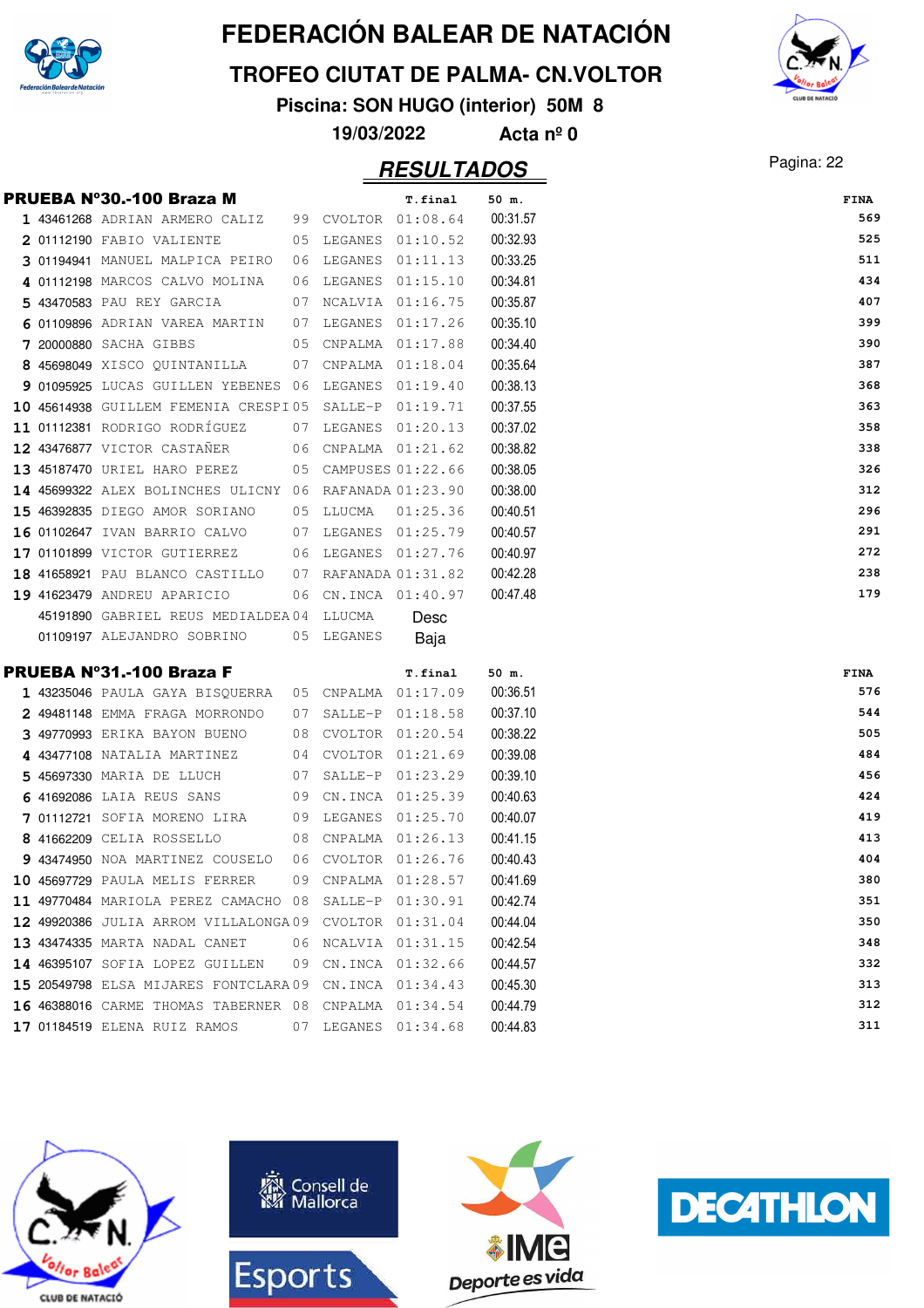

#### **TROFEO CIUTAT DE PALMA- CN.VOLTOR**

**Piscina: SON HUGO (interior) 50M 8**

**19/03/2022 Acta nº 0**

### Pagina: 23 **RESULTADOS**

|  | <b>PRUEBA Nº31.-100 Braza F</b>                         |    |                      | T.final  | 50 m.    | <b>FINA</b> |     |
|--|---------------------------------------------------------|----|----------------------|----------|----------|-------------|-----|
|  | 18 41619160 JULIETA ROBUSCHI 07 RAFANADA 01:35.49       |    |                      |          | 00:43.51 |             | 303 |
|  | 19 46390096 MARINA IGUAL SALOM                          |    | 08 CAMPUSES 01:37.89 |          | 00:45.82 |             | 281 |
|  | 20 45692238 GLÒRIA BESTARD LLABRÉS 08 CN.INCA 01:46.19  |    |                      |          | 00:50.17 |             | 220 |
|  | 21 41661137 LAURA JAREÑO PERELLO                        |    | 09 RAFANADA 01:46.50 |          | 00:49.62 |             | 218 |
|  | 22 01112719 SARA CUENDA PINO                            |    | 09 LEGANES 01:47.16  |          | 00:50.89 |             | 214 |
|  | 23 01101583 SOFIA PEÑASCO ARROYO                        |    | 09 LEGANES 01:50.56  |          | 00:52.08 |             | 195 |
|  | 46392188 NEREA CASTILLO LOPEZ                           |    | 08 NCALVIA           | Desc     |          |             |     |
|  | 00969372 ELENA ALEXANDRA ILIE                           |    | 08 RAFANADA          | Baja     |          |             |     |
|  | <b>PRUEBA Nº32.-200 Estilos M</b>                       |    |                      | T.final  | 50 m.    | FINA        |     |
|  | 1 43182823 MARC SANCHEZ TORRENS 92 CVOLTOR 02:05.88     |    |                      |          | 00:26.78 |             | 743 |
|  | 2 43470663 MARCOS SANCHEZ                               |    | 04 SALLE-P 02:12.75  |          | 00:28.36 |             | 633 |
|  | 3 43466374 NESTOR SIQUIER RIPOLL 04 CNPALMA 02:15.57    |    |                      |          | 00:29.23 |             | 595 |
|  | 4 43232272 JORGE SABATER ESPINOSA06 SALLE-P 02:18.15    |    |                      |          | 00:28.40 |             | 562 |
|  | 5 43471880 JORDI CINTA PEREZ                            |    | 05 CN.INCA 02:18.51  |          | 00:29.42 |             | 558 |
|  | 6 45699211 SAMUEL DIAZ GUERRERO 03 CNPALMA 02:19.16     |    |                      |          | 00:29.04 |             | 550 |
|  | 7 01109884 JORGE CHECA CASTRO                           | 06 | LEGANES 02:21.76     |          | 00:29.61 |             | 520 |
|  | 8 45611418 GUILLEM ESTARELLAS DE 04 CAMPUSES 02:24.82   |    |                      |          | 00:30.28 |             | 488 |
|  | 9 01170156 ALEKSANDAR NIKOLAEV 07 LEGANES 02:25.39      |    |                      |          | 00:28.63 |             | 482 |
|  | 10 01073793 SERGIO RAMIRO CRESPO                        |    | 05 LEGANES 02:26.89  |          | 00:31.00 |             | 467 |
|  | 11 01055648 ALBERTO GARCIA                              |    | 07 LEGANES 02:27.38  |          | 00:29.94 |             | 463 |
|  | 12 45370659 ALEJANDRO GOMEZ MILLAN 05 CAMPUSES 02:27.59 |    |                      |          | 00:30.25 |             | 461 |
|  | 13 45184835 TONI BERGAS COMAS                           |    | 05 SALLE-P 02:29.98  |          | 00:30.56 |             | 439 |
|  | 14 45192656 GERARD DOMENECH DE LA 07 CAMPUSES 02:35.13  |    |                      |          | 00:32.14 |             | 397 |
|  | 15 45697069 SERGIO BENNASSAR                            |    | 07 CNPALMA 02:36.03  |          | 00:32.67 |             | 390 |
|  | 16 01171415 JUAN DIEGO USTARIZ                          | 07 | LEGANES 02:38.16     |          | 00:30.55 |             | 374 |
|  | 17 43480370 JAUME RIBAS MONSERRAT 01 LLUCMA             |    |                      | 02:39.20 | 00:29.91 |             | 367 |
|  | 18 45189060 JORDI PEREZ GARCIA                          |    | 07 CAMPUSES 02:41.14 |          | 00:35.71 |             | 354 |
|  | 19 45613692 JOAN BORDOY TASCON                          |    | 07 NCALVIA 02:41.76  |          | 00:35.98 |             | 350 |
|  | 20 01102647 IVAN BARRIO CALVO                           |    | 07 LEGANES 02:46.92  |          | 00:34.78 |             | 319 |
|  | 21 43478908 ADRIA SARD PUIGROS                          |    | 01 CNPALMA 02:49.90  |          | 00:26.59 |             | 302 |
|  | 01112459 MARCOS GONZALEZ                                |    | 06 LEGANES           | Baja     |          |             |     |
|  |                                                         |    |                      |          |          |             |     |

#### PRUEBA Nº33.-200 Estilos F **T.final 50 m. FINA**











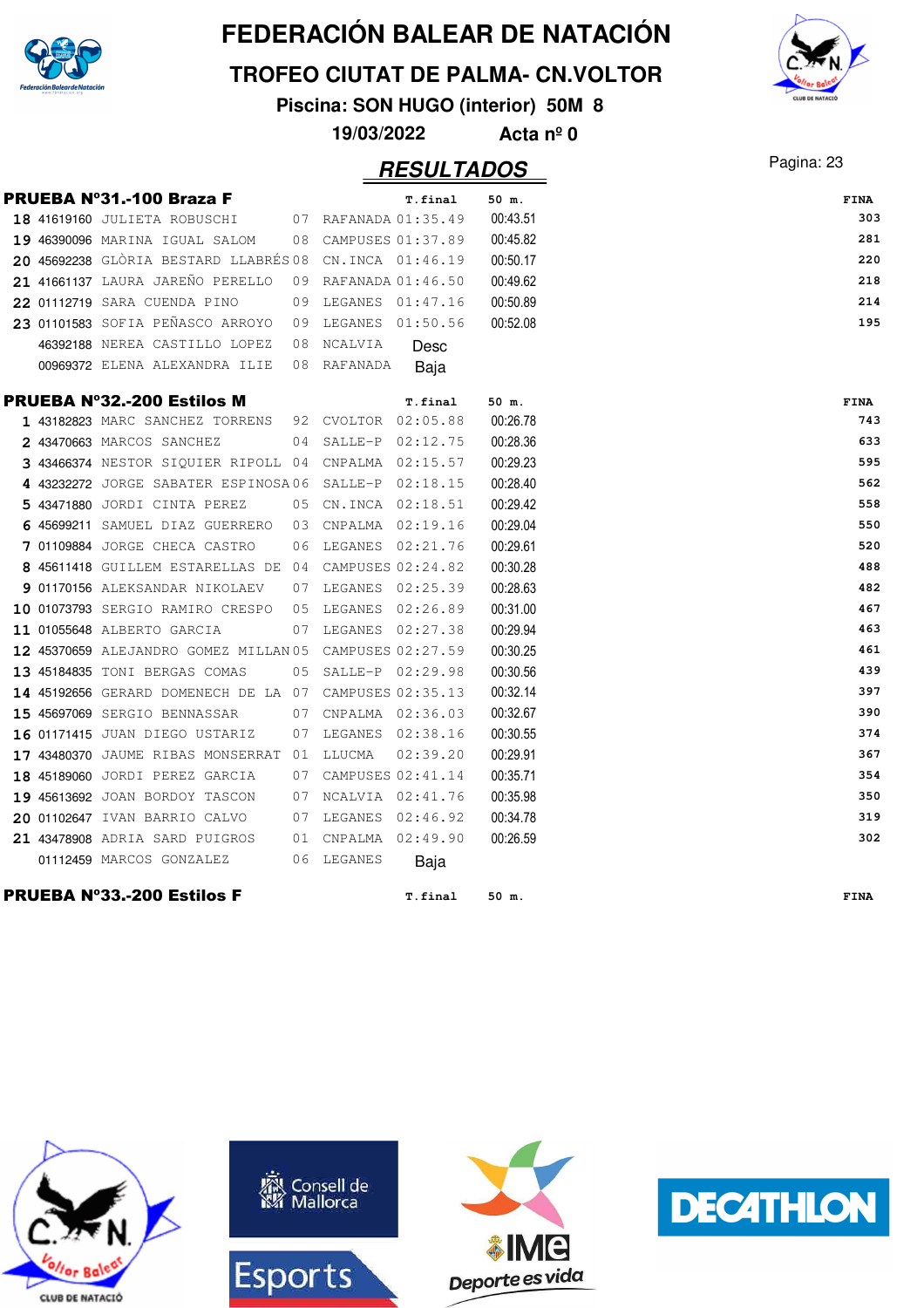

#### **TROFEO CIUTAT DE PALMA- CN.VOLTOR**

**Piscina: SON HUGO (interior) 50M 8**

**19/03/2022 Acta nº 0**

### Pagina: 24 **RESULTADOS**

|  | PRUEBA Nº33.-200 Estilos F                                        |    |                                          | T.final  | 50 m.    | FINA        |
|--|-------------------------------------------------------------------|----|------------------------------------------|----------|----------|-------------|
|  | 1 43476271 ARIADNA MORA FERRANDIS06 SALLE-P 02:30.35              |    |                                          |          | 00:31.83 | 590         |
|  | 2 01009114 ANIA CRISTINA BUCIU 07 LLUCMA                          |    |                                          | 02:34.03 | 00:31.49 | 549         |
|  | 3 45193097 JOANA MARIA SIERRA 08 CAMPUSES 02:34.19                |    |                                          |          | 00:33.20 | 547         |
|  | 4 43473466 CLAUDIA GELABERT RUBIO07 CNPALMA 02:34.20              |    |                                          |          | 00:33.40 | 547         |
|  | 5 41543011 FRANCETTE GOMEZ                                        |    | 05 CNPALMA 02:40.30                      |          | 00:32.89 | 487         |
|  | 6 43233035 LAURA SIMO PEREZ                                       |    | 05 SALLE-P 02:41.21                      |          | 00:34.44 | 479         |
|  | 7 46394475 LAURA CASTAÑER NOGUERA 09 CVOLTOR 02:42.80             |    |                                          |          | 00:34.58 | 465         |
|  | 8 45193826 M <sup>ª</sup> VICTORIA CAÑADILLAS 08 CNPALMA 02:43.93 |    |                                          |          | 00:35.39 | 455         |
|  | 9 42391264 ANNA GENOVA RADEVA                                     |    | 07 CNPALMA 02:44.89                      |          | 00:36.00 | 447         |
|  | 10 49481006 LUCIA MOYA JIMENEZ 07 NCALVIA 02:45.33                |    |                                          |          | 00:35.34 | 444         |
|  | 11 01177307 ESTEFANIA MAZUELOS 09 LEGANES 02:46.56                |    |                                          |          | 00:33.80 | 434         |
|  | 12 49925383 MARTA SANDIN POLO                                     |    | 07 SALLE-P 02:47.35                      |          | 00:33.26 | 428         |
|  | 13 03086090 LUCIA BRIGUGLIO                                       |    | 09 SALLE-P 02:50.39                      |          | 00:34.90 | 406         |
|  | 14 01177290 ALBA GARCIA MONTEAGUDO 07 LEGANES 02:50.71            |    |                                          |          | 00:33.35 | 403         |
|  | 15 01112725 AROA CALLEJO GARCIA                                   |    | 07 LEGANES 03:00.10                      |          | 00:37.10 | 343         |
|  | 01107327 SARA PIEDRABUENA SAINZ 09 LEGANES                        |    |                                          | Desc     |          |             |
|  |                                                                   |    |                                          |          |          |             |
|  | PRUEBA N°34.-50 Espaida M                                         |    |                                          | T.final  |          | FINA<br>589 |
|  | 1 43483056 JOSEP CASTRO TORRENS 05 CAMPUSES 00:28.63              |    |                                          |          |          | 585         |
|  | 2 43233522 ALFONSO REINA MORENO                                   |    | 05 SALLE-P 00:28.70<br>CNPALMA  00:31.22 |          |          | 454         |
|  | 3 47432065 DAMIAN PAEZ TORRENT<br>4 46392195 MIGUEL ANGEL SUÑER   | 97 |                                          |          |          | 378         |
|  |                                                                   |    | 06 CNPALMA 00:33.20                      |          |          | 358         |
|  | 5 41661947 TOMEU JULIA MAIMO                                      |    | 07 FELANITX 00:33.80                     |          |          | 316         |
|  | 6 45372910 FRANCESC SOLIVELLAS                                    |    | 06 CN.INCA 00:35.22                      |          |          | 289         |
|  | 7 41622901 ROGER GUINOVART                                        |    | 07 ES.ARTA 00:36.32                      |          |          | 288         |
|  | 8 46390814 ANTONI ALBERT TRIAY                                    |    | 07 CNMURO                                | 00:36.34 |          |             |
|  | 9 43480025 DAVID VILLEGAS                                         |    | 07 CVOLTOR 00:37.95                      |          |          | 253         |
|  | 10 41707584 MIQUEL LLOMPART FOREJT07 CNMURO                       |    |                                          | 00:39.47 |          | 225         |
|  | PRUEBA Nº35.-50 Espalda F                                         |    |                                          | T.final  |          | FINA        |
|  | 1 01579553 ESTELLA LLUM TONRATH 07 CAMPUSES 00:29.93              |    |                                          |          |          | 732         |
|  | 2 49923806 MARIONA MANRESA                                        |    | 06 SALLE-P 00:31.02                      |          |          | 658         |
|  | 3 49923805 MARTINA MANRESA                                        |    | 05 SALLE-P 00:31.12                      |          |          | 652         |
|  | 4 01102680 ALEJANDRA GONZALEZ                                     |    | 97 LEGANES 00:31.82                      |          |          | 610         |
|  | 5 54878548 CATALINA FOURCADE                                      |    | 03 EULARIO 00:32.01                      |          |          | 599         |
|  | 6 43466209 ALEJANDRA RUIZ MARTIN 03 CVOLTOR 00:32.63              |    |                                          |          |          | 565         |
|  | 7 43481556 AINA TOMAS TOMAS                                       | 08 | CAMPUSES 00:32.84                        |          |          | 555         |
|  | 8 01095709 CARMEN DOBLAS DE                                       |    | 00 LEGANES 00:32.85                      |          |          | 554         |
|  | 9 43467318 GABRIELA VELASCO                                       |    | 05 CAMPUSES 00:32.86                     |          |          | 554         |
|  | 10 41622760 ANGELS MARTI GINARD                                   |    | 06 ES.ARTA 00:33.05                      |          |          | 544         |









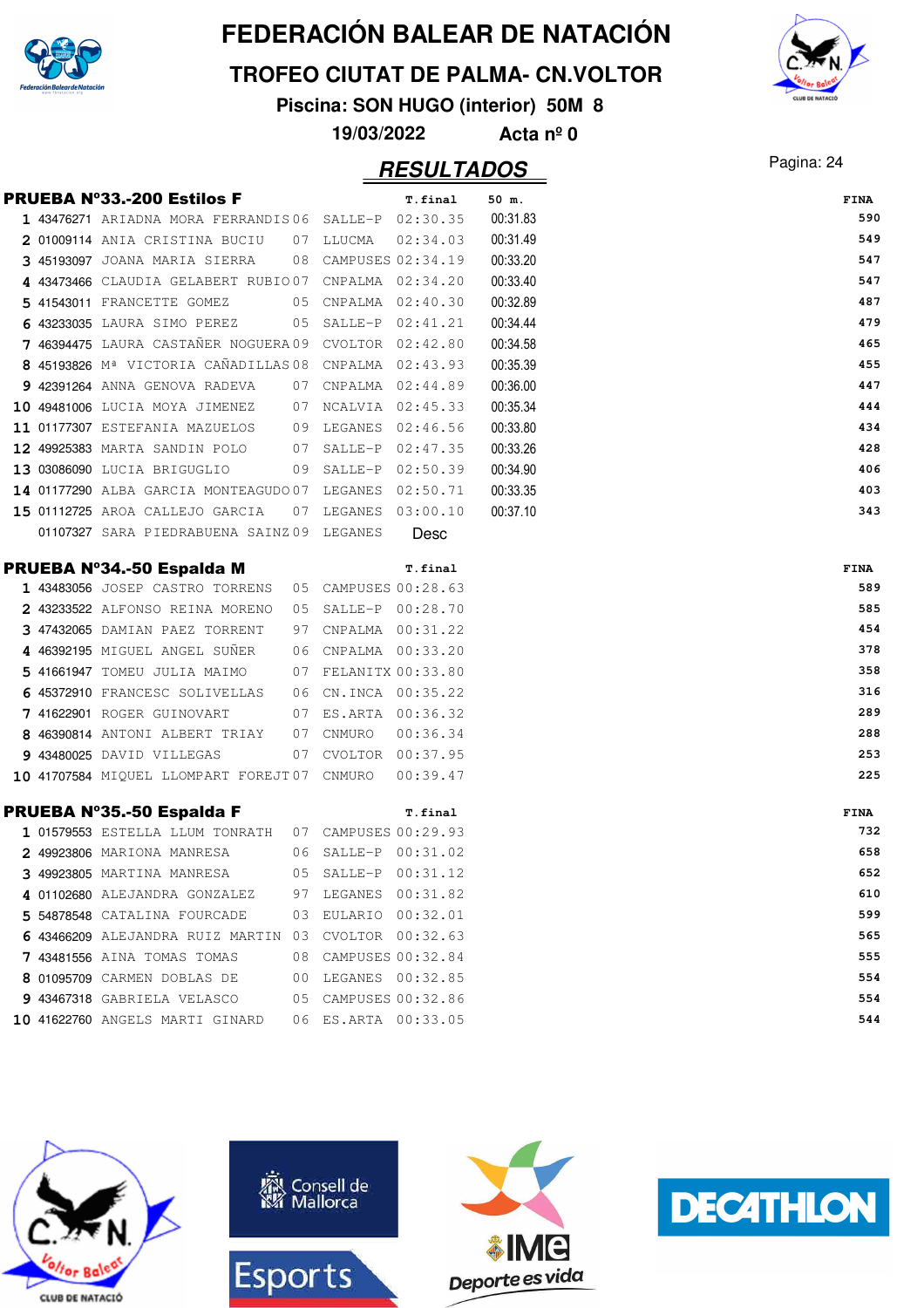

**TROFEO CIUTAT DE PALMA- CN.VOLTOR**

**Piscina: SON HUGO (interior) 50M 8**

**19/03/2022 Acta nº 0**

### Pagina: 25 **RESULTADOS**

| <b>PRUEBA Nº35.-50 Espalda F</b><br>T.final<br>CAMPUSES 00:33.06<br>11 09690446 LUNA CHIMA<br>07<br>12 01109897 SARA BOLAÑOS MARTINEZ<br>07<br>00:33.28<br>LEGANES<br>00:35.75<br>45696080 CLAUDIA AMENGUAL<br>CN.INCA<br>05<br>13<br>14 49410260 CLAUDIA BASILIO<br>EULARIO<br>00:35.88<br>05<br>$SALLE-P$<br>00:36.16<br>49614755 NEUS MARCO ESCRIBANO<br>09<br>49771820 CARMEN ESTARELLAS<br>$SALLE-P$<br>00:37.80<br>08<br>16<br>FELANITX 00:39.29<br>17 41619974 LUCIA CASCALES JIMENEZ 07<br>18 41662195 MARTA ROCA RODADO<br>CVOLTOR 00:39.78<br>07<br>43467319 MAR VELASCO ROCHON<br>CAMPUSES 00:40.50<br>07<br>19.<br>20 20549798 ELSA MIJARES FONTCLARA 09<br>CN.INCA<br>00:40.57<br>LLUCMA<br>00:40.62<br>21 45699760 LAURA AVILA ANDREU<br>09<br>22 45189548 MARTA SERRA REGAL<br>CN.INCA<br>00:40.79<br>07<br>CVOLTOR<br>00:41.77<br>23 45613777 NEUS GREGORIO RIERA<br>09<br>FELANITX 00:41.93<br>24 41623989 EMMA GRIMALT OBRADOR<br>06<br>CN. INCA 00:42.95<br>25 45611917 MARTA LLIZO ARROM<br>07<br>26 45187771 LAURA RAMOS MAYOL<br>CAMPUSES 00:43.10<br>07<br>45370786 LUCIA ROSER DE HOYOS<br>08<br>CAMPUSES<br>Baja<br>43479816 LUCIA MARTIN GINARD<br>CVOLTOR<br>07<br>Baja<br>LLUCMA<br>Baja<br>49771064 COLOMA MORAGUES<br>06 |  |  |  |  |
|--------------------------------------------------------------------------------------------------------------------------------------------------------------------------------------------------------------------------------------------------------------------------------------------------------------------------------------------------------------------------------------------------------------------------------------------------------------------------------------------------------------------------------------------------------------------------------------------------------------------------------------------------------------------------------------------------------------------------------------------------------------------------------------------------------------------------------------------------------------------------------------------------------------------------------------------------------------------------------------------------------------------------------------------------------------------------------------------------------------------------------------------------------------------------------------------------------------------------------------------------------|--|--|--|--|
|                                                                                                                                                                                                                                                                                                                                                                                                                                                                                                                                                                                                                                                                                                                                                                                                                                                                                                                                                                                                                                                                                                                                                                                                                                                        |  |  |  |  |
|                                                                                                                                                                                                                                                                                                                                                                                                                                                                                                                                                                                                                                                                                                                                                                                                                                                                                                                                                                                                                                                                                                                                                                                                                                                        |  |  |  |  |
|                                                                                                                                                                                                                                                                                                                                                                                                                                                                                                                                                                                                                                                                                                                                                                                                                                                                                                                                                                                                                                                                                                                                                                                                                                                        |  |  |  |  |
|                                                                                                                                                                                                                                                                                                                                                                                                                                                                                                                                                                                                                                                                                                                                                                                                                                                                                                                                                                                                                                                                                                                                                                                                                                                        |  |  |  |  |
|                                                                                                                                                                                                                                                                                                                                                                                                                                                                                                                                                                                                                                                                                                                                                                                                                                                                                                                                                                                                                                                                                                                                                                                                                                                        |  |  |  |  |
|                                                                                                                                                                                                                                                                                                                                                                                                                                                                                                                                                                                                                                                                                                                                                                                                                                                                                                                                                                                                                                                                                                                                                                                                                                                        |  |  |  |  |
|                                                                                                                                                                                                                                                                                                                                                                                                                                                                                                                                                                                                                                                                                                                                                                                                                                                                                                                                                                                                                                                                                                                                                                                                                                                        |  |  |  |  |
|                                                                                                                                                                                                                                                                                                                                                                                                                                                                                                                                                                                                                                                                                                                                                                                                                                                                                                                                                                                                                                                                                                                                                                                                                                                        |  |  |  |  |
|                                                                                                                                                                                                                                                                                                                                                                                                                                                                                                                                                                                                                                                                                                                                                                                                                                                                                                                                                                                                                                                                                                                                                                                                                                                        |  |  |  |  |
|                                                                                                                                                                                                                                                                                                                                                                                                                                                                                                                                                                                                                                                                                                                                                                                                                                                                                                                                                                                                                                                                                                                                                                                                                                                        |  |  |  |  |
|                                                                                                                                                                                                                                                                                                                                                                                                                                                                                                                                                                                                                                                                                                                                                                                                                                                                                                                                                                                                                                                                                                                                                                                                                                                        |  |  |  |  |
|                                                                                                                                                                                                                                                                                                                                                                                                                                                                                                                                                                                                                                                                                                                                                                                                                                                                                                                                                                                                                                                                                                                                                                                                                                                        |  |  |  |  |
|                                                                                                                                                                                                                                                                                                                                                                                                                                                                                                                                                                                                                                                                                                                                                                                                                                                                                                                                                                                                                                                                                                                                                                                                                                                        |  |  |  |  |
|                                                                                                                                                                                                                                                                                                                                                                                                                                                                                                                                                                                                                                                                                                                                                                                                                                                                                                                                                                                                                                                                                                                                                                                                                                                        |  |  |  |  |
|                                                                                                                                                                                                                                                                                                                                                                                                                                                                                                                                                                                                                                                                                                                                                                                                                                                                                                                                                                                                                                                                                                                                                                                                                                                        |  |  |  |  |
|                                                                                                                                                                                                                                                                                                                                                                                                                                                                                                                                                                                                                                                                                                                                                                                                                                                                                                                                                                                                                                                                                                                                                                                                                                                        |  |  |  |  |
|                                                                                                                                                                                                                                                                                                                                                                                                                                                                                                                                                                                                                                                                                                                                                                                                                                                                                                                                                                                                                                                                                                                                                                                                                                                        |  |  |  |  |
|                                                                                                                                                                                                                                                                                                                                                                                                                                                                                                                                                                                                                                                                                                                                                                                                                                                                                                                                                                                                                                                                                                                                                                                                                                                        |  |  |  |  |
|                                                                                                                                                                                                                                                                                                                                                                                                                                                                                                                                                                                                                                                                                                                                                                                                                                                                                                                                                                                                                                                                                                                                                                                                                                                        |  |  |  |  |
|                                                                                                                                                                                                                                                                                                                                                                                                                                                                                                                                                                                                                                                                                                                                                                                                                                                                                                                                                                                                                                                                                                                                                                                                                                                        |  |  |  |  |

ESTELLA LLUM TONRATH del CAMPUSES bate Rec.de Baleares en 50 Espalda F con 00:29.93 ant. 00:30:25 ESTELLA LLUM TONRATH del CAMPUSES bate la M.M. de 15años en 50 Espalda F con 00:29.93 ant. 00:30.35

|  | PRUEBA Nº36.-200 Mariposa M                           |    |                     | T.final          | 50 m.    | 100 m.   | <b>FINA</b> |
|--|-------------------------------------------------------|----|---------------------|------------------|----------|----------|-------------|
|  | 1 43222608 JON PIÑEIRO AMONDARAIN 00 CNPALMA 02:11.91 |    |                     |                  | 00:28.01 | 01:00.93 | 592         |
|  | 2 47406107 ANGEL ESTEBAN SEGOVIA 04 NAIBIZA 02:14.77  |    |                     |                  | 00:30.01 | 01:04.30 | 555         |
|  | 3 01054778 ÁLVARO ABRIL CABEZAS                       | 01 | LEGANES             | 02:23.72         | 00:31.26 | 01:07.42 | 457         |
|  | 4 07704218 DENIS MOLNAR                               | 04 | CNPALMA             | 02:27.32         | 00:31.30 | 01:07.67 | 425         |
|  | 5 49483562 ALEX JOAN ROMERO LLUCH 06 CNPALMA          |    |                     | 02:31.13         | 00:32.37 | 01:10.32 | 393         |
|  | 46392451 MARC FALCO GUILLEM                           | 03 | SALLE-P             | Baja             |          |          |             |
|  | PRUEBA Nº37.-200 Mariposa F                           |    |                     | T.final          | $50$ m.  | 100 m.   | <b>FINA</b> |
|  | 1 45614441 CLAUDIA NUÑEZ LLADO                        | 05 | CNPALMA             | 02:22.28         | 00:30.86 | 01:07.04 | 628         |
|  | 2 46394473 NEREA CASTAÑER NOGUERA 03 CVOLTOR          |    |                     | 02:31.06         | 00:34.34 | 01:12.93 | 524         |
|  | 3 78223022 KIARA TORRICO RUIZ                         |    | 05 CVOLTOR 02:32.28 |                  | 00:33.25 | 01:11.48 | 512         |
|  | 4 45189605 MARINA PONS RAMON                          | 06 | CNPALMA             | 02:35.56         | 00:33.30 | 01:12.36 | 480         |
|  | 5 43573918 NADIA CORRADINI                            | 05 |                     | SALLE-P 02:37.16 | 00:33.70 | 01:13.15 | 466         |
|  | 6 08424482 SIENNA STEINFELDT                          | 09 | CAMPUSES 02:42.20   |                  | 00:36.08 | 01:18.03 | 424         |
|  | 7 41659557 MARGALIDA CERDA                            | 07 | FELANITX 02:43.20   |                  | 00:35.59 | 01:17.63 | 416         |
|  | 8 43479539 PATRICIA TORVISO                           | 07 | CN.INCA 02:46.48    |                  | 00:37.50 | 01:21.20 | 392         |
|  | <b>9 41692086</b> LAIA REUS SANS                      |    | 09 CN.INCA 02:47.25 |                  | 00:37.80 | 01:21.83 | 386         |









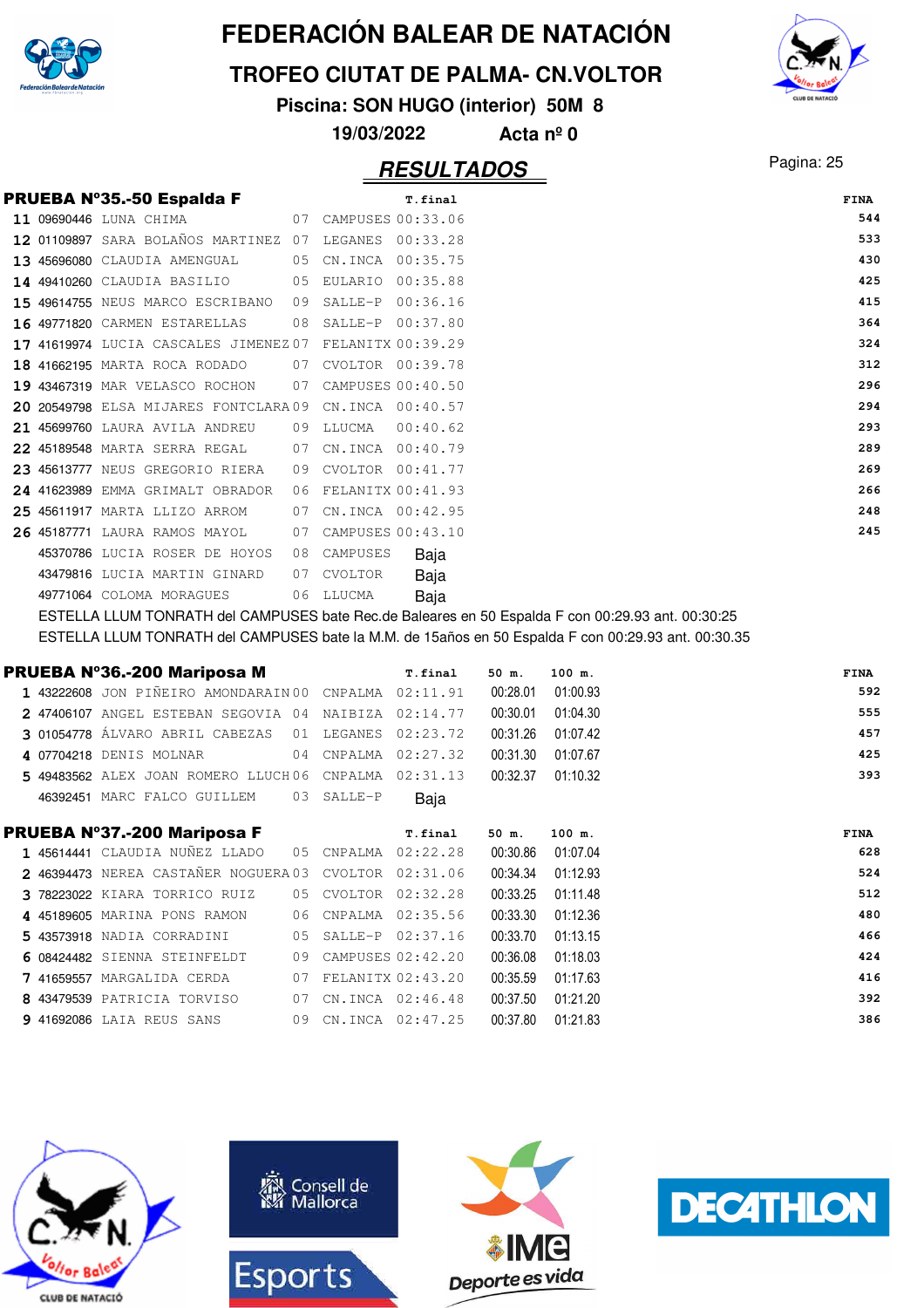

**TROFEO CIUTAT DE PALMA- CN.VOLTOR**

**Piscina: SON HUGO (interior) 50M 8**

**19/03/2022 Acta nº 0**

### Pagina: 26 **RESULTADOS**

|  | PRUEBA Nº37.-200 Mariposa F                             |                     | T.final             | 50 m.    | 100 m.   | <b>FINA</b> |
|--|---------------------------------------------------------|---------------------|---------------------|----------|----------|-------------|
|  | 10 01099500 IRENE PEREZ RODRIGUEZ 08 LEGANES 02:49.32   |                     |                     | 00:38.05 | 01:20.58 | 372         |
|  | 11 45697326 AINA GONZALEZ                               |                     | 07 SALLE-P 02:58.58 | 00:38.18 | 01:23.78 | 317         |
|  | 12 46390955 MARTINA SERRA MARTINEZ 09 SALLE-P 03:05.84  |                     |                     | 00:39.03 | 01:25.92 | 282         |
|  | <b>PRUEBA N°38.-100 Libres M</b>                        |                     | T.final             | 50 m.    |          | FINA        |
|  | 1 43205972 JOAN REYNES VALLVERDU 97 CNPALMA 00:52.79    |                     |                     | 00:25.73 |          | 702         |
|  | 2 43473869 JAVIER LOPEZ GUILLEN 06 CN.INCA 00:53.09     |                     |                     | 00:25.58 |          | 690         |
|  | 3 43470663 MARCOS SANCHEZ                               | 04 SALLE-P 00:53.21 |                     | 00:26.04 |          | 685         |
|  | 4 43483056 JOSEP CASTRO TORRENS 05 CAMPUSES 00:53.46    |                     |                     | 00:26.16 |          | 676         |
|  | 5 43205973 SALVADOR REYNES                              | 02 CNPALMA 00:53.78 |                     | 00:25.97 |          | 664         |
|  | 6 45190652 RAUL BERMIN MORAIS 02 CNPALMA $00:54.13$     |                     |                     | 00:26.03 |          | 651         |
|  | 7 43476153 MATEU VENY OLIVER                            | 02 CNPALMA 00:54.61 |                     | 00:26.27 |          | 634         |
|  | 8 43214090 JOAN SASTRE RODRIGUEZ 04 CVOLTOR 00:54.70    |                     |                     | 00:26.59 |          | 631         |
|  | 9 45691572 ANDREAS CARRASCAL 06 CNPALMA 00:54.84        |                     |                     | 00:26.68 |          | 626         |
|  | 10 43233522 ALFONSO REINA MORENO 05 SALLE-P 00:55.35    |                     |                     | 00:27.33 |          | 609         |
|  | 11 45693046 CIRO ASCANIO SAIZ 06 CNPALMA 00:55.89       |                     |                     | 00:27.22 |          | 591         |
|  | 12 09897080 ALEX EMERY SACH                             | 05 SALLE-P 00:56.20 |                     | 00:27.51 |          | 582         |
|  | 13 01112459 MARCOS GONZALEZ                             |                     | 06 LEGANES 00:56.27 | 00:27.16 |          | 579         |
|  | 14 01109197 ALEJANDRO SOBRINO 05 LEGANES 00:56.34       |                     |                     | 00:27.43 |          | 577         |
|  | 15 01194941 MANUEL MALPICA PEIRO 06 LEGANES 00:56.44    |                     |                     | 00:27.40 |          | 574         |
|  | 16 01109884 JORGE CHECA CASTRO                          | 06 LEGANES 00:56.73 |                     | 00:27.56 |          | 565         |
|  | 17 46392450 GERARD FALCO GUILLEM 01 SALLE-P 00:56.82    |                     |                     | 00:27.82 |          | 563         |
|  | 18 01112190 FABIO VALIENTE 05 LEGANES 00:56.95          |                     |                     | 00:27.72 |          | 559         |
|  | 19 43115340 DANIEL LLOMPART                             | 78 EULARIO 00:57.02 |                     | 00:27.15 |          | 557         |
|  | 20 01112201 DANIEL HIGUERO PLIEGO 05 LEGANES 00:57.03   |                     |                     | 00:27.25 |          | 557         |
|  | 21 45370659 ALEJANDRO GOMEZ MILLAN 05 CAMPUSES 00:57.56 |                     |                     | 00:26.91 |          | 541         |
|  | 22 01170843 LUIS DAVID GARNICA                          | 07 LEGANES 00:57.71 |                     | 00:27.73 |          | 537         |
|  | 23 01073793 SERGIO RAMIRO CRESPO 05 LEGANES 00:57.87    |                     |                     | 00:27.67 |          | 533         |
|  | 24 01876455 KEVIN NICOLAS RADU                          | 06 CNPALMA 00:57.92 |                     | 00:27.87 |          | 531         |
|  | 25 45188997 LLUC ZANIN BARCELO                          | 07 NCALVIA 00:58.40 |                     | 00:28.03 |          | 518         |
|  | 26 01112195 RUBEN PARDO PORTILLO 05 LEGANES 00:58.43    |                     |                     | 00:27.25 |          | 517         |
|  | 27 47433490 ALVARO BENITEZ 04 EULARIO 00:58.52          |                     |                     | 00:27.84 |          | 515         |
|  | 28 41664005 JUAN GARCIA VIVES                           | 06 SALLE-P 00:58.55 |                     | 00:28.01 |          | 514         |
|  | 29 41691059 IVAN TRIBALDOS LOPEZ                        | 00 LLUCMA           | 00:58.99            | 00:26.89 |          | 503         |
|  | 30 43463950 ALEJANDRO ARIAS GOMILA 04 LLUCMA            |                     | 00:59.10            | 00:28.19 |          | 500         |
|  | 31 43471880 JORDI CINTA PEREZ                           | 05 CN.INCA 00:59.20 |                     | 00:27.79 |          | 498         |
|  | 31 45693738 JAUME PONS SANTAMARIA 06 CNMURO             |                     | 00:59.20            | 00:28.31 |          | 498         |
|  | 33 01055648 ALBERTO GARCIA                              | 07 LEGANES          | 00:59.32            | 00:28.45 |          | 495         |
|  | 34 01093395 DAVID JUEZ ANAYA                            | 05 LEGANES          | 00:59.38            | 00:28.04 |          | 493         |
|  | 35 43470583 PAU REY GARCIA                              | 07 NCALVIA 00:59.67 |                     | 00:28.47 |          | 486         |









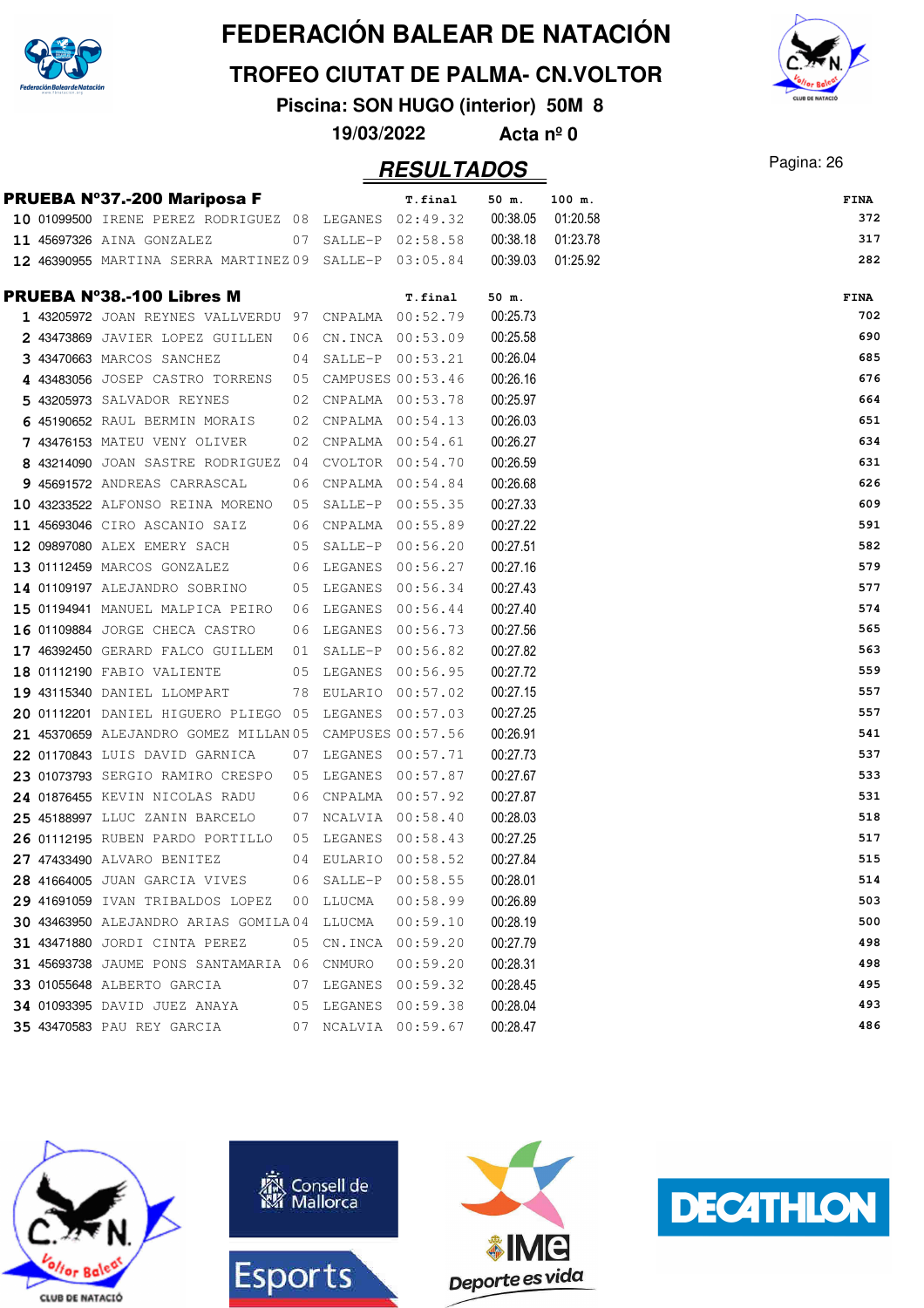

#### **TROFEO CIUTAT DE PALMA- CN.VOLTOR**

**Piscina: SON HUGO (interior) 50M 8**

**19/03/2022 Acta nº 0**

### Pagina: 27 **RESULTADOS**

|  |                                                         |    |                      | <i><b>RESULTADOS</b></i> |          | $i$ agma. $\epsilon$ |
|--|---------------------------------------------------------|----|----------------------|--------------------------|----------|----------------------|
|  | PRUEBA N°38.-100 Libres M                               |    |                      | T.final                  | 50 m.    | FINA                 |
|  | <b>36 01171415 JUAN DIEGO USTARIZ</b>                   |    | 07 LEGANES 00:59.90  |                          | 00:28.65 | 480                  |
|  | 37 01106601 IVAN CANIZARES PERENA 07 LEGANES 00:59.98   |    |                      |                          | 00:28.46 | 478                  |
|  | 38 43479936 DANIEL CALZETTA TORRES 05 MASTBAL 01:00.17  |    |                      |                          | 00:28.83 | 474                  |
|  | 39 43224511 GONZALO TORRES PUERTAS 04 SALLE-P           |    |                      | 01:00.22                 | 00:29.05 | 473                  |
|  | 40 43466210 MARCOS RUIZ MARTIN                          |    | 05 CVOLTOR 01:00.37  |                          | 00:29.04 | 469                  |
|  | 41 43227645 DANIEL LLOMPART                             |    | 05 SALLE-P           | 01:00.41                 | 00:28.89 | 468                  |
|  | 42 01112710 MARIO DIAZ LOPEZ                            |    | 06 LEGANES           | 01:00.51                 | 00:29.20 | 466                  |
|  | 43 01109169 MARIO GARCIA GORDILLO 05 LEGANES            |    |                      | 01:00.63                 | 00:28.97 | 463                  |
|  | 44 43460729 JAUME GARAU VILLALBA 01 LLUCMA              |    |                      | 01:00.76                 | 00:28.46 | 460                  |
|  | <b>45 49779754</b> JAIME RAMIS MEDINA                   |    | 06 LLUCMA            | 01:01.18                 | 00:29.09 | 451                  |
|  | 46 45187628 XAVIER PUIG BLANCO                          |    | 07 NCALVIA 01:01.28  |                          | 00:29.18 | 449                  |
|  | 47 01095925 LUCAS GUILLEN YEBENES 06 LEGANES            |    |                      | 01:01.34                 | 00:29.74 | 447                  |
|  | 48 45697045 MARTIN VILI GRIGOROV                        |    | 05 CNPALMA 01:01.97  |                          | 00:28.98 | 434                  |
|  | 49 41619398 DANIEL SERVERA GODOY                        |    | 06 ES.ARTA 01:02.12  |                          | 00:29.48 | 431                  |
|  | 50 43476877 VICTOR CASTANER                             |    | 06 CNPALMA 01:02.45  |                          | 00:29.22 | 424                  |
|  | 51 45614938 GUILLEM FEMENIA CRESPI05 SALLE-P $01:02.64$ |    |                      |                          | 00:30.10 | 420                  |
|  | 52 01112198 MARCOS CALVO MOLINA                         |    | 06 LEGANES 01:02.76  |                          | 00:30.62 | 418                  |
|  | 53 01112724 ALBERTO CALLES HUESCA 06 LEGANES 01:03.00   |    |                      |                          | 00:30.06 | 413                  |
|  | 54 43472637 PAU MARTORELL CARDONA 01 CNPALMA 01:03.14   |    |                      |                          | 00:29.73 | 410                  |
|  | 55 45187470 URIEL HARO PEREZ                            |    | 05 CAMPUSES 01:03.22 |                          | 00:29.56 | 409                  |
|  | 56 01112197 RAUL PARRA HERNANDEZ 06 LEGANES 01:03.29    |    |                      |                          | 00:30.54 | 407                  |
|  | 57 45613692 JOAN BORDOY TASCON                          |    | 07 NCALVIA 01:03.65  |                          | 00:30.42 | 400                  |
|  | 58 45699322 ALEX BOLINCHES ULICNY 06 RAFANADA 01:04.11  |    |                      |                          | 00:30.71 | 392                  |
|  | 59 01109876 ALVARO SANZ PEREZ                           |    | 07 LEGANES 01:05.58  |                          | 00:31.22 | 366                  |
|  | 60 41620437 XAVIER RIERA DIAZ                           |    | 07 RAFANADA 01:05.72 |                          | 00:31.58 | 364                  |
|  | 61 21225013 ADAM DIB                                    |    | 07 CAMPUSES 01:05.92 |                          | 00:30.39 | 360                  |
|  | 62 49608204 RUBEN OLIVARES TORRICO 06 LLUCMA            |    |                      | 01:06.58                 | 00:31.62 | 350                  |
|  | 63 46392835 DIEGO AMOR SORIANO                          |    | 05 LLUCMA            | 01:07.74                 | 00:32.07 | 332                  |
|  | 64 49923209 GABRIEL SUNER MANZANO 07 SALLE-P 01:08.65   |    |                      |                          | 00:32.84 | 319                  |
|  | 65 41622901 ROGER GUINOVART 07 ES.ARTA 01:10.15         |    |                      |                          | 00:33.46 | 299                  |
|  | 66 45611082 DANIEL GARCIA 60 MASTBAL 01:10.38           |    |                      |                          | 00:32.75 | 296                  |
|  | 67 43480025 DAVID VILLEGAS                              | 07 |                      | CVOLTOR 01:10.49         | 00:33.52 | 295                  |
|  | 68 45190494 GABRIEL JOHN CENA                           | 07 | MASTBAL 01:13.48     |                          | 00:34.16 | 260                  |
|  | 69 41623479 ANDREU APARICIO                             |    | 06 CN.INCA 01:14.96  |                          | 00:35.24 | 245                  |
|  | 70 41707584 MIQUEL LLOMPART FOREJT07                    |    | CNMURO               | 01:18.54                 | 00:37.28 | 213                  |
|  | 43206241 GUILLEM SOLER BUADES                           | 93 | CAMPUSES             | Desc                     |          |                      |
|  | 45191890 GABRIEL REUS MEDIALDEA04                       |    | LLUCMA               | Desc                     |          |                      |
|  | 46390428 ALEX FERNANDEZ GOMEZ                           | 03 | CN.INCA              | Baja                     |          |                      |
|  | 41621263 ADRIAN ACEDO PERPATH                           | 07 | RAFANADA             | Baia                     |          |                      |







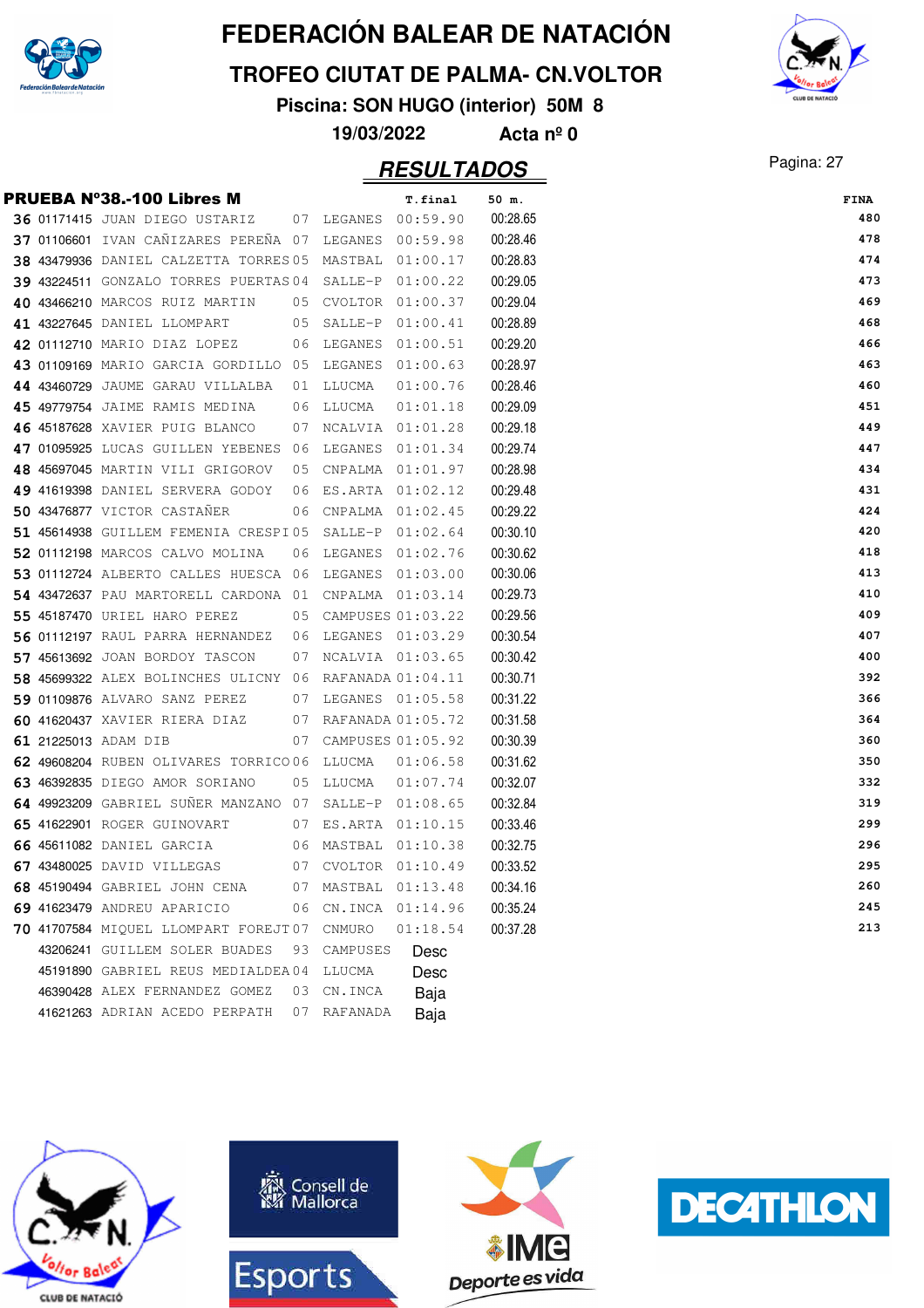

#### **TROFEO CIUTAT DE PALMA- CN.VOLTOR**

**Piscina: SON HUGO (interior) 50M 8**

**19/03/2022 Acta nº 0**

### Pagina: 28 **RESULTADOS**



|  | PRUEBA Nº39.-100 Libres F                             |    |                      | T.final  | 50 m.    | <b>FINA</b> |
|--|-------------------------------------------------------|----|----------------------|----------|----------|-------------|
|  | 1 43164284 MELANI COSTA SCHMID                        |    | 89 CNPALMA 00:57.41  |          | 00:28.05 | 731         |
|  | 2 01579553 ESTELLA LLUM TONRATH                       |    | 07 CAMPUSES 00:59.18 |          | 00:28.41 | 667         |
|  | 3 01026657 ADELINA TYMOFIYCHUK                        |    | 04 LEGANES 00:59.69  |          | 00:28.60 | 650         |
|  | 4 04346837 JOSHA VERMEER                              | 06 | SALLE-P 01:00.66     |          | 00:29.34 | 619         |
|  | 5 43475079 SARAH HOLGADO BARAHONA 07                  |    | CNPALMA 01:01.34     |          | 00:29.43 | 599         |
|  | 6 45614381 MARTA RUBIO BUJOSA                         |    | 05 CNPALMA 01:01.63  |          | 00:29.48 | 591         |
|  | 7 01109897 SARA BOLAÑOS MARTINEZ 07 LEGANES 01:02.48  |    |                      |          | 00:30.46 | 567         |
|  | 8 41622239 MARINA DIAZ PERELLO                        |    | 07 FELANITX 01:02.58 |          | 00:30.41 | 564         |
|  | 9 49868937 CARLA LLABRES PEDRET                       | 06 | SALLE-P 01:02.74     |          | 00:30.51 | 560         |
|  | 10 48231123 PAULA PEREZ MULAS                         |    | 07 EULARIO 01:02.95  |          | 00:29.60 | 554         |
|  | 11 49923806 MARIONA MANRESA                           |    | 06 SALLE-P 01:03.19  |          | 00:30.48 | 548         |
|  | 12 41664031 SOFIA BARRIOS GIORNO                      | 05 | CNPALMA 01:03.42     |          | 00:30.14 | 542         |
|  | 13 43474350 MARINA JOVER GALLEGO                      | 00 | NCALVIA 01:03.44     |          | 00:30.91 | 542         |
|  | <b>14 43467318</b> GABRIELA VELASCO                   |    | 05 CAMPUSES 01:03.52 |          | 00:30.22 | 540         |
|  | 15 01058161 PAULA CALETRIO CRUZ                       |    | 08 LEGANES 01:03.53  |          | 00:30.71 | 539         |
|  | 16 09690446 LUNA CHIMA                                |    | 07 CAMPUSES 01:03.65 |          | 00:30.59 | 536         |
|  | <b>17 41662194</b> Lucia roca rodado                  |    | 03 CVOLTOR 01:03.72  |          | 00:30.32 | 534         |
|  | 18 45193097 JOANA MARIA SIERRA                        |    | 08 CAMPUSES 01:03.92 |          | 00:30.52 | 529         |
|  | <b>19 45692762 ANGELA BUSQUETS</b>                    |    | 06 CNPALMA 01:04.18  |          | 00:31.12 | 523         |
|  | 20 49928381 LUCIA SANTHA FERENCZI 09 SALLE-P 01:04.43 |    |                      |          | 00:31.30 | 517         |
|  | 21 45370765 AINA FERNANDEZ BERTH                      | 08 | CVOLTOR 01:04.48     |          | 00:31.40 | 516         |
|  | 22 43235046 PAULA GAYA BISQUERRA                      | 05 | CNPALMA 01:04.62     |          | 00:30.45 | 512         |
|  | 22 01009114 ANIA CRISTINA BUCIU                       | 07 | LLUCMA               | 01:04.62 | 00:30.94 | 512         |
|  | 24 46388014 AINA THOMAS TABERNER                      | 06 | CNPALMA 01:04.70     |          | 00:31.21 | 511         |
|  | 25 01106627 TANIA UCEDA MARUGAN                       |    | 05 LEGANES           | 01:05.11 | 00:30.69 | 501         |
|  | 26 49770993 ERIKA BAYON BUENO                         |    | 08 CVOLTOR 01:05.12  |          | 00:31.21 | 501         |
|  | 27 45614949 JULIA MOREY REBASSA                       |    | 06 SALLE-P 01:05.21  |          | 00:30.97 | 499         |
|  | 28 49925382 ALEXANDRA SANDIN POLO 04 SALLE-P 01:05.34 |    |                      |          | 00:31.31 | 496         |
|  | 29 01109159 AITANA VALENTINA                          |    | 07 LEGANES 01:05.35  |          | 00:30.98 | 495         |
|  | 30 41622760 ANGELS MARTI GINARD                       | 06 | ES.ARTA 01:05.44     |          | 00:31.46 | 493         |
|  | 31 01177290 ALBA GARCIA MONTEAGUDO07 LEGANES 01:05.57 |    |                      |          | 00:31.15 | 490         |
|  | 32 01107328 CLAUDIA MONTENEGRO                        |    | 07 LEGANES 01:05.68  |          | 00:31.18 | 488         |
|  | 33 43481556 AINA TOMAS TOMAS                          | 08 | CAMPUSES 01:05.84    |          | 00:31.72 | 484         |
|  | 34 49481006 LUCIA MOYA JIMENEZ                        | 07 | NCALVIA 01:05.91     |          | 00:31.32 | 483         |
|  | 35 46394475 LAURA CASTAÑER NOGUERA 09                 |    | CVOLTOR 01:06.26     |          | 00:31.91 | 475         |
|  | 36 43229623 SARA GIRALDO PEDROTE                      | 05 | CAMPUSES 01:06.41    |          | 00:31.69 | 472         |
|  | 37 43479700 AGNES MAYOL SERRA                         | 07 | SALLE-P 01:06.52     |          | 00:32.35 | 470         |
|  | <b>38 41662594 ESTHER PENALVA</b>                     | 07 | SALLE-P 01:06.81     |          | 00:32.20 | 464         |
|  | 39 46393032 CAROLINA HEREDIA                          | 05 | SALLE-P 01:06.83     |          | 00:32.26 | 463         |
|  | <b>39 49484379 LLUCIA AVELLA</b>                      |    | 09 CNPALMA 01:06.83  |          | 00:32.14 | 463         |







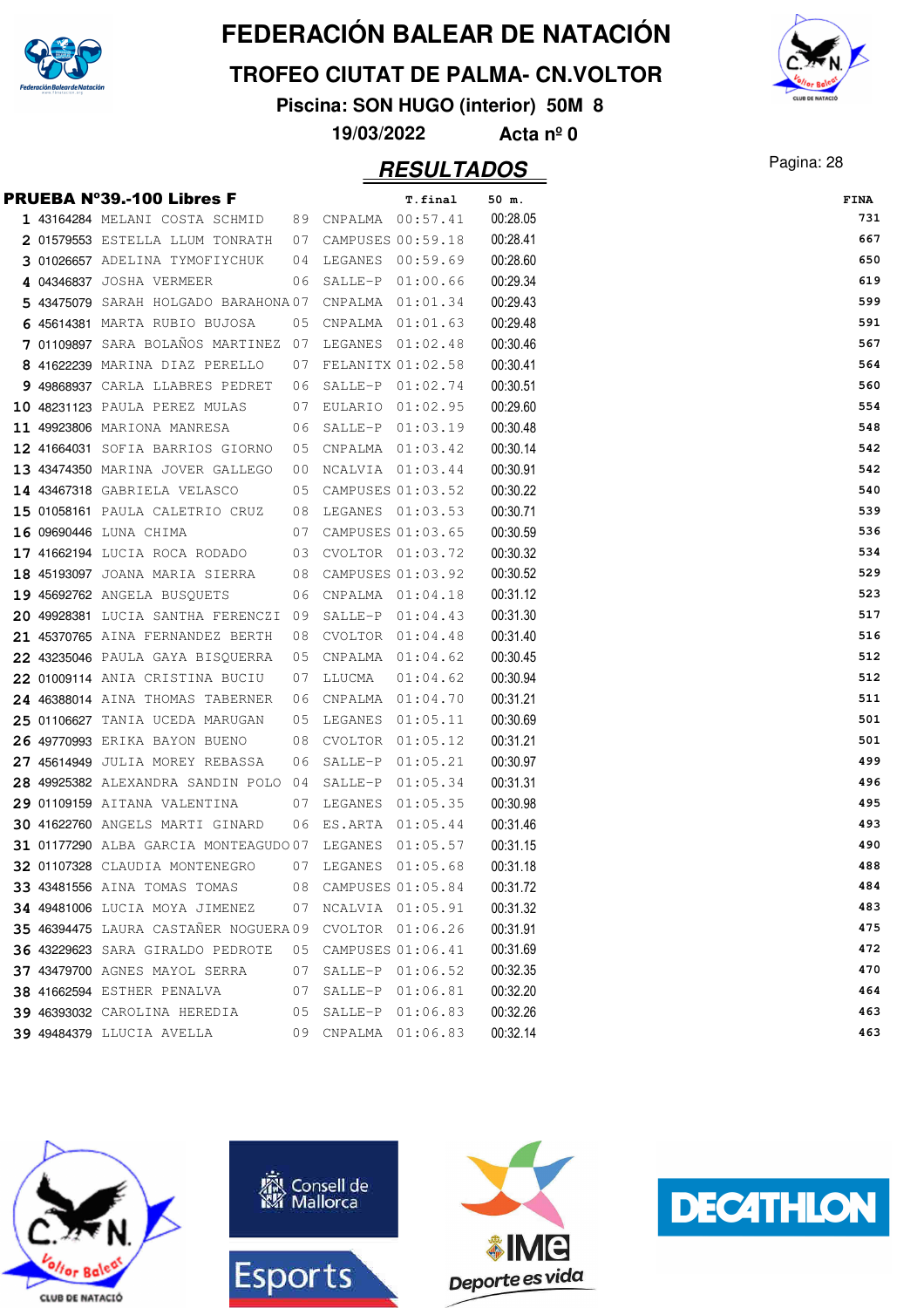

#### **TROFEO CIUTAT DE PALMA- CN.VOLTOR**

**Piscina: SON HUGO (interior) 50M 8**

**19/03/2022 Acta nº 0**

### Pagina: 29 **RESULTADOS**



|  | PRUEBA N°39.-100 Libres F                              |    |                      | T.final           | 50 m.    |
|--|--------------------------------------------------------|----|----------------------|-------------------|----------|
|  | 41 45614889 MARIA REINA MORENO 07 SALLE-P 01:07.17     |    |                      |                   | 00:31.74 |
|  | 42 45614937 AUREA PALMER FRAU                          |    | 06 CNPALMA 01:07.81  |                   | 00:32.26 |
|  | 43 45372330 EMILIE SANCHEZ BUJOSA 09 CNPALMA 01:08.42  |    |                      |                   | 00:32.93 |
|  | 44 01112718 CARLA MOLINA RAPOSO                        | 09 | LEGANES              | 01:08.45          | 00:33.11 |
|  | 45 49920386 JULIA ARROM VILLALONGA09                   |    |                      | CVOLTOR 01:08.46  | 00:32.81 |
|  | 46 01177307 ESTEFANIA MAZUELOS                         |    | 09 LEGANES           | 01:08.50          | 00:32.67 |
|  | 47 45691467 MARTA BAÑOS VERA                           |    | 05 CVOLTOR 01:08.76  |                   | 00:31.92 |
|  | 48 43476920 LUCIA DEL VALLE MARIN 07                   |    |                      | CAMPUSES 01:09.42 | 00:32.34 |
|  | 49 42374837 CARLOTA MIRA BROWN                         |    | 07 ES.ARTA 01:09.94  |                   | 00:33.89 |
|  | 50 43474950 NOA MARTINEZ COUSELO                       | 06 |                      | CVOLTOR 01:10.00  | 00:33.26 |
|  | 51 46392188 NEREA CASTILLO LOPEZ                       | 08 | NCALVIA 01:10.15     |                   | 00:33.23 |
|  | 52 45614939 MARIA ANTONIA FEMENIA 08                   |    | SALLE-P              | 01:10.19          | 00:33.58 |
|  | 52 01112725 AROA CALLEJO GARCIA                        |    | 07 LEGANES           | 01:10.19          | 00:33.01 |
|  | 54 03086090 LUCIA BRIGUGLIO                            |    | 09 SALLE-P           | 01:10.60          | 00:33.72 |
|  | 55 49774243 AMALIA COLL COMPANY                        |    | 09 CNPALMA 01:10.69  |                   | 00:33.48 |
|  | 56 46388012 CATERINA THOMAS                            |    | 04 CNPALMA 01:10.70  |                   | 00:33.04 |
|  | 57 45185729 MIREIA VANRELL                             |    | 07 CNPALMA 01:11.44  |                   | 00:34.01 |
|  | 58 43464708 AINA SEGUI TOMAS                           |    | 04 LLUCMA            | 01:11.83          | 00:34.23 |
|  | 59 45695594 ARIADNA LEGEY SOLER                        |    | 09 NCALVIA 01:12.25  |                   | 00:34.30 |
|  | 60 46392122 SANDRA CASTELL CORTES 07                   |    |                      | MASTBAL 01:12.52  | 00:34.03 |
|  | 61 45697729 PAULA MELIS FERRER                         | 09 |                      | CNPALMA 01:12.68  | 00:34.79 |
|  | 62 01169099 ANDRADA HELENA URUIOC 09 LEGANES 01:13.01  |    |                      |                   | 00:35.19 |
|  | <b>63 41664764 NEUS QUETGLAS</b>                       |    | 06 NCALVIA 01:13.33  |                   | 00:35.21 |
|  | 64 41662195 MARTA ROCA RODADO                          |    | 07 CVOLTOR 01:13.53  |                   | 00:34.81 |
|  | 65 46391865 VERONICA GARRIDO                           | 09 |                      | CNPALMA 01:13.76  | 00:35.36 |
|  | 66 45614991 ELISABETH ABAD NUNEZ                       | 08 |                      | CNPALMA 01:13.82  | 00:28.91 |
|  | 67 49928607 ELENA AMOR BAUZA                           |    | 09 LLUCMA            | 01:13.96          | 00:35.38 |
|  | 68 41619160 JULIETA ROBUSCHI                           |    | 07 RAFANADA 01:13.99 |                   | 00:35.73 |
|  | 69 01112721 SOFIA MORENO LIRA                          | 09 |                      | LEGANES 01:14.15  | 00:34.74 |
|  | 70 46396813 CARLOTA ROJO CAPA                          |    | 09 LLUCMA            | 01:14.29          | 00:35.57 |
|  | 71 43467476 JULIA COLINO ALONSO                        | 07 |                      | MASTBAL 01:14.58  | 00:34.42 |
|  | 72 46395107 SOFIA LOPEZ GUILLEN                        |    | 09 CN.INCA 01:14.77  |                   | 00:35.88 |
|  | 73 41691553 SOL GOMEZ MARTIN                           |    | 06 RAFANADA 01:15.02 |                   | 00:34.98 |
|  | 74 41587333 MAGDALENA MUELAS RIGO 04 FELANITX 01:15.03 |    |                      |                   | 00:35.19 |
|  | 75 01184519 ELENA RUIZ RAMOS                           |    | 07 LEGANES 01:16.00  |                   | 00:35.96 |
|  | 76 01107327 SARA PIEDRABUENA SAINZ 09                  |    | LEGANES 01:17.34     |                   | 00:36.64 |
|  | 77 45692238 GLÒRIA BESTARD LLABRÉS 08                  |    |                      | CN.INCA 01:17.54  | 00:36.99 |
|  | 78 43474335 MARTA NADAL CANET                          | 06 | NCALVIA 01:17.55     |                   | 00:35.95 |
|  | 79 41657288 NURIA PUIGSEGUR GAYA                       | 08 |                      | CN.INCA 01:17.68  | 00:35.95 |
|  | 80 46390096 MARINA IGUAL SALOM                         | 08 | CAMPUSES 01:17.71    |                   | 00:36.64 |
|  |                                                        |    |                      |                   |          |







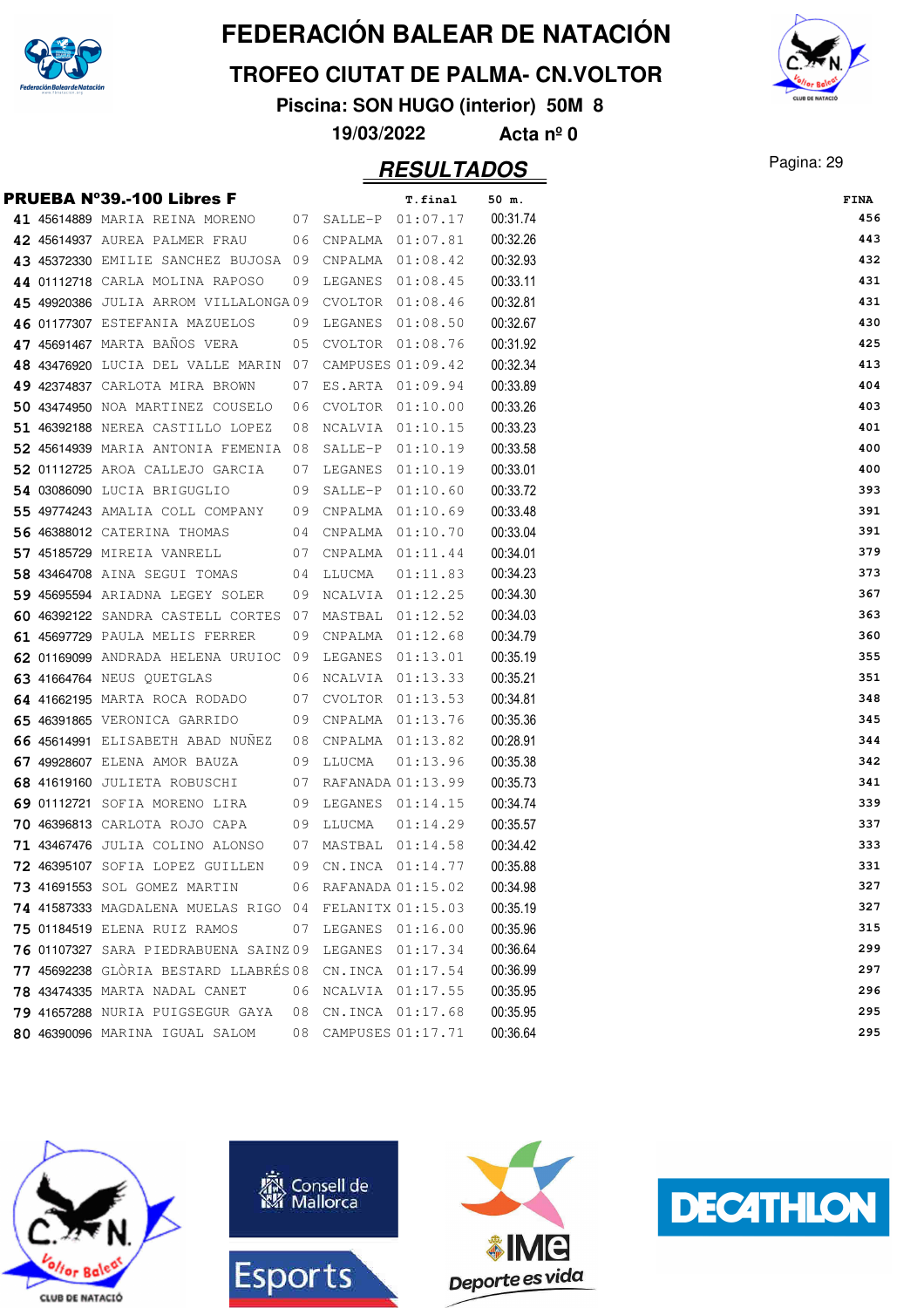

**TROFEO CIUTAT DE PALMA- CN.VOLTOR**

**Piscina: SON HUGO (interior) 50M 8**

**19/03/2022 Acta nº 0**

### Pagina: 30 **RESULTADOS**

|         |                      | <b>PRUEBA N°39.-100 Libres F</b>    |  |             | T.final                                               | 50 m.             |                        |          | FINA |
|---------|----------------------|-------------------------------------|--|-------------|-------------------------------------------------------|-------------------|------------------------|----------|------|
|         |                      | 81 41693712 ESPERANÇA NADAL         |  |             | 08 ES.ARTA 01:18.08                                   | 00:36.72          |                        |          | 290  |
|         |                      |                                     |  |             | 82 01112719 SARA CUENDA PINO 09 LEGANES 01:20.68      | 00:38.02          |                        |          | 263  |
|         |                      |                                     |  |             | 83 01112880 PATRICIA SCOBIOALA 08 LEGANES 01:21.79    | 00:37.65          |                        |          | 253  |
|         |                      |                                     |  |             | 84 41661137 LAURA JAREÑO PERELLO 09 RAFANADA 01:22.86 | 00:40.26          |                        |          | 243  |
|         |                      | 85 42313111 TIANNA DEL PO VICA      |  |             | 06 FELANITX 01:23.23                                  | 00:40.10          |                        |          | 240  |
|         |                      | 86 01101583 SOFIA PEÑASCO ARROYO    |  |             | 09 LEGANES 01:40.15                                   | 00:48.20          |                        |          | 138  |
|         |                      | 00969372 ELENA ALEXANDRA ILIE       |  | 08 RAFANADA | Baja                                                  |                   |                        |          |      |
|         |                      | 45699760 LAURA AVILA ANDREU         |  | 09 LLUCMA   | Baja                                                  |                   |                        |          |      |
|         |                      | 49771064 COLOMA MORAGUES            |  | 06 LLUCMA   | Baja                                                  |                   |                        |          |      |
|         |                      | <b>PRUEBA Nº41.-4x100 Estilos M</b> |  |             | T.final                                               |                   | $50 \text{ m.}$ 100 m. | $200$ m. | FINA |
| 1 00056 |                      | CNPALMA GENERAL                     |  |             | 0 CNPALMA 04:04.65                                    | 00:30.19 01:02.31 |                        |          | 608  |
|         |                      | 45691572 ANDREAS CARRASCAL          |  | 2006        | 01:02.31                                              |                   |                        |          |      |
|         |                      | 43466374 NESTOR SIQUIER RIPOLL 2004 |  |             | 02:10.33                                              | (01:08.02)        |                        |          |      |
|         |                      | 43478908 ADRIA SARD PUIGROS         |  | 2001        | 03:08.84                                              | (00:58.51)        |                        |          |      |
|         |                      | 43205973 SALVADOR REYNES            |  | 2002        | 04:04.65                                              | (00:55.81)        |                        |          |      |
|         |                      | 2 00877 CVOLTOR GENERAL             |  |             | 0 CVOLTOR 04:05.55                                    | 00:29.35 00:59.98 |                        |          | 602  |
|         |                      | 43182823 MARC SANCHEZ TORRENS       |  | 1992        | 00:59.98                                              |                   |                        |          |      |
|         |                      | 43461268 ADRIAN ARMERO CALIZ        |  | 1999        | 02:08.81                                              | (01:08.83)        |                        |          |      |
|         |                      | 43214090 JOAN SASTRE RODRIGUEZ      |  | 2004        | 03:09.44                                              | (01:00.63)        |                        |          |      |
|         |                      | 45185810 SANTIAGO SALES LLINAS      |  | 1999        | 04:05.55                                              | (00:56.11)        |                        |          |      |
|         |                      |                                     |  |             | $300848$ SALLE-P GENERAL <a> 0 SALLE-P 04:08.68</a>   | 00:30.95 01:03.72 |                        |          | 579  |
|         |                      | 43233522 ALFONSO REINA MORENO       |  | 2005        | 01:03.72                                              |                   |                        |          |      |
|         |                      | 46392450 GERARD FALCO GUILLEM       |  | 2001        | 02:15.66                                              | (01:11.94)        |                        |          |      |
|         |                      | 46392451 MARC FALCO GUILLEM         |  | 2003        | 03:14.33                                              | (00:58.67)        |                        |          |      |
|         |                      | 43470663 MARCOS SANCHEZ             |  | 2004        | 04:08.68                                              | (00:54.35)        |                        |          |      |
|         | 4 00573 C.N. LEGANES |                                     |  |             | 0 LEGANES 04:09.33                                    | 00:31.60 01:04.69 |                        |          | 575  |
|         |                      | 01109884 JORGE CHECA CASTRO         |  | 2006        | 01:04.69                                              |                   |                        |          |      |
|         |                      | 01112190 FABIO VALIENTE             |  | 2005        | 02:14.61                                              | (01:09.92)        |                        |          |      |
|         |                      | 01054778 ÁLVARO ABRIL CABEZAS       |  | 2001        | 03:14.01                                              | (00:59.40)        |                        |          |      |
|         |                      | 01170156 ALEKSANDAR NIKOLAEV        |  | 2007        | 04:09.33                                              | (00:55.32)        |                        |          |      |